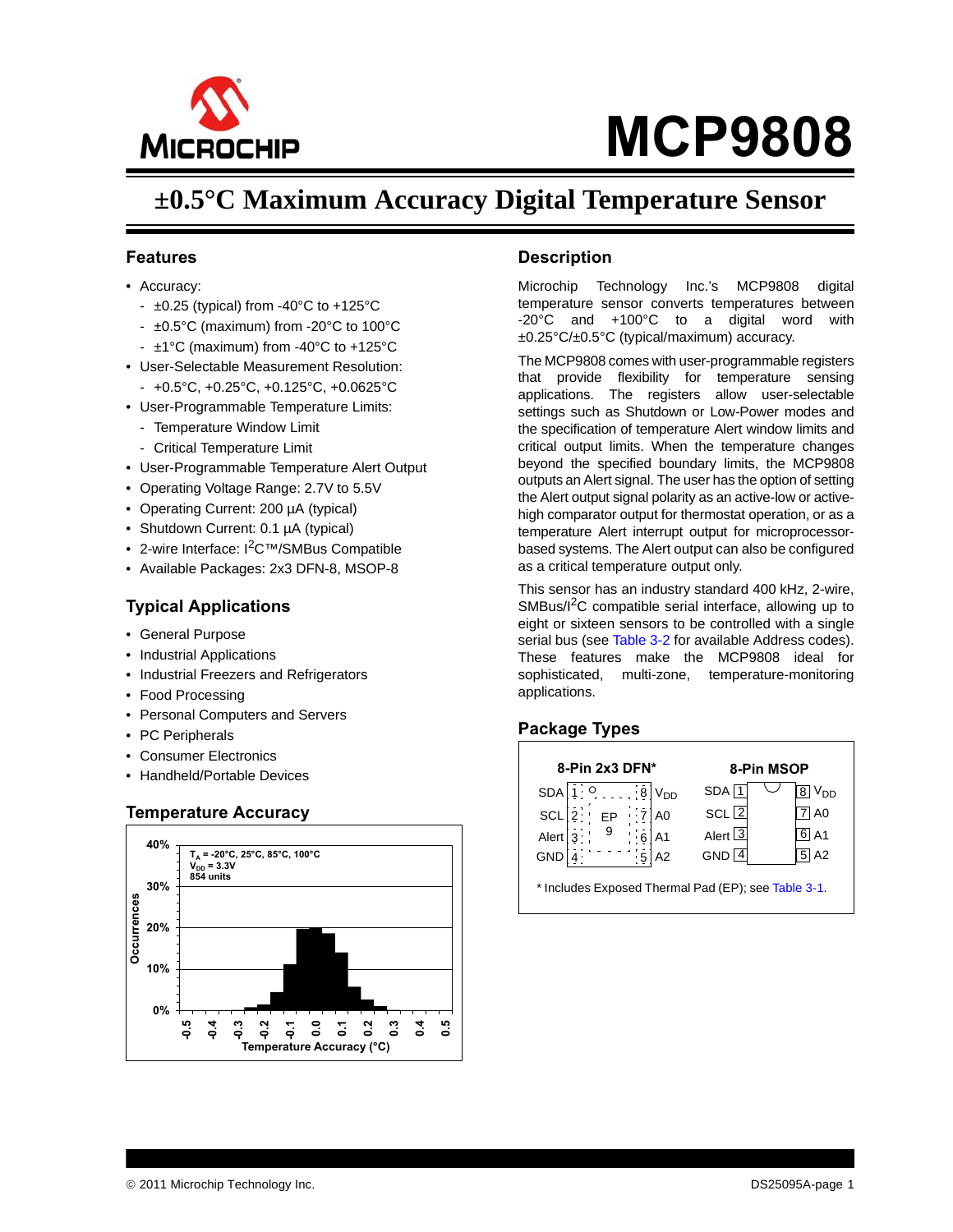### **Functional Block Diagram**

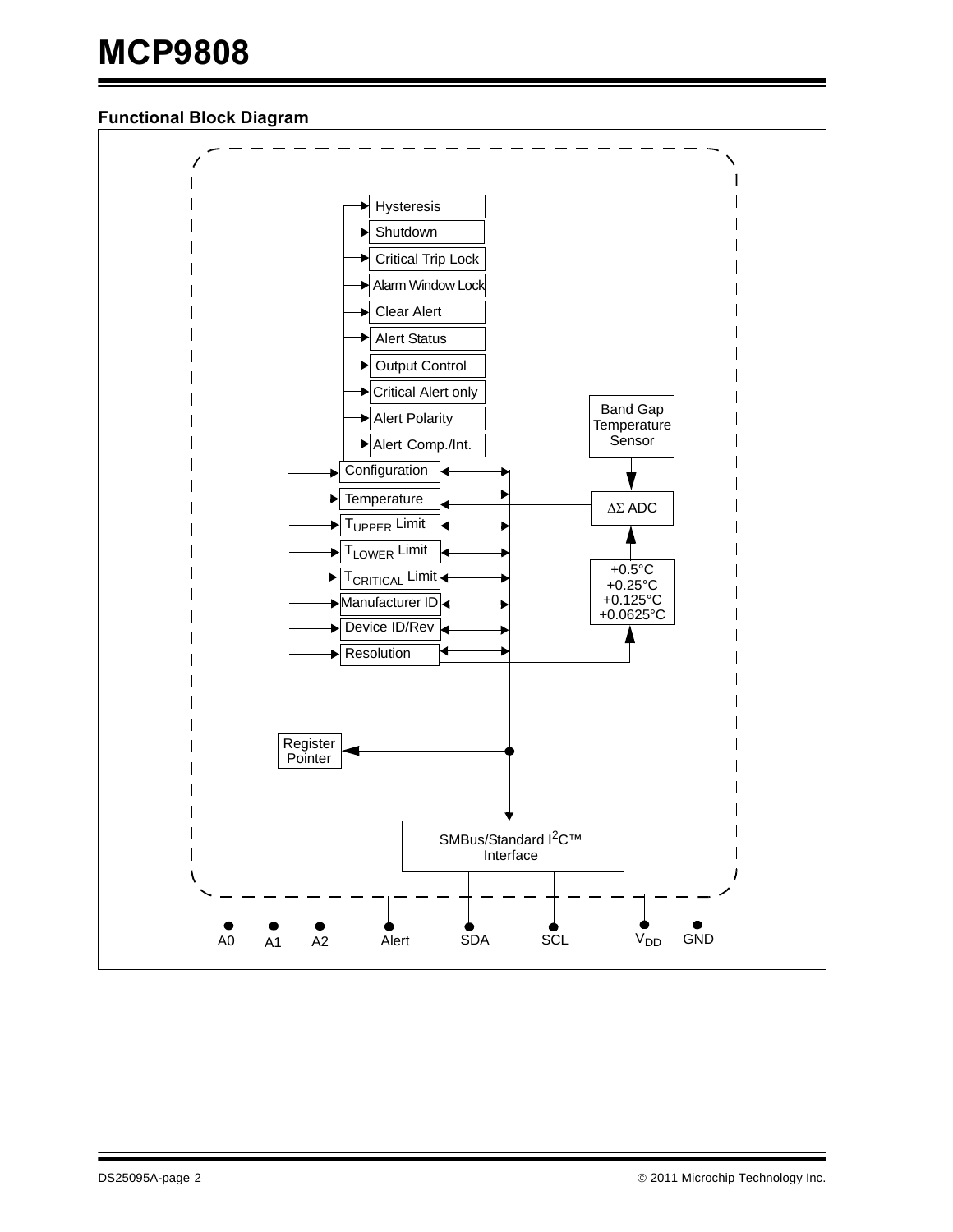## **1.0 ELECTRICAL CHARACTERISTICS**

### **Absolute Maximum Ratings †**

| Voltage at All Input/Output Pins  GND - 0.3V to 6.0V   |  |
|--------------------------------------------------------|--|
|                                                        |  |
| Ambient Temperature with Power Applied -40°C to +125°C |  |
|                                                        |  |
| ESD Protection on All Pins (HBM:MM)  (4 kV:400V)       |  |
| Latch-up Current at Each Pin (+25°C)  ±200 mA          |  |

**†Notice:** Stresses above those listed under "Maximum ratings" may cause permanent damage to the device. This is a stress rating only and functional operation of the device at those or any other conditions above those indicated in the operational listings of this specification is not implied. Exposure to maximum rating conditions for extended periods may affect device reliability.

## **TEMPERATURE SENSOR DC CHARACTERISTICS**

**Electrical Specifications:** Unless otherwise indicated,  $V_{DD} = 2.7V$  to 5.5V, GND = Ground and  $10^{\circ}$ C to  $125^{\circ}$ C

| $I_A = -40$ C to $T120$ C.                              |                                       |        |        |        |             |                                                                                                                      |  |  |  |  |  |  |  |  |
|---------------------------------------------------------|---------------------------------------|--------|--------|--------|-------------|----------------------------------------------------------------------------------------------------------------------|--|--|--|--|--|--|--|--|
| <b>Parameters</b>                                       | Sym                                   | Min    | Typ    | Max    | <b>Unit</b> | <b>Conditions</b>                                                                                                    |  |  |  |  |  |  |  |  |
|                                                         | <b>Temperature Sensor Accuracy</b>    |        |        |        |             |                                                                                                                      |  |  |  |  |  |  |  |  |
| $-20^{\circ}$ C < T <sub>A</sub> $\le$ +100 °C          | $T_{\text{ACY}}$                      | $-0.5$ | ±0.25  | $+0.5$ | $^{\circ}C$ | $V_{DD} = 3.3V$                                                                                                      |  |  |  |  |  |  |  |  |
| $-40^{\circ}$ C < T <sub>A</sub> $\le$ +125 °C          | $\mathsf{T}_{\mathsf{ACY}}$           | $-1.0$ | ±0.25  | $+1.0$ | $^{\circ}C$ | $V_{DD} = 3.3V$                                                                                                      |  |  |  |  |  |  |  |  |
| <b>Temperature Conversion Time</b>                      |                                       |        |        |        |             |                                                                                                                      |  |  |  |  |  |  |  |  |
| $0.5^{\circ}$ C/bit                                     | t <sub>CONV</sub>                     |        | 30     |        | ms          | 33s/sec (typical)                                                                                                    |  |  |  |  |  |  |  |  |
| $0.25^{\circ}$ C/bit                                    |                                       |        | 65     | —      | ms          | 15s/sec (typical)                                                                                                    |  |  |  |  |  |  |  |  |
| $0.125^{\circ}$ C/bit                                   |                                       | —      | 130    | —      | ms          | 7s/sec (typical)                                                                                                     |  |  |  |  |  |  |  |  |
| $0.0625^{\circ}$ C/bit                                  |                                       |        | 250    |        | ms          | 4s/sec (typical)                                                                                                     |  |  |  |  |  |  |  |  |
| <b>Power Supply</b>                                     |                                       |        |        |        |             |                                                                                                                      |  |  |  |  |  |  |  |  |
| <b>Operating Voltage Range</b>                          | V <sub>DD</sub>                       | 2.7    |        | 5.5    | $\vee$      |                                                                                                                      |  |  |  |  |  |  |  |  |
| <b>Operating Current</b>                                | $I_{DD}$                              |        | 200    | 400    | μA          |                                                                                                                      |  |  |  |  |  |  |  |  |
| Shutdown Current                                        | <sup>I</sup> SHDN                     |        | 0.1    | 2      | μA          |                                                                                                                      |  |  |  |  |  |  |  |  |
| Power-on Reset (POR)                                    | V <sub>POR</sub>                      |        | 2.2    |        | V           | Threshold for falling V <sub>DD</sub>                                                                                |  |  |  |  |  |  |  |  |
| Power Supply Rejection                                  | $\Delta$ °C/ $\Delta$ V <sub>DD</sub> |        | $-0.1$ |        | °C/V        | $V_{DD}$ = 2.7V to 5.5V, T <sub>A</sub> = +25°C                                                                      |  |  |  |  |  |  |  |  |
|                                                         |                                       |        |        |        |             | Alert Output (open-drain output, external pull-up resistor required), see Section 5.2.3 "Alert Output Configuration" |  |  |  |  |  |  |  |  |
| High-Level Current (leakage)                            | I <sub>OH</sub>                       |        |        | 1      | μA          | $V_{OH} = V_{DD}$ (Active-Low, Pull-up Resistor)                                                                     |  |  |  |  |  |  |  |  |
| Low-Level Voltage                                       | $V_{OL}$                              |        |        | 0.4    | V           | $I_{OL}$ = 3 mA (Active-Low, Pull-up Resistor)                                                                       |  |  |  |  |  |  |  |  |
| Thermal Response, from +25°C (air) to +125°C (oil bath) |                                       |        |        |        |             |                                                                                                                      |  |  |  |  |  |  |  |  |
| 8L-DFN                                                  | t <sub>RES</sub>                      |        | 0.7    |        | s           | Time to $63\%$ (+89 $^{\circ}$ C)                                                                                    |  |  |  |  |  |  |  |  |
| 8L-MSOP                                                 |                                       |        | 1.4    |        | s           |                                                                                                                      |  |  |  |  |  |  |  |  |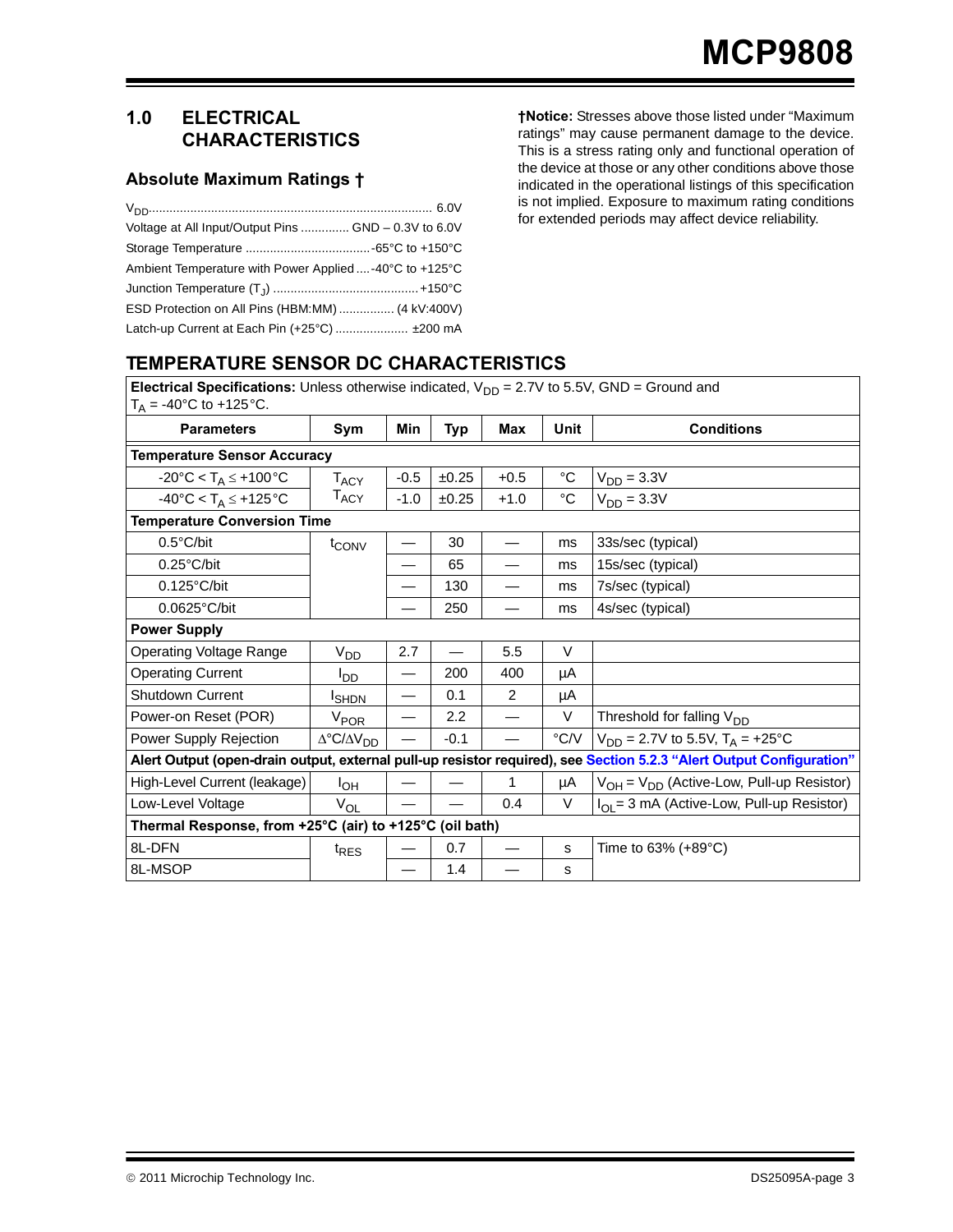## <span id="page-3-1"></span>**DIGITAL INPUT/OUTPUT PIN CHARACTERISTICS**

| <b>Electrical Specifications:</b> Unless otherwise indicated, $V_{DD} = 2.7V$ to 5.5V, GND = Ground and<br>$T_A = -40$ °C to +125 °C. |                 |                     |                 |                     |              |                   |  |  |  |  |  |  |
|---------------------------------------------------------------------------------------------------------------------------------------|-----------------|---------------------|-----------------|---------------------|--------------|-------------------|--|--|--|--|--|--|
| <b>Parameters</b>                                                                                                                     | Sym             | Min                 | <b>Typ</b>      | Max                 | <b>Units</b> | <b>Conditions</b> |  |  |  |  |  |  |
| Serial Input/Output (SCL, SDA, A0, A1, A2)                                                                                            |                 |                     |                 |                     |              |                   |  |  |  |  |  |  |
| Input                                                                                                                                 |                 |                     |                 |                     |              |                   |  |  |  |  |  |  |
| High-Level Voltage                                                                                                                    | $V_{\text{IH}}$ | 0.7 V <sub>DD</sub> |                 | V <sub>DD</sub>     | $\vee$       |                   |  |  |  |  |  |  |
| Low-Level Voltage                                                                                                                     | $V_{IL}$        | <b>GND</b>          |                 | 0.3 V <sub>DD</sub> | $\vee$       |                   |  |  |  |  |  |  |
| <b>Input Current</b>                                                                                                                  | <sup>I</sup> IN |                     |                 | ±5                  | μA           |                   |  |  |  |  |  |  |
| <b>Output (SDA)</b>                                                                                                                   |                 |                     |                 |                     |              |                   |  |  |  |  |  |  |
| Low-Level Voltage                                                                                                                     | $V_{OL}$        |                     |                 | 0.4                 | $\vee$       | $I_{OL} = 3$ mA   |  |  |  |  |  |  |
| High-Level Current (leakage)                                                                                                          | I <sub>OH</sub> |                     |                 | 1                   | μA           | $V_{OH} = 5.5V$   |  |  |  |  |  |  |
| Low-Level Current                                                                                                                     | <b>I</b> OL     | 6                   |                 |                     | mA           | $V_{OL} = 0.6V$   |  |  |  |  |  |  |
| <b>SDA and SCL Inputs</b>                                                                                                             |                 |                     |                 |                     |              |                   |  |  |  |  |  |  |
| <b>Hysteresis</b>                                                                                                                     | $V_{HYSI}$      |                     | $0.05$ $V_{DD}$ |                     | $\vee$       |                   |  |  |  |  |  |  |
| Spike Suppression                                                                                                                     | t <sub>SP</sub> |                     |                 | 50                  | ns           |                   |  |  |  |  |  |  |
| Capacitance                                                                                                                           | $C_{IN}$        |                     | 5               |                     | рF           |                   |  |  |  |  |  |  |

## **GRAPHICAL SYMBOL DESCRIPTION**



## **TEMPERATURE CHARACTERISTICS**

| <b>Electrical Specifications:</b> Unless otherwise indicated, $V_{DD} = 2.7V$ to 5.5V and GND = Ground. |                |     |            |        |               |                   |  |  |  |  |  |
|---------------------------------------------------------------------------------------------------------|----------------|-----|------------|--------|---------------|-------------------|--|--|--|--|--|
| <b>Parameters</b>                                                                                       | Sym            | Min | <b>Typ</b> | Max    | <b>Units</b>  | <b>Conditions</b> |  |  |  |  |  |
| <b>Temperature Ranges</b>                                                                               |                |     |            |        |               |                   |  |  |  |  |  |
| Specified Temperature Range                                                                             | $T_A$          | -40 |            | $+125$ | °C            | (Note 1)          |  |  |  |  |  |
| <b>Operating Temperature Range</b>                                                                      | Т <sub>А</sub> | -40 |            | $+125$ | °C            |                   |  |  |  |  |  |
| Storage Temperature Range                                                                               | $T_A$          | -65 |            | $+150$ | °C            |                   |  |  |  |  |  |
| <b>Thermal Package Resistances</b>                                                                      |                |     |            |        |               |                   |  |  |  |  |  |
| Thermal Resistance, 8L-DFN                                                                              | $\theta_{JA}$  |     | 68         |        | $\degree$ C/W |                   |  |  |  |  |  |
| Thermal Resistance, 8L-MSOP                                                                             | $\theta_{JA}$  |     | 211        |        | °C/W          |                   |  |  |  |  |  |

<span id="page-3-0"></span>**Note 1:** Operation in this range must not cause T<sub>J</sub> to exceed Maximum Junction Temperature (+150°C).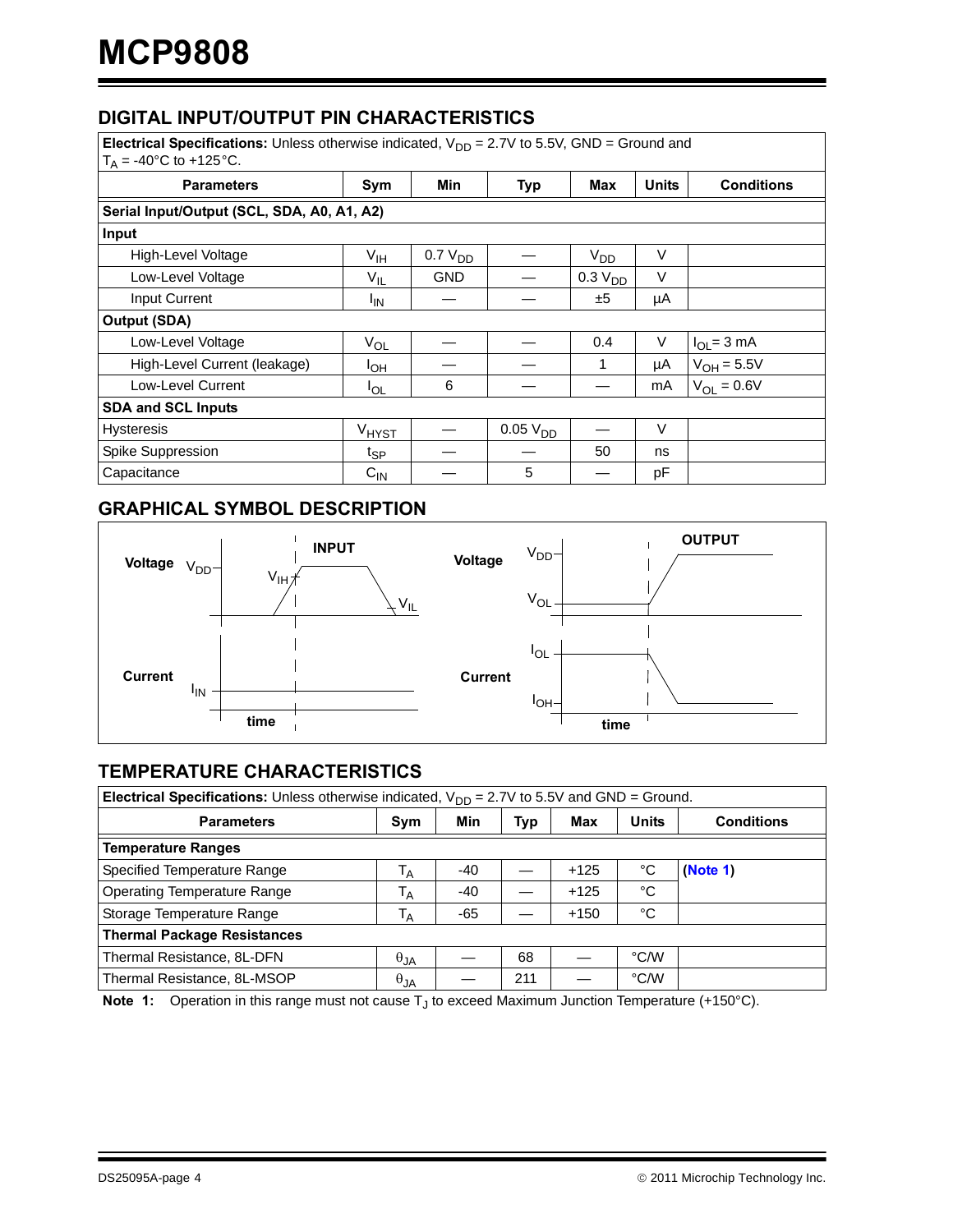## <span id="page-4-5"></span>**SENSOR SERIAL INTERFACE TIMING SPECIFICATIONS**

**Electrical Specifications:** Unless otherwise indicated,  $V_{DD} = 2.7V$  to 5.5V,  $T_A = -40^{\circ}C$  to +125°C, GND = Ground and  $C_1 = 80$  pF. (**[Note 1](#page-4-0)**)

| <b>Parameters</b>                                                          | Sym                   | Min      | Max | <b>Units</b> | <b>Conditions</b> |  |  |  |  |  |  |  |
|----------------------------------------------------------------------------|-----------------------|----------|-----|--------------|-------------------|--|--|--|--|--|--|--|
| 2-Wire SMBus/Standard Mode I <sup>2</sup> C™ Compatible Interface (Note 1) |                       |          |     |              |                   |  |  |  |  |  |  |  |
| Serial Port Clock Frequency                                                | tsc                   | 0        | 400 | kHz          | (Note 2, 4)       |  |  |  |  |  |  |  |
| Low Clock                                                                  | t <sub>LOW</sub>      | 1300     |     | ns           | (Note 2)          |  |  |  |  |  |  |  |
| <b>High Clock</b>                                                          | <sup>t</sup> HIGH     | 600      |     | ns           | (Note 2)          |  |  |  |  |  |  |  |
| Rise Time                                                                  | t <sub>R</sub>        | 20       | 300 | ns           |                   |  |  |  |  |  |  |  |
| Fall Time                                                                  | tF                    | 20       | 300 | ns           |                   |  |  |  |  |  |  |  |
| Data in Setup Time                                                         | t <sub>SU-DI</sub>    | 100      |     | ns           | (Note 3)          |  |  |  |  |  |  |  |
| Data In Hold Time                                                          | <sup>t</sup> HD-DI    | $\Omega$ |     | ns           | (Note 5)          |  |  |  |  |  |  |  |
| Data Out Hold Time                                                         | <sup>t</sup> HD-DO    | 200      | 900 | ns           | (Note 4)          |  |  |  |  |  |  |  |
| <b>Start Condition Setup Time</b>                                          | <sup>t</sup> SU-START | 600      |     | ns           |                   |  |  |  |  |  |  |  |
| <b>Start Condition Hold Time</b>                                           | <sup>t</sup> HD-START | 600      |     | ns           |                   |  |  |  |  |  |  |  |
| <b>Stop Condition Setup Time</b>                                           | t <sub>SU-STOP</sub>  | 600      |     | ns           |                   |  |  |  |  |  |  |  |
| <b>Bus Free</b>                                                            | $t_{\text{B-FREE}}$   | 1300     |     | ns           |                   |  |  |  |  |  |  |  |
| Time-out                                                                   | $t_{\text{OUT}}$      | 25       | 35  | ms           |                   |  |  |  |  |  |  |  |
| <b>Bus Capacitive Load</b>                                                 | $C_{b}$               |          | 400 | рf           |                   |  |  |  |  |  |  |  |

<span id="page-4-1"></span><span id="page-4-0"></span>**Note 1:** All values referred to  $V_{IL\,MAX}$  and  $V_{IH\,MIN}$  levels.

2: If  $t_{LOW} > t_{OUT}$  or  $t_{HIGH} > t_{OUT}$ , the temperature sensor  $I^2C$  interface will time-out. A Repeat Start command is required for communication.

- <span id="page-4-2"></span>**3:** This device can be used in a Standard mode  $I^2C$  bus system, but the requirement,  $t_{SU-DI} \ge 100$  ns, must be met. This device does not stretch the SCL Low time.
- <span id="page-4-4"></span>4: As a transmitter, the device provides internal minimum delay time, t<sub>HD-DO MIN</sub>, to bridge the undefined region (min. 200 ns) of the falling edge of SCL,  $t_{F MAX}$ , to avoid unintended generation of Start or Stop conditions.
- <span id="page-4-3"></span>5: As a receiver, SDA should not be sampled at the falling edge of SCL. SDA can transition t<sub>HD-DI</sub> 0 ns after SCL toggles Low.



### **TIMING DIAGRAM**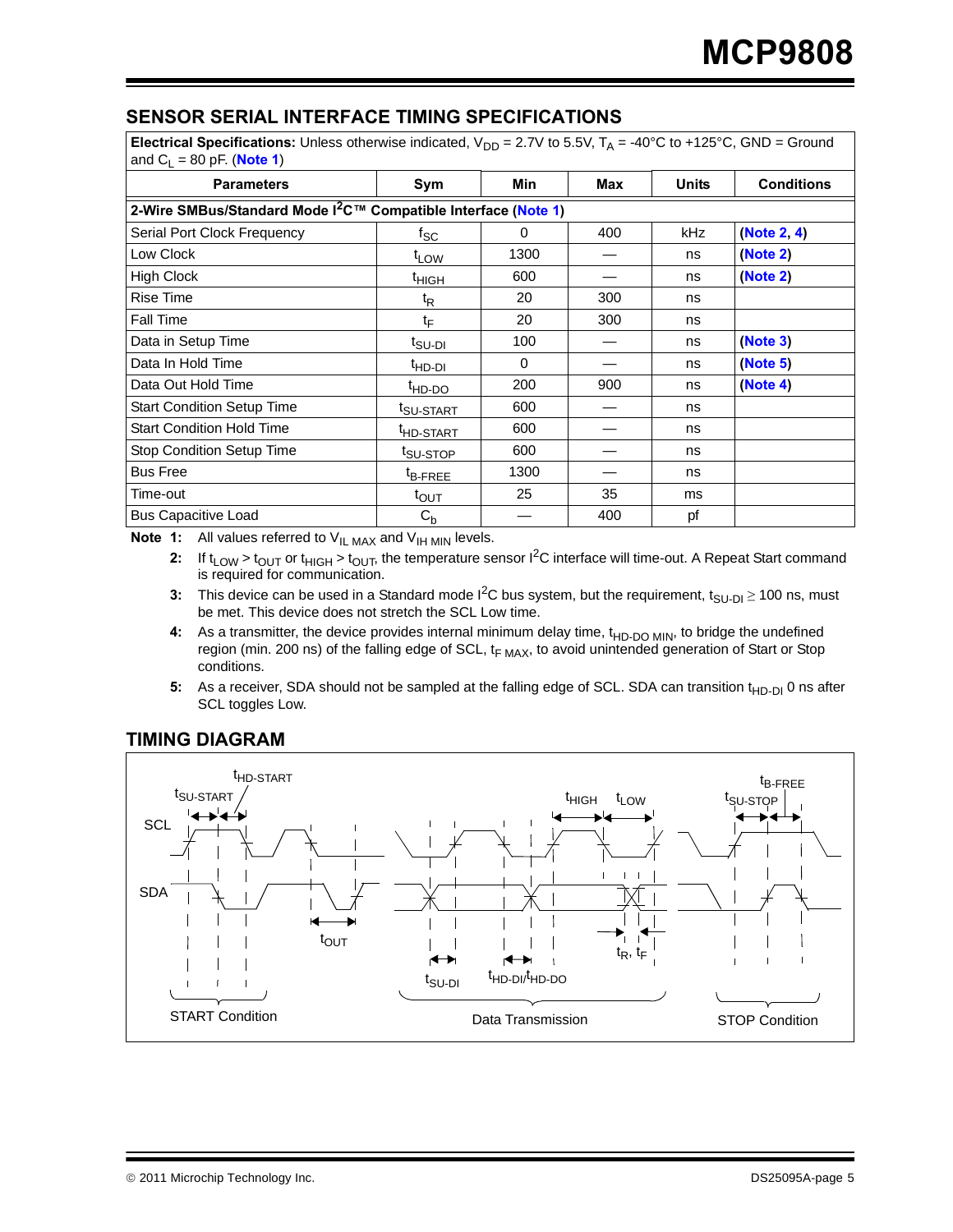**NOTES:**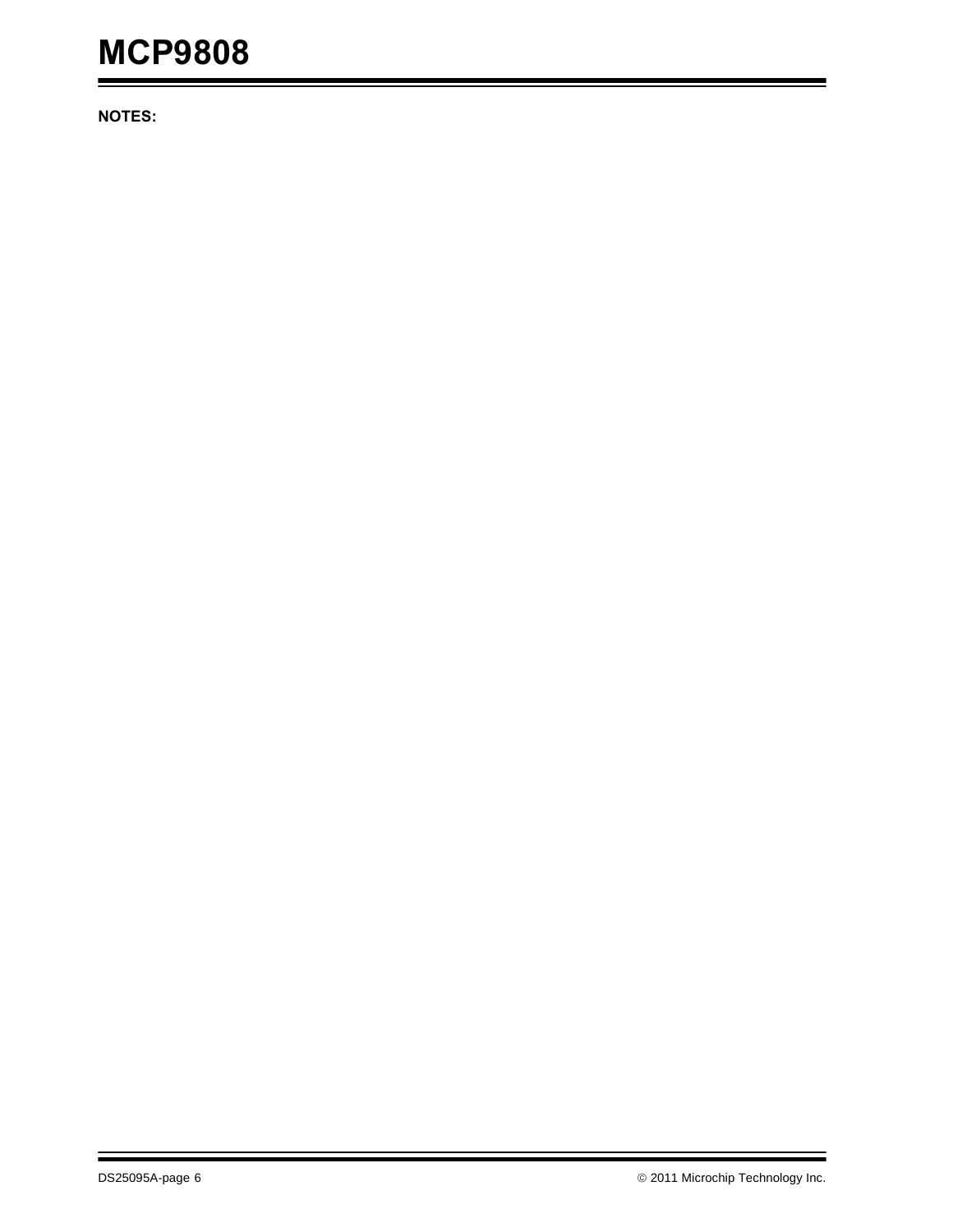## **2.0 TYPICAL PERFORMANCE CURVES**

**Note:** The graphs and tables provided following this note are a statistical summary based on a limited number of samples and are provided for informational purposes only. The performance characteristics listed herein are not tested or guaranteed. In some graphs or tables, the data presented may be outside the specified operating range (e.g., outside specified power supply range) and therefore outside the warranted range.

**Note:** Unless otherwise indicated,  $V_{DD} = 2.7V$  to 5.5V, GND = Ground, SDA/SCL pulled-up to  $V_{DD}$  and  $T_A = -40$ °C to  $+125$ °C.

**0.5**



 **0% -0.5 -0.4 -0.3 -0.2 -0.1 0.0 0.1 0.2 0.3 0.4 Temperature Accuracy (°C)**

*FIGURE 2-2: Temperature Accuracy Histogram,*  $T_A = -20$ °C.



*FIGURE 2-3: Temperature Accuracy Histogram,*  $T_A = +25^{\circ}C$ .



*Histogram.*



*FIGURE 2-5: Temperature Accuracy Histogram,*  $T_A = +85^{\circ}$ C.



*Histogram,*  $T_A = +100^{\circ}C$ .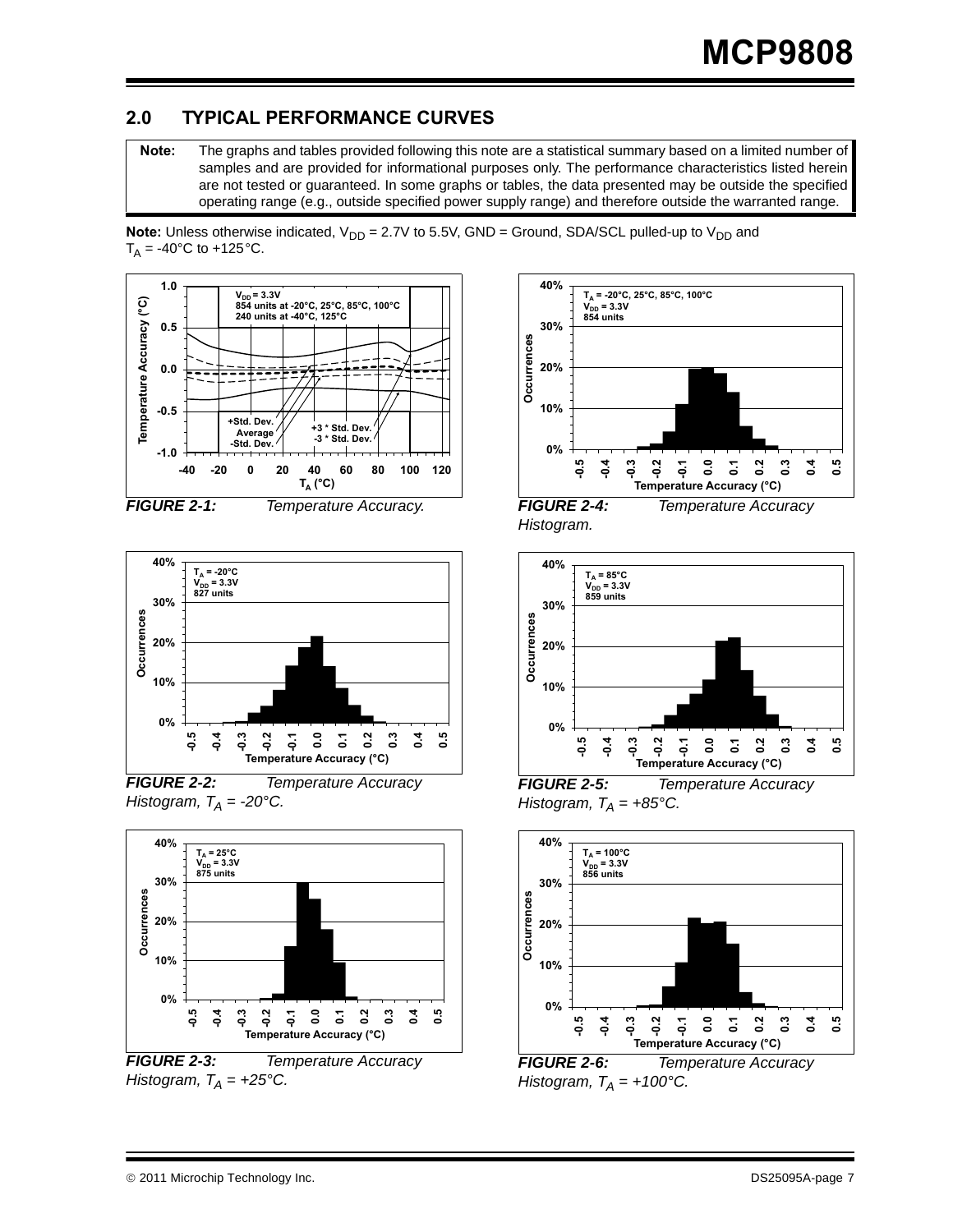**Note:** Unless otherwise indicated,  $V_{DD} = 2.7V$  to 5.5V, GND = Ground, SDA/SCL pulled-up to  $V_{DD}$  and  $T_A = -40$ °C to  $+125$ °C.



*FIGURE 2-7: Temperature Accuracy Histogram,*  $T_A = -40^{\circ}$ C.



*FIGURE 2-8: Supply Current vs. Temperature.*



*FIGURE 2-9: Power-on Reset Threshold Voltage vs. Temperature.*



*FIGURE 2-10: Temperature Accuracy Histogram,*  $T_A = +125^{\circ}C$ .



*FIGURE 2-11: Temperature Accuracy vs Supply Voltage.*



*FIGURE 2-12: Temperature Conversion Time vs. Temperature.*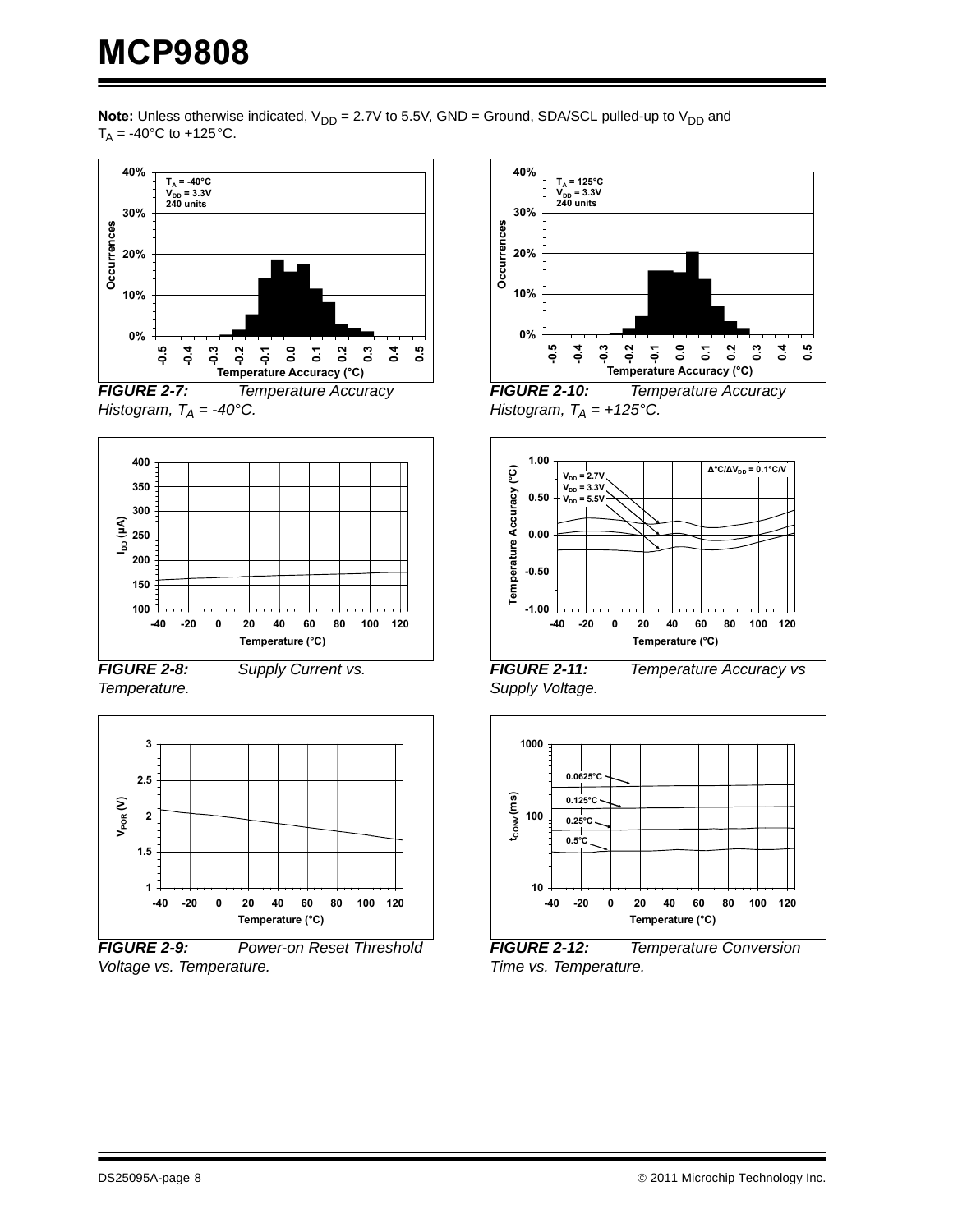**Note:** Unless otherwise indicated,  $V_{DD} = 2.7V$  to 5.5V, GND = Ground, SDA/SCL pulled-up to  $V_{DD}$  and  $T_A = -40$ °C to  $+125$ °C.











*Response.*



*FIGURE 2-16: SMBus Time-out vs. Temperature.*



*FIGURE 2-17: Shutdown Current vs Temperature.*



*Frequency.*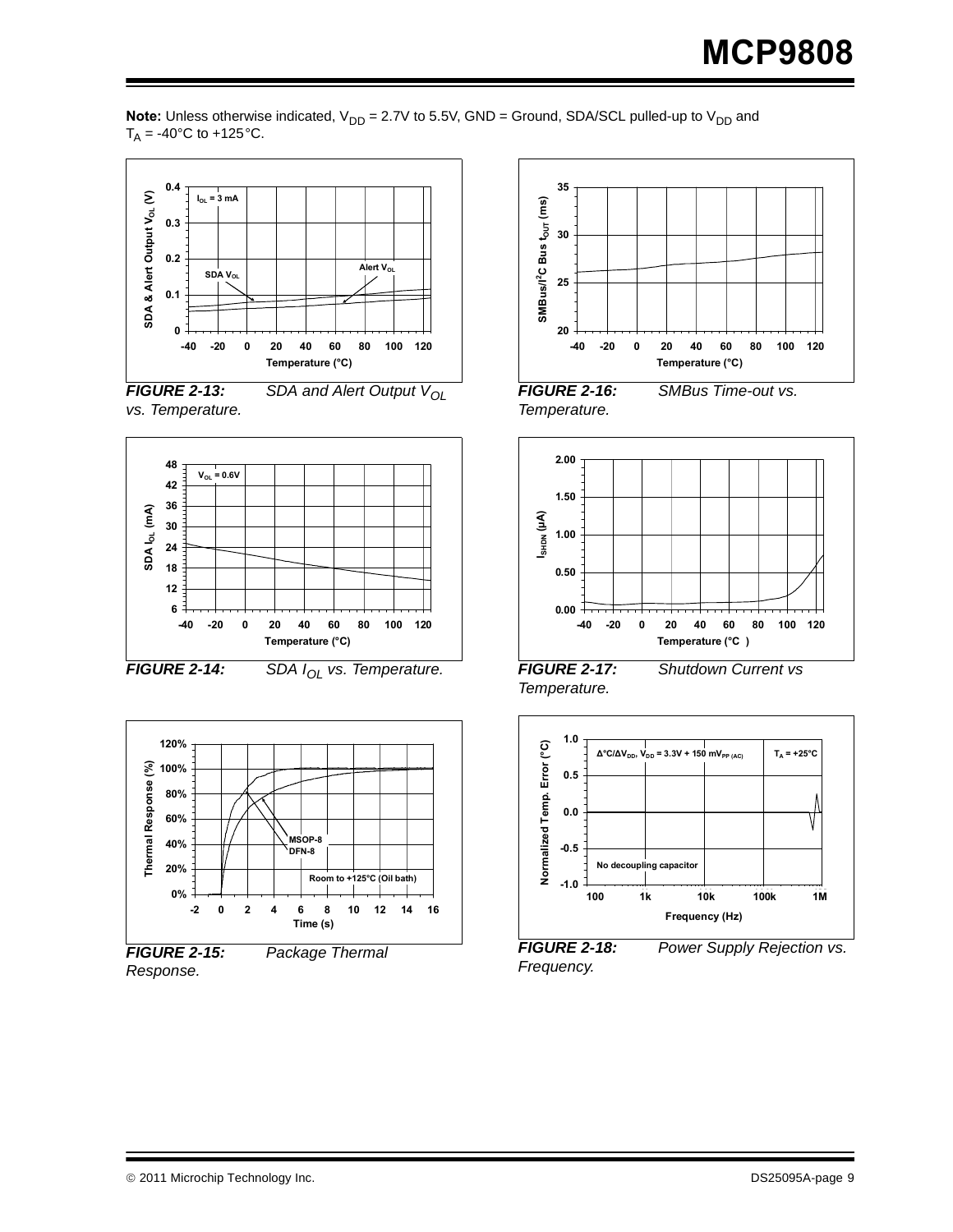**NOTES:**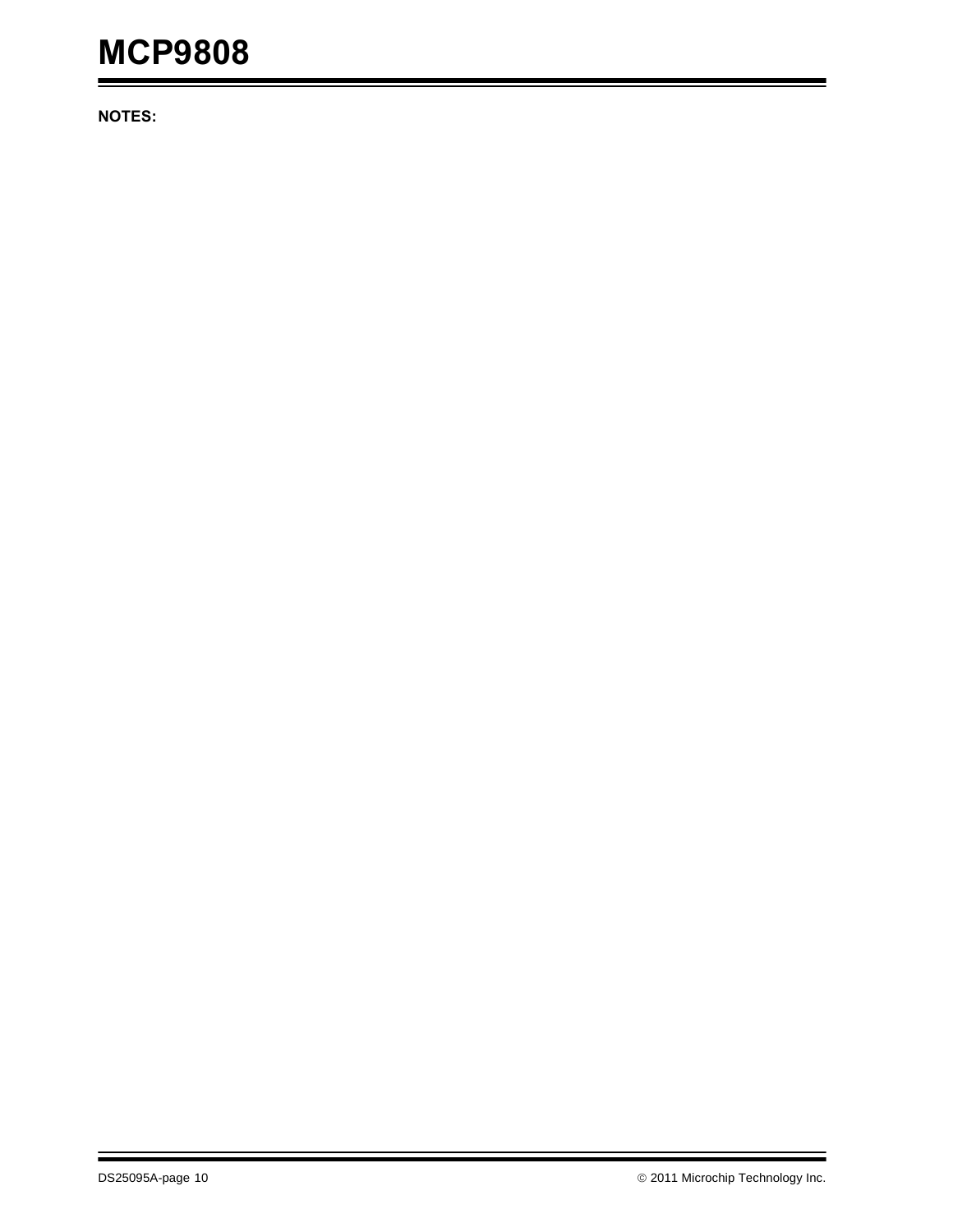## **3.0 PIN DESCRIPTION**

The descriptions of the pins are listed in [Table 3-1.](#page-10-1)

| <b>DFN</b>     | <b>MSOP</b> | Symbol          | <b>Pin Function</b>                                |
|----------------|-------------|-----------------|----------------------------------------------------|
|                |             | <b>SDA</b>      | Serial Data Line                                   |
| $\mathfrak{p}$ | 2           | <b>SCL</b>      | Serial Clock Line                                  |
| 3              | 3           | Alert           | <b>Temperature Alert Output</b>                    |
| 4              | 4           | <b>GND</b>      | Ground                                             |
| 5              | 5           | A2              | <b>Slave Address</b>                               |
| 6              | 6           | A <sub>1</sub>  | Slave Address                                      |
|                |             | A0              | Slave Address                                      |
| 8              | 8           | V <sub>DD</sub> | Power Pin                                          |
| 9              |             | EP              | Exposed Thermal Pad (EP); must be connected to GND |

#### <span id="page-10-1"></span>**TABLE 3-1: PIN FUNCTION TABLE**

#### **3.1 Serial Data Line (SDA)**

SDA is a bidirectional input/output pin, used to serially transmit data to/from the host controller. This pin requires a pull-up resistor. (See **[Section 4.0 "Serial](#page-12-0) [Communication"](#page-12-0)**.)

### **3.2 Serial Clock Line (SCL)**

The SCL is a clock input pin. All communication and timing is relative to the signal on this pin. The clock is generated by the host or master controller on the bus. (See **[Section 4.0 "Serial Communication"](#page-12-0)**.)

#### **3.3 Temperature Alert, Open-Drain Output (Alert)**

The MCP9808 temperature Alert output pin is an open-drain output. The device outputs a signal when the ambient temperature goes beyond the user-programmed temperature limit. (See **[Section 5.2.3 "Alert Output](#page-29-0) [Configuration"](#page-29-0)**).

#### **3.4 Ground Pin (GND)**

The GND pin is the system ground pin.

### **3.5 Address Pins (A0, A1, A2)**

These pins are device address input pins.

The address pins correspond to the Least Significant bits (LSbs) of the address bits and the Most Significant bits (MSbs): A6, A5, A4, A3. This is illustrated in [Table 3-2.](#page-10-0)

<span id="page-10-0"></span>**TABLE 3-2: MCP9808 ADDRESS BYTE**

| <b>Device</b>          |    |    | <b>Address Code</b><br><b>Slave</b><br><b>Address</b> |    |                    |    |              |
|------------------------|----|----|-------------------------------------------------------|----|--------------------|----|--------------|
|                        | A6 | Α5 | Α4                                                    | A2 | Α1                 | A0 |              |
| <b>MCP9808</b>         |    |    |                                                       |    | $\mathbf{x}^{(1)}$ | X  | $\mathbf{x}$ |
| MCP9808 <sup>(2)</sup> |    |    |                                                       |    | X                  | x  | X            |

<span id="page-10-2"></span>**Note 1:** User-selectable address is shown by 'x'. A2, A1 and A0 must match the corresponding device pin configuration.

**2:** Contact factory for this address code.

## <span id="page-10-3"></span>**3.6** Power Pin (V<sub>DD</sub>)

 $V<sub>DD</sub>$  is the power pin. The operating voltage range, as specified in the DC electrical specification table, is applied on this pin.

### **3.7 Exposed Thermal Pad (EP)**

There is an internal electrical connection between the Exposed Thermal Pad (EP) and the GND pin. The EP may be connected to the system ground on the Printed Circuit Board (PCB).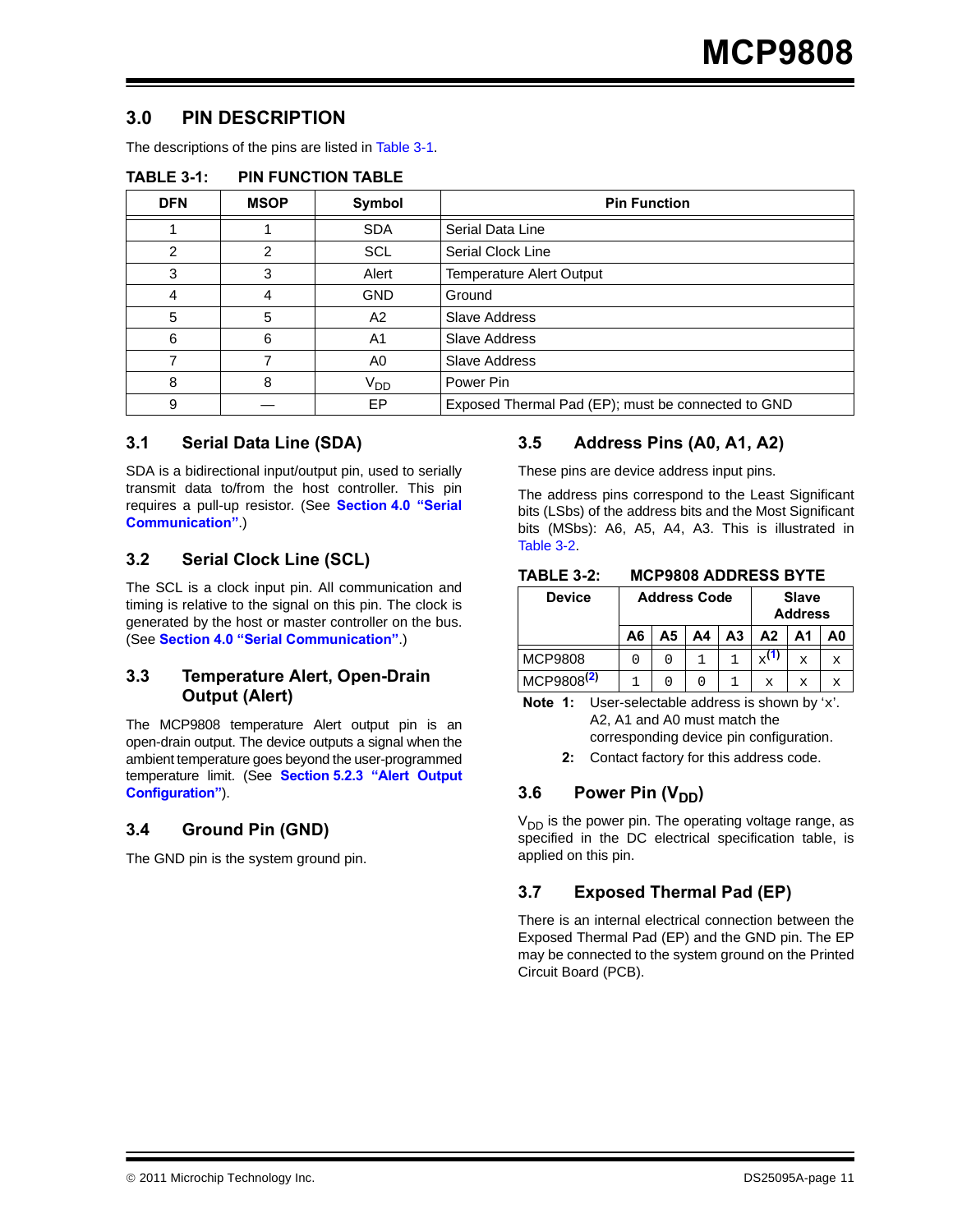**NOTES:**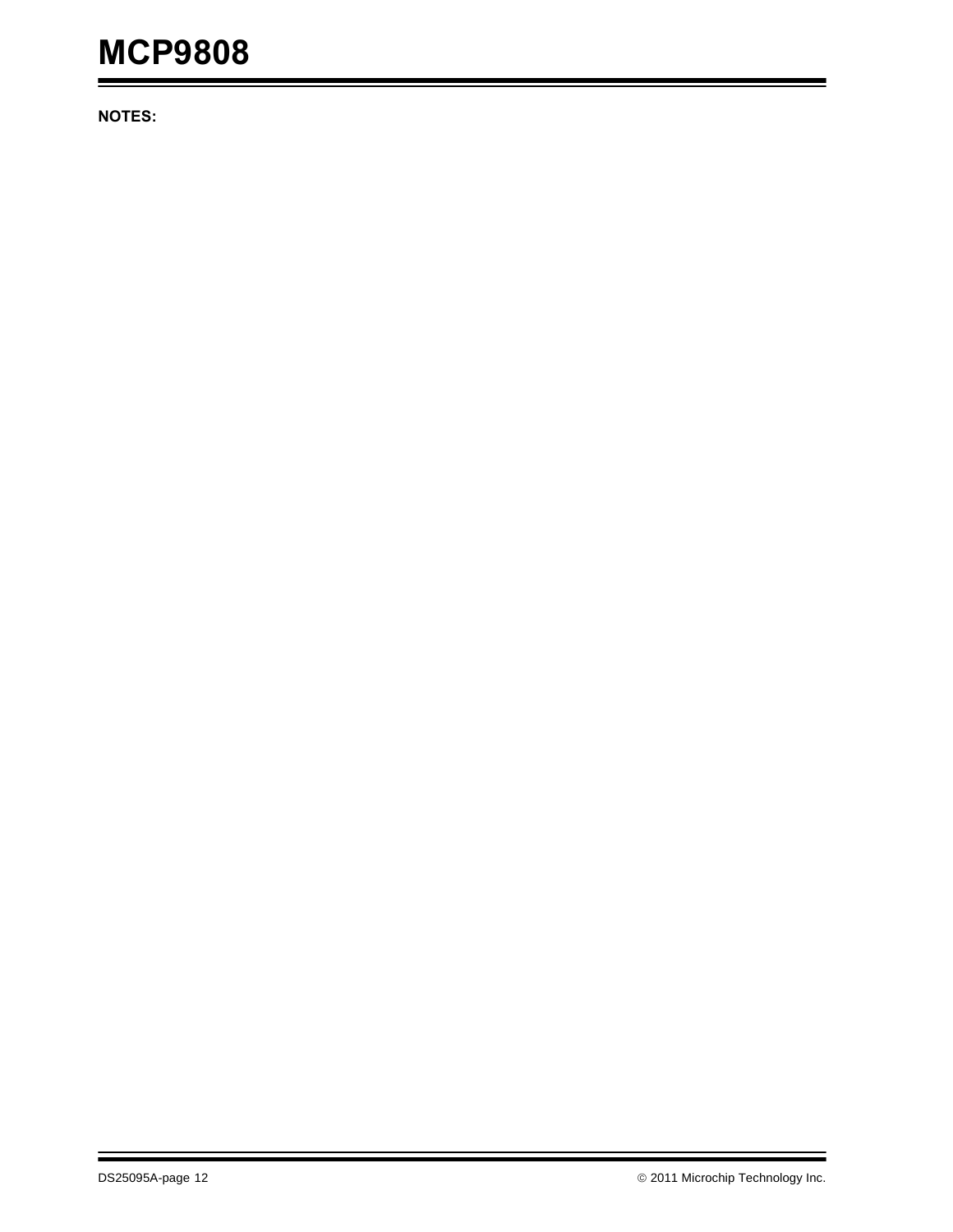### <span id="page-12-0"></span>**4.0 SERIAL COMMUNICATION**

### **4.1 2-Wire Standard Mode I2C™ Protocol Compatible Interface**

The MCP9808 Serial Clock (SCL) input and the bidirectional Serial Data (SDA) line form a 2-wire bidirectional, Standard mode, I<sup>2</sup>C compatible communication port (refer to the **[Digital Input/Output](#page-3-1) [Pin Characteristics](#page-3-1)** and **[Sensor Serial Interface](#page-4-5) [Timing Specifications](#page-4-5)** tables).

The following bus protocol has been defined:

#### **TABLE 4-1: MCP9808 SERIAL BUS PROTOCOL DESCRIPTIONS**

| Term         | <b>Description</b>                                                                                                                                                                |
|--------------|-----------------------------------------------------------------------------------------------------------------------------------------------------------------------------------|
| Master       | The device that controls the serial bus,<br>typically a microcontroller.                                                                                                          |
| Slave        | The device addressed by the master,<br>such as the MCP9808.                                                                                                                       |
| Transmitter  | Device sending data to the bus.                                                                                                                                                   |
| Receiver     | Device receiving data from the bus.                                                                                                                                               |
| <b>START</b> | A unique signal from the master to<br>initiate serial interface with a slave.                                                                                                     |
| <b>STOP</b>  | A unique signal from the master to<br>terminate serial interface from a slave.                                                                                                    |
| Read/Write   | A read or write to the MCP9808<br>registers.                                                                                                                                      |
| <b>ACK</b>   | A receiver Acknowledges (ACK) the<br>reception of each byte by polling the bus.                                                                                                   |
| <b>NAK</b>   | A receiver Not-Acknowledges (NAK) or<br>releases the bus to show End-of-Data<br>(EOD).                                                                                            |
| Busy         | Communication is not possible<br>because the bus is in use.                                                                                                                       |
| Not Busy     | The bus is in the Idle state; both SDA<br>and SCL remain high.                                                                                                                    |
| Data Valid   | SDA must remain stable before SCL<br>becomes high in order for a data bit to<br>be considered valid. During normal<br>data transfers, SDA only changes state<br>while SCL is low. |

#### 4.1.1 DATA TRANSFER

Data transfers are initiated by a Start condition (START), followed by a 7-bit device address and a read/write bit. An Acknowledge (ACK) from the slave confirms the reception of each byte. Each access must be terminated by a Stop condition (STOP).

Repeated communication is initiated after  $t_{\text{B-FREF}}$ .

This device does not support sequential register read/write. Each register needs to be addressed using the Register Pointer.

This device supports the receive protocol. The register can be specified using the pointer for the initial read. Each repeated read or receive begins with a Start condition and address byte. The MCP9808 retains the previously selected register. Therefore, it outputs data from the previously specified register (repeated pointer specification is not necessary).

#### 4.1.2 MASTER/SLAVE

The bus is controlled by a master device (typically a microcontroller) that controls the bus access and generates the Start and Stop conditions. The MCP9808 is a slave device and does not control other devices in the bus. Both master and slave devices can operate as either transmitter or receiver. However, the master device determines which mode is activated.

#### 4.1.3 START/STOP CONDITION

A high-to-low transition of the SDA line (while SCL is high) is the Start condition. All data transfers must be preceded by a Start condition from the master. A low-to-high transition of the SDA line (while SCL is high) signifies a Stop condition.

If a Start or Stop condition is introduced during data transmission, the MCP9808 releases the bus. All data transfers are ended by a Stop condition from the master.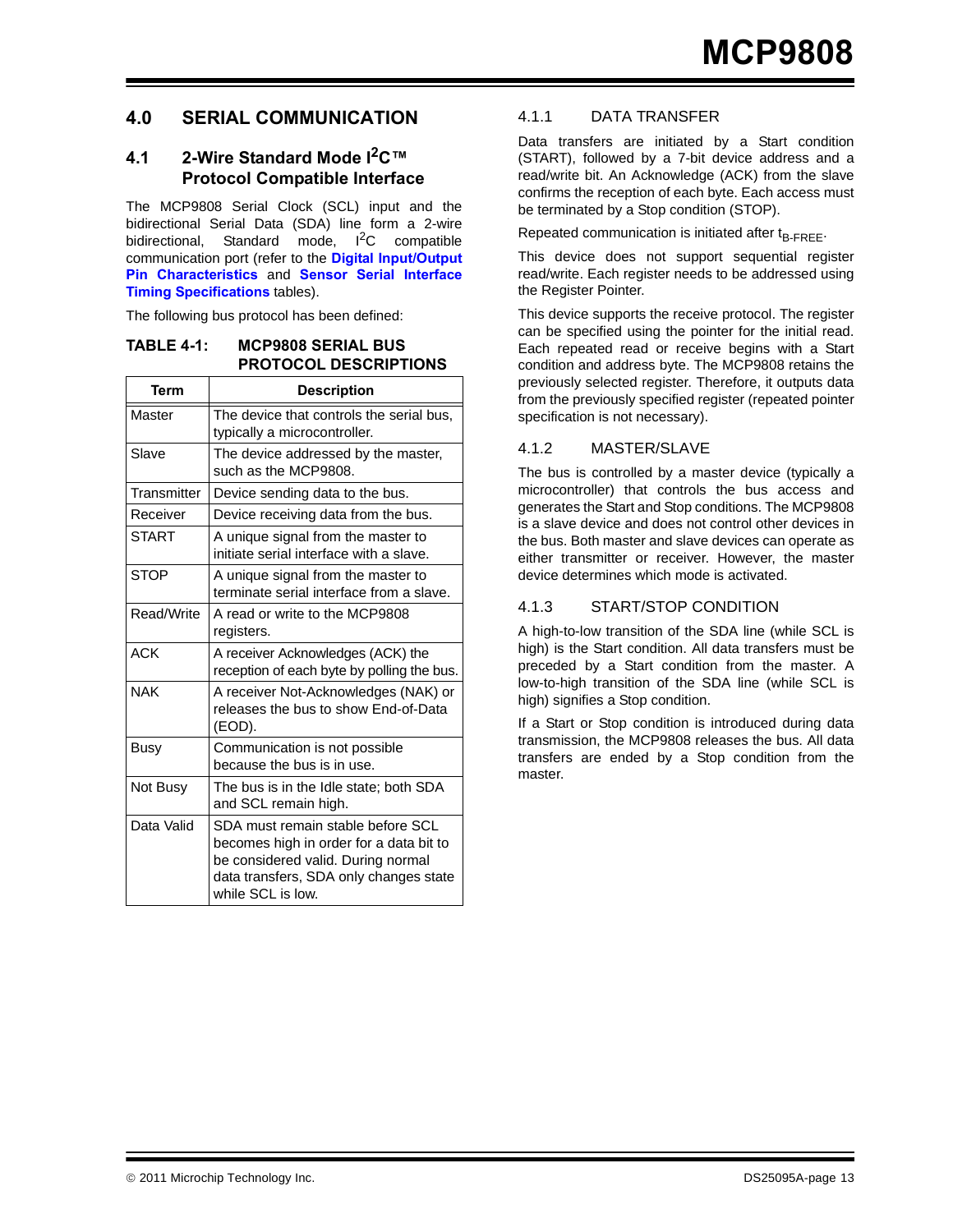#### <span id="page-13-1"></span>4.1.4 ADDRESS BYTE

Following the Start condition, the host must transmit an 8-bit address byte to the MCP9808. The address for the MCP9808 temperature sensor is '0011,A2,A1,A0' in binary, where the A2, A1 and A0 bits are set externally by connecting the corresponding pins to  $V_{DD}$  '1' or GND '0'. The 7-bit address, transmitted in the serial bit stream, must match the selected address for the MCP9808 to respond with an ACK. Bit 8 in the address byte is a read/write bit. Setting this bit to '1' commands a read operation, while '0' commands a write operation (see [Figure 4-1\)](#page-13-0).



<span id="page-13-0"></span>*FIGURE 4-1: Device Addressing.*

#### 4.1.5 DATA VALID

After the Start condition, each bit of data in the transmission needs to be settled for a time specified by t<sub>SU-DATA</sub> before SCL toggles from low-to-high (see the [Sensor Serial Interface Timing Specifications](#page-4-5) section).

#### 4.1.6 ACKNOWLEDGE (ACK/NAK)

Each receiving device, when addressed, must generate an ACK bit after the reception of each byte. The master device must generate an extra clock pulse for ACK to be recognized.

The Acknowledging device pulls down the SDA line for t<sub>SU-DATA</sub> before the low-to-high transition of SCL from the master. SDA also needs to remain pulled down for  $t_{H\text{-DATA}}$  after a high-to-low transition of SCL.

During read, the master must signal an End-of-Data (EOD) to the slave, by not generating an ACK bit (NAK), once the last bit has been clocked out of the slave. In this case, the slave will leave the data line released to enable the master to generate the Stop condition.

#### 4.1.7 TIME-OUT

If the SCL stays low or high for the time specified by  $t<sub>OUT</sub>$ , the MCP9808 temperature sensor resets the serial interface. This dictates the minimum clock speed as outlined in the specification.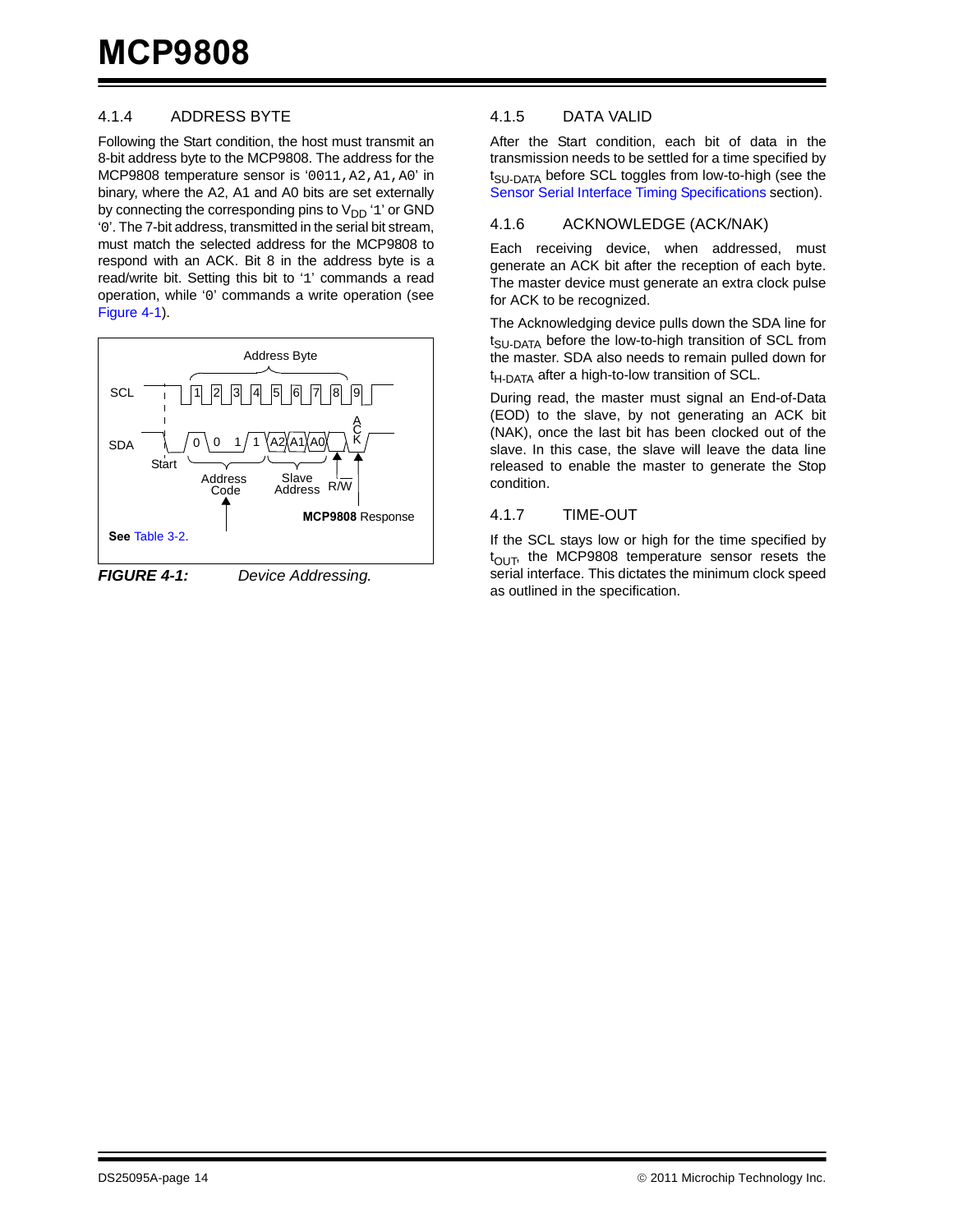## **5.0 FUNCTIONAL DESCRIPTION**

The MCP9808 temperature sensors consist of a bandgap-type temperature sensor, a Delta-Sigma Analog-to-Digital Converter (ΔΣ ADC), user-programmable registers and a 2-wire SMBus/I2C protocol compatible serial interface. [Figure 5-1](#page-14-0) shows a block diagram of the register structure.



<span id="page-14-0"></span>*FIGURE 5-1: Functional Block Diagram.*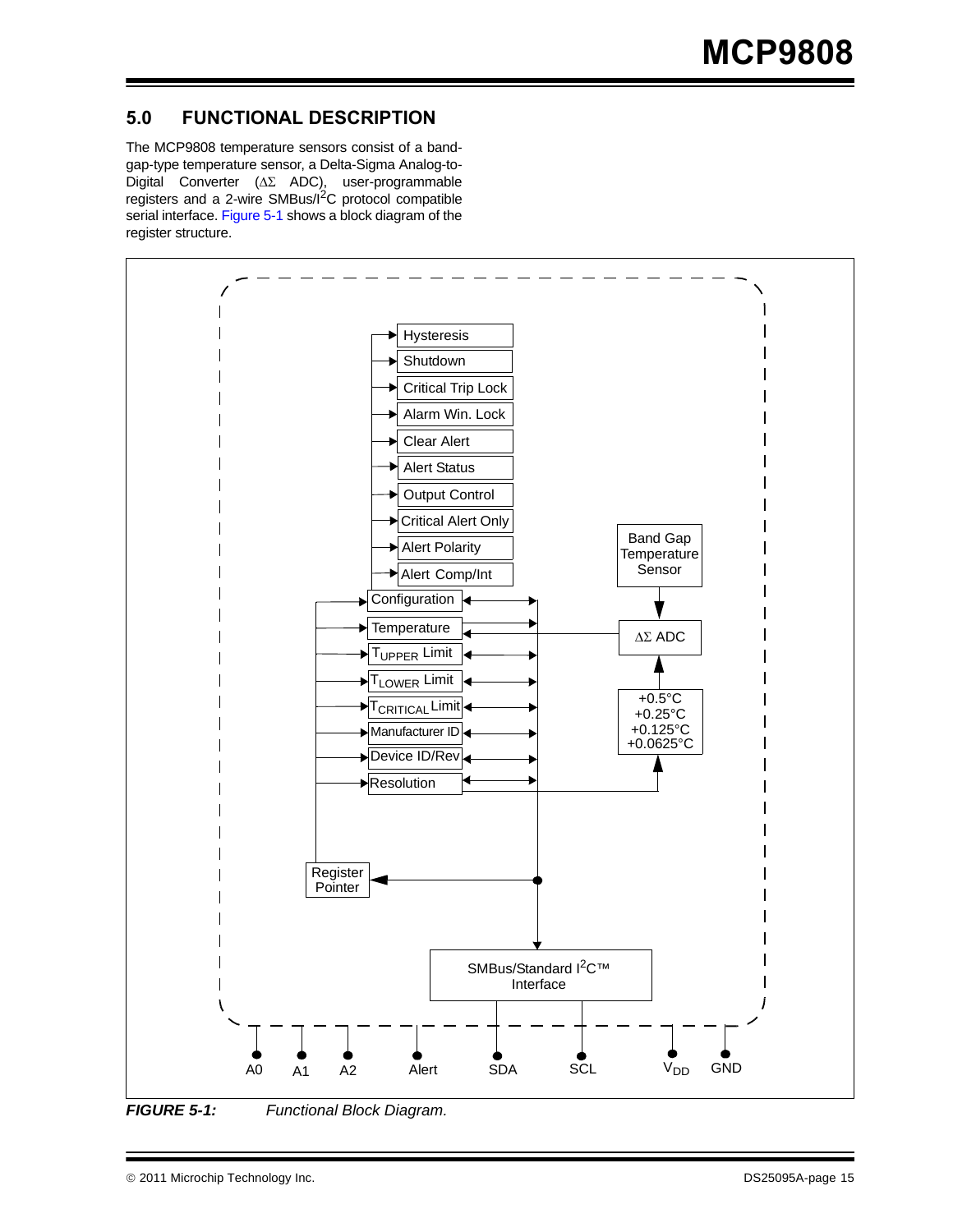#### **5.1 Registers**

The MCP9808 has several registers that are user-accessible. These registers include the Temperature register, Configuration register, Temperature Alert Upper Boundary and Lower Boundary Limit registers, Critical Temperature Limit register, Manufacturer Identification register and Device Identification register.

The Temperature register is read-only, used to access the ambient temperature data. This register is doublebuffered and it is updated every t<sub>CONV</sub>. The Temperature Alert Upper Boundary and Lower Boundary Limit registers are read/write registers. If the ambient temperature drifts beyond the user-specified limits, the MCP9808 outputs a signal using the Alert pin (refer to

**[Section 5.2.3 "Alert Output Configuration"](#page-29-0)**). In addition, the Critical Temperature Limit register is used to provide an additional critical temperature limit.

The Configuration register provides access to configure the MCP9808 device's various features. These registers are described in further detail in the following sections.

The registers are accessed by sending a Register Pointer to the MCP9808, using the serial interface. This is an 8-bit write-only pointer. However, the four Least Significant bits are used as pointers and all unused bits (Register Pointer<7:4>) need to be cleared or set to '0'. [Register 5-1](#page-15-0) describes the pointer or the address of each register.

<span id="page-15-0"></span>

| <b>REGISTER 5-1:</b> |  |  | <b>REGISTER POINTER (WRITE-ONLY)</b> |  |
|----------------------|--|--|--------------------------------------|--|
|----------------------|--|--|--------------------------------------|--|

| $W-0$               | $W-0$                            | $W-0$                                                    | $W-0$ | $W-0$                                                                       | $W-0$ | $W-0$                                                                                                     | $W-0$ |  |
|---------------------|----------------------------------|----------------------------------------------------------|-------|-----------------------------------------------------------------------------|-------|-----------------------------------------------------------------------------------------------------------|-------|--|
|                     |                                  |                                                          |       | Pointer bits                                                                |       |                                                                                                           |       |  |
| bit 7               |                                  |                                                          |       |                                                                             |       |                                                                                                           | bit 0 |  |
|                     |                                  |                                                          |       |                                                                             |       |                                                                                                           |       |  |
| Legend:             |                                  |                                                          |       |                                                                             |       |                                                                                                           |       |  |
| $R = Readable bit$  |                                  | $W = W$ ritable bit                                      |       | $U =$ Unimplemented bit, read as '0'                                        |       |                                                                                                           |       |  |
| $-n =$ Value at POR |                                  | $'1'$ = Bit is set                                       |       | $'0'$ = Bit is cleared                                                      |       | $x = \text{Bit}$ is unknown                                                                               |       |  |
|                     |                                  |                                                          |       |                                                                             |       |                                                                                                           |       |  |
| bit 7-4             | <b>W:</b> Writable bits          |                                                          |       |                                                                             |       |                                                                                                           |       |  |
|                     | Write '0'.                       |                                                          |       |                                                                             |       |                                                                                                           |       |  |
|                     |                                  |                                                          |       |                                                                             |       | Bits 7-4 must always be cleared or written to '0'. This device has additional registers that are reserved |       |  |
|                     |                                  |                                                          |       |                                                                             |       | for test and calibration. If these registers are accessed, the device may not perform according to the    |       |  |
|                     | specification.                   |                                                          |       |                                                                             |       |                                                                                                           |       |  |
| $bit 3-0$           | <b>Pointer bits</b>              |                                                          |       |                                                                             |       |                                                                                                           |       |  |
|                     |                                  |                                                          |       | 0000 = RFU, Reserved for Future Use (Read-Only register)                    |       |                                                                                                           |       |  |
|                     |                                  | 0001 = Configuration register (CONFIG)                   |       |                                                                             |       |                                                                                                           |       |  |
|                     |                                  |                                                          |       | 0010 = Alert Temperature Upper Boundary Trip register (T <sub>UPPER</sub> ) |       |                                                                                                           |       |  |
|                     |                                  |                                                          |       | 0011 = Alert Temperature Lower Boundary Trip register (T <sub>LOWER</sub> ) |       |                                                                                                           |       |  |
|                     |                                  | 0100 = Critical Temperature Trip register ( $T_{CRIT}$ ) |       |                                                                             |       |                                                                                                           |       |  |
|                     |                                  | 0101 = Temperature register $(T_A)$                      |       |                                                                             |       |                                                                                                           |       |  |
|                     |                                  | 0110 = Manufacturer ID register                          |       |                                                                             |       |                                                                                                           |       |  |
|                     |                                  | 0111 = Device ID/Revision register                       |       |                                                                             |       |                                                                                                           |       |  |
|                     |                                  | $1000 =$ Resolution register                             |       |                                                                             |       |                                                                                                           |       |  |
|                     | $1xxx =$ Reserved <sup>(1)</sup> |                                                          |       |                                                                             |       |                                                                                                           |       |  |

<span id="page-15-1"></span>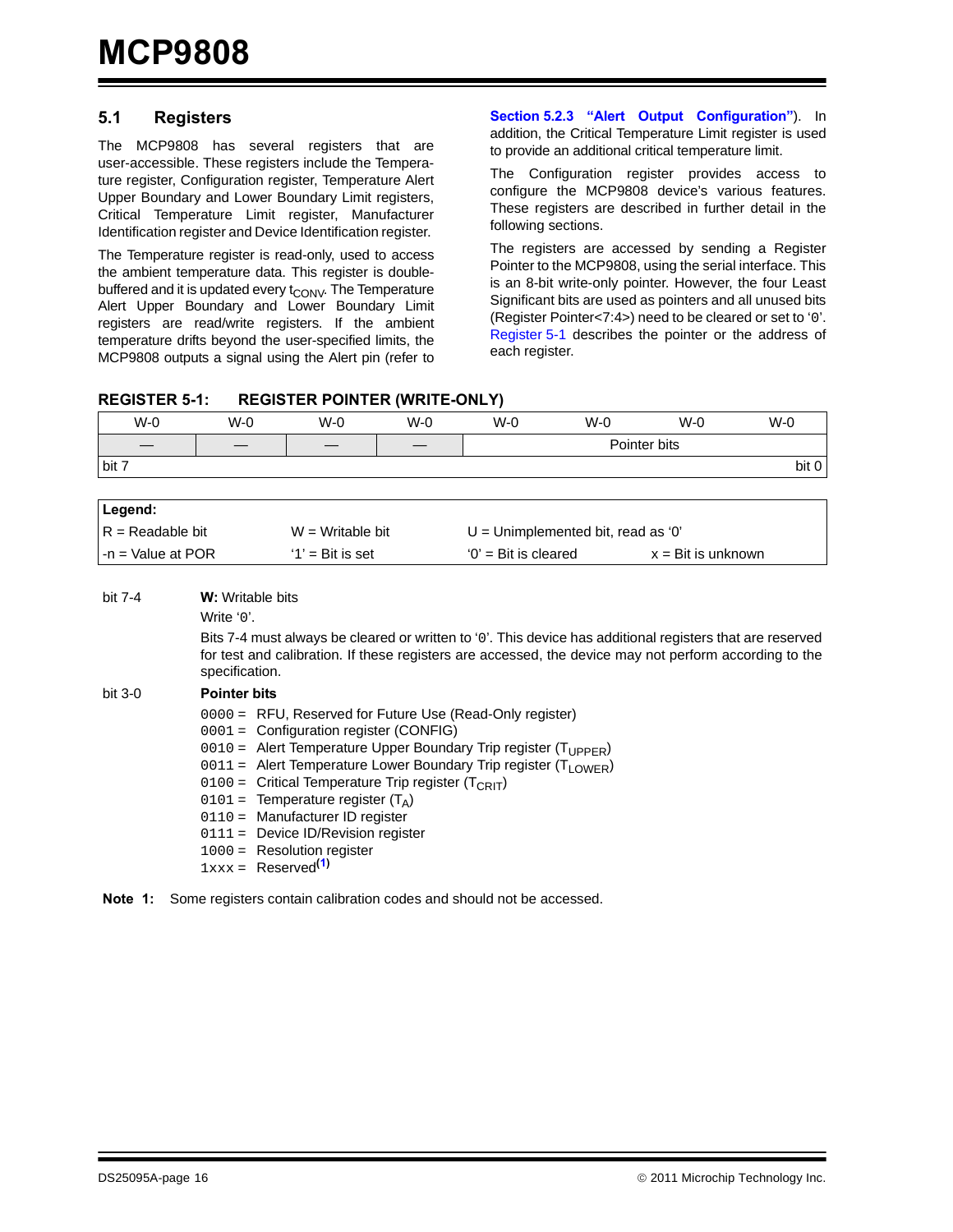| Register                | MSB/       | <b>Bit Assignment</b> |                   |                   |               |                |                   |                |                |  |  |
|-------------------------|------------|-----------------------|-------------------|-------------------|---------------|----------------|-------------------|----------------|----------------|--|--|
| <b>Pointer</b><br>(Hex) | <b>LSB</b> | 7                     | 6                 | 5                 | 4             | 3              | $\overline{2}$    | 1              | 0              |  |  |
| 0x00                    | <b>MSB</b> | $\Omega$              | $\Omega$          | $\mathbf{0}$      | $\Omega$      | $\Omega$       | $\Omega$          | $\Omega$       | $\Omega$       |  |  |
|                         | <b>LSB</b> | $\mathbf{0}$          | $\overline{0}$    | $\mathbf{0}$      | $\mathbf{1}$  | $\mathbf{1}$   | $\mathbf{1}$      | $\mathbf{1}$   | $\mathbf{1}$   |  |  |
| 0x01                    | <b>MSB</b> | $\mathbf 0$           | 0                 | $\mathbf 0$       | 0             | $\mathbf 0$    | <b>Hysteresis</b> |                | <b>SHDN</b>    |  |  |
|                         | <b>LSB</b> | Crt Loc               | Win Loc           | Int CIr           | Alt Stat      | Alt Cnt        | Alt Sel           | Alt Pol        | Alt Mod        |  |  |
| 0x02                    | <b>MSB</b> | $\Omega$              | $\Omega$          | $\Omega$          | <b>SIGN</b>   | $2^{7}$ °C     | $2^{6}$ °C        | $2^{5\circ}C$  | $2^{4}$ °C     |  |  |
|                         | <b>LSB</b> | $2^{3\circ}C$         | $2^{2\circ}C$     | $2^{1}$ °C        | $2^{0\circ}C$ | $2^{-1}$ °C    | $2^{-2}$ °C       | $\Omega$       | $\mathbf{0}$   |  |  |
| 0x03                    | <b>MSB</b> | $\Omega$              | 0                 | $\mathbf 0$       | <b>SIGN</b>   | $2^{7}$ °C     | $2^{6\circ}C$     | $2^{5\circ}$ C | $2^{4\circ}$ C |  |  |
|                         | <b>LSB</b> | $2^{3\circ}C$         | $2^{2\circ}C$     | $2^{1}$ °C        | $2^{0\circ}C$ | $2^{-1}$ °C    | $2^{-2}$ °C       | $\Omega$       | $\Omega$       |  |  |
| 0x04                    | <b>MSB</b> | $\Omega$              | $\Omega$          | $\Omega$          | <b>SIGN</b>   | $2^{7}$ °C     | $2^{6}$ °C        | $2^{5\circ}$ C | $2^{4}$ °C     |  |  |
|                         | <b>LSB</b> | $2^{3\circ}C$         | $2^{2\circ}$ C    | $2^{10}C$         | $2^{0\circ}C$ | $2^{-1}$ °C    | $2^{-2}$ °C       | $\Omega$       | $\Omega$       |  |  |
| 0x05                    | <b>MSB</b> | $T_A \geq T_{CRIT}$   | $T_A > T_{UPPER}$ | $T_A < T_{LOWER}$ | <b>SIGN</b>   | $2^{7}$ °C     | $2^{6}$ °C        | $2^{5\circ}$ C | $2^{4}$ °C     |  |  |
|                         | <b>LSB</b> | $2^{3\circ}C$         | $2^{2\circ}C$     | $2^{1}$ °C        | $2^{0\circ}C$ | $2^{-1}$ °C    | $2^{-2}$ °C       | $2^{-3}$ °C    | $2^{-4}$ °C    |  |  |
| 0x06                    | <b>MSB</b> | $\mathbf{0}$          | $\overline{0}$    | $\mathbf{0}$      | $\mathbf{0}$  | $\overline{0}$ | $\mathbf{0}$      | $\mathbf{0}$   | $\mathbf{0}$   |  |  |
|                         | <b>LSB</b> | $\mathbf{0}$          | $\mathbf{1}$      | $\mathbf 0$       | $\mathbf{1}$  | $\mathbf{0}$   | $\mathbf{1}$      | $\mathbf{0}$   | $\mathbf{0}$   |  |  |
| 0x07                    | <b>MSB</b> | $\Omega$              | 0                 | $\mathbf 0$       | 0             | 0              | 1                 | $\mathbf 0$    | 0              |  |  |
|                         | <b>LSB</b> | $\Omega$              | 0                 | $\mathbf 0$       | $\Omega$      | $\mathbf 0$    | 0                 | 0              | $\Omega$       |  |  |
| 0x08                    | <b>LSB</b> | $\mathbf{0}$          | $\overline{0}$    | $\mathbb O$       | $\mathbf{0}$  | $\mathbf 0$    | 0                 | $\mathbf{1}$   | $\mathbf{1}$   |  |  |

#### **TABLE 5-1: BIT ASSIGNMENT SUMMARY FOR ALL REGISTERS (See [Section 5.3 "Summary of Power-on Default"](#page-32-0) for Power-on Defaults)**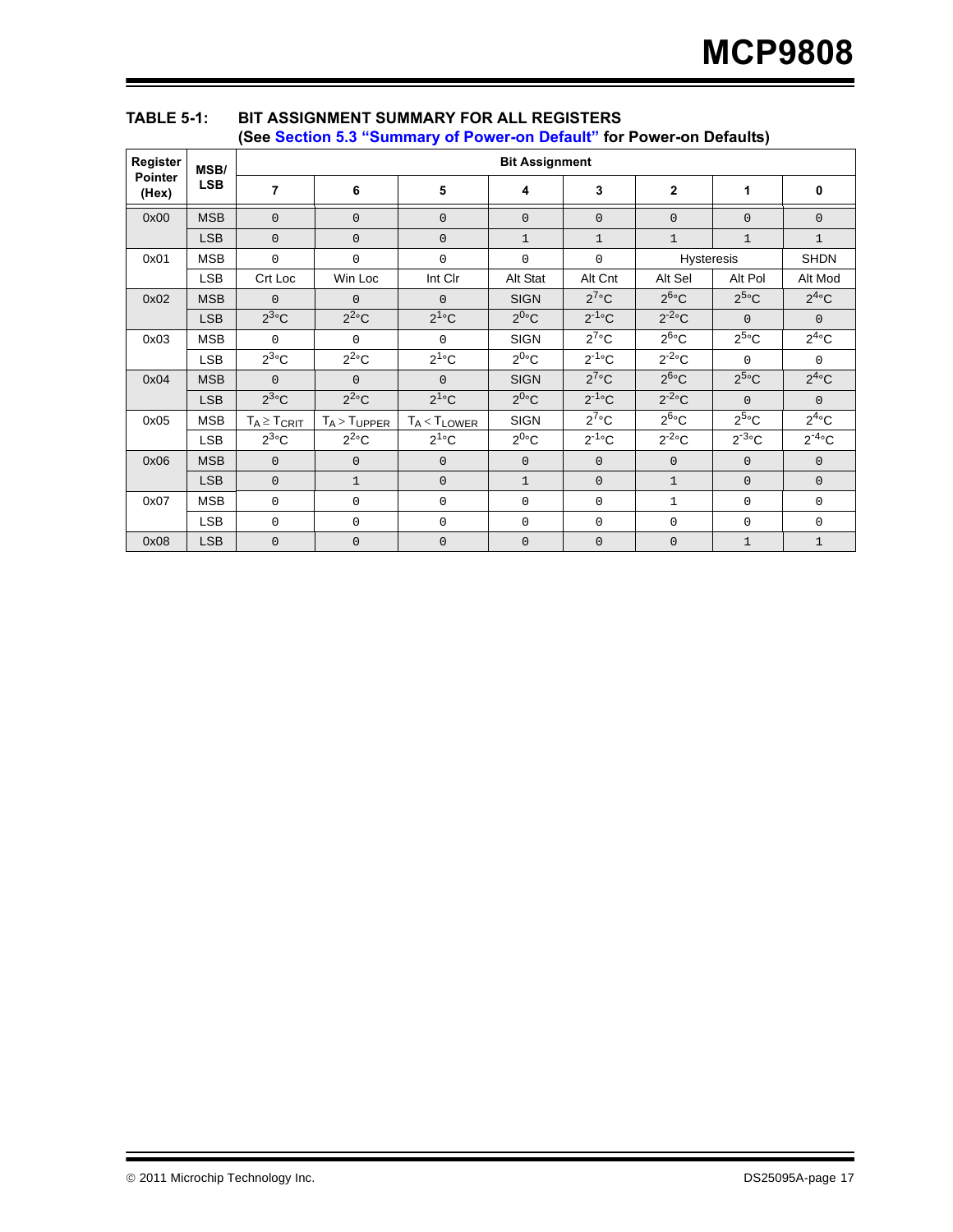#### <span id="page-17-1"></span>5.1.1 SENSOR CONFIGURATION REGISTER (CONFIG)

The MCP9808 has a 16-bit Configuration register (CONFIG) that allows the user to set various functions for a robust temperature monitoring system. Bits 10 through 0 are used to select the temperature alert output hysteresis, device shutdown or Low-Power mode, temperature boundary and critical temperature lock, and temperature Alert output enable/disable. In addition, Alert output condition (output set for  $T_{\text{UPPER}}$  and  $T_{\text{LOWER}}$ temperature boundary or  $T_{CRIT}$  only), Alert output status and Alert output polarity and mode (Comparator Output or Interrupt Output mode) are user-configurable.

The temperature hysteresis bits 10 and 9 can be used to prevent output chatter when the ambient temperature gradually changes beyond the

user-specified temperature boundary (see Section 5.2.2 "Temperature Hysteresis (T<sub>HYST</sub>)". The Continuous Conversion or Shutdown mode is selected using bit 8. In Shutdown mode, the band gap temperature sensor circuit stops converting temperature and the Ambient Temperature register  $(T_A)$  holds the previous temperature data (see **[Section 5.2.1 "Shutdown Mode"](#page-29-2)**). Bits 7 and 6 are used to lock the user-specified boundaries  $T_{\text{UPPER}}$ ,  $T_{LOWER}$  and  $T_{CRIT}$  to prevent an accidental rewrite. The Lock bits are cleared by resetting the power. Bits 5 through 0 are used to configure the temperature Alert output pin. All functions are described in [Register 5-2](#page-17-0) (see **[Section 5.2.3 "Alert Output Configuration"](#page-29-0)**).

#### <span id="page-17-0"></span>**REGISTER 5-2: CONFIG: CONFIGURATION REGISTER (**→ **ADDRESS '0000 0001'b)**

| $U-0$         | $U-0$     | $U-0$      | $U-0$       | $U-0$      | $R/W-0$           | $R/W-0$    | $R/W-0$     |
|---------------|-----------|------------|-------------|------------|-------------------|------------|-------------|
|               |           |            |             |            | Т <sub>нүѕт</sub> |            | <b>SHDN</b> |
| <b>bit 15</b> |           |            |             |            |                   |            | bit 8       |
|               |           |            |             |            |                   |            |             |
| $R/W-0$       | $R/W-0$   | $R/W-0$    | $R - 0$     | $R/W-0$    | $R/W-0$           | $R/W-0$    | $R/W-0$     |
| Crit. Lock    | Win. Lock | Int. Clear | Alert Stat. | Alert Cnt. | Alert Sel.        | Alert Pol. | Alert Mod.  |
| bit 7         |           |            |             |            |                   |            | bit 0       |
|               |           |            |             |            |                   |            |             |

| Legend:             |                     |                                      |                             |  |
|---------------------|---------------------|--------------------------------------|-----------------------------|--|
| I R = Readable bit  | $W = Writeable bit$ | $U =$ Unimplemented bit, read as '0' |                             |  |
| l -n = Value at POR | $'1'$ = Bit is set  | $0'$ = Bit is cleared                | $x = \text{Bit}$ is unknown |  |

#### bit 15-11 **Unimplemented:** Read as '0'

| bit 10-9 | T <sub>HYST</sub> : T <sub>UPPER</sub> and T <sub>LOWER</sub> Limit Hysteresis bits<br>$00 = 0^{\circ}C$ (power-up default)<br>$01 = +1.5$ °C<br>$10 = +3.0^{\circ}C$<br>$11 = +6.0^{\circ}C$              |  |  |  |  |  |
|----------|------------------------------------------------------------------------------------------------------------------------------------------------------------------------------------------------------------|--|--|--|--|--|
|          | (Refer to Section 5.2.3 "Alert Output Configuration".)                                                                                                                                                     |  |  |  |  |  |
|          | This bit can not be altered when either of the Lock bits are set (bit 6 and bit 7).                                                                                                                        |  |  |  |  |  |
|          | This bit can be programmed in Shutdown mode.                                                                                                                                                               |  |  |  |  |  |
| bit 8    | <b>SHDN:</b> Shutdown Mode bit                                                                                                                                                                             |  |  |  |  |  |
|          | $0 =$ Continuous conversion (power-up default)<br>$1 =$ Shutdown (Low-Power mode)                                                                                                                          |  |  |  |  |  |
|          | In shutdown, all power-consuming activities are disabled, though all registers can be written to or read.                                                                                                  |  |  |  |  |  |
|          | This bit cannot be set to '1' when either of the Lock bits is set (bit 6 and bit 7). However, it can be<br>cleared to '0' for continuous conversion while locked (refer to Section 5.2.1 "Shutdown Mode"). |  |  |  |  |  |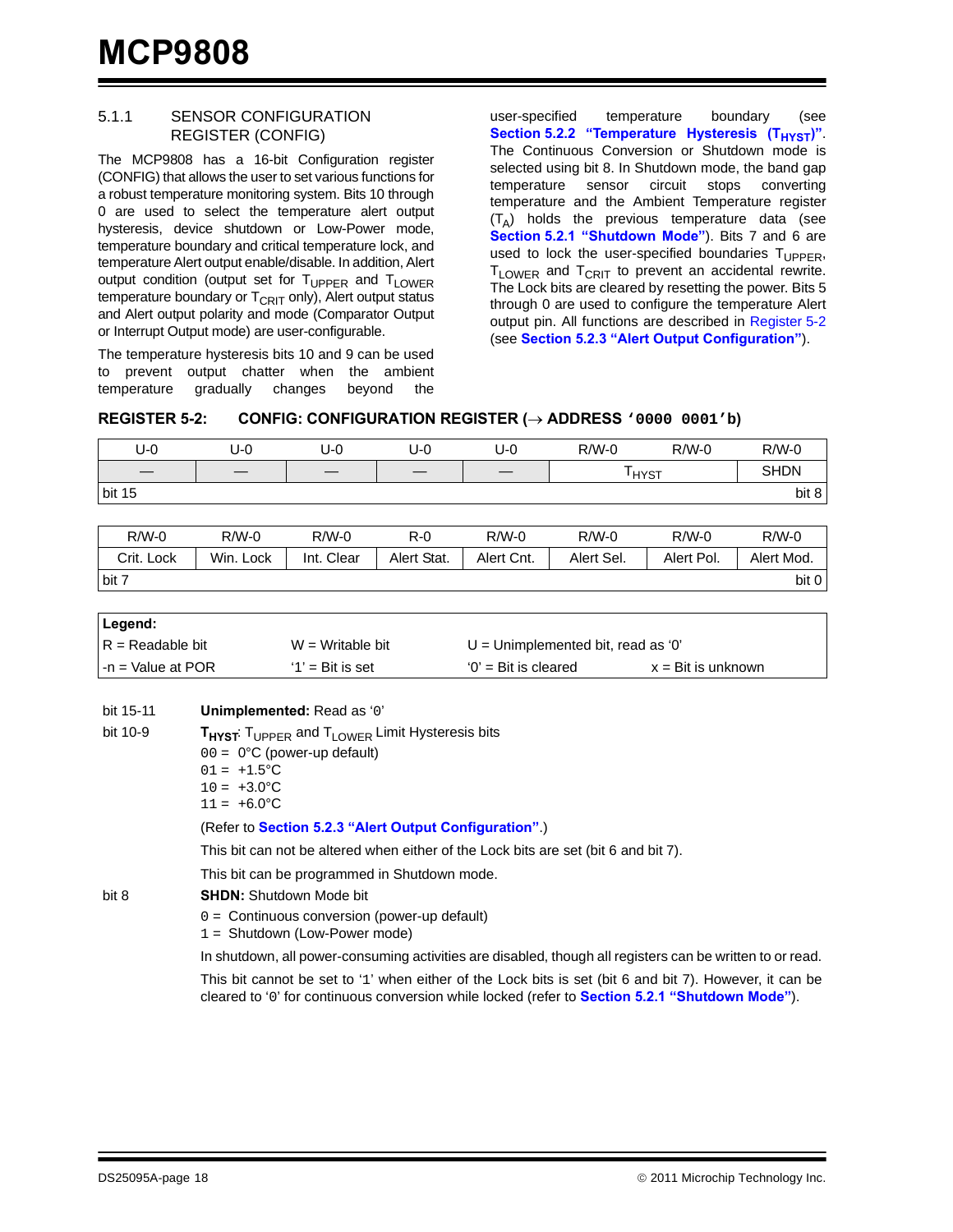### **REGISTER 5-2: CONFIG: CONFIGURATION REGISTER (**→ **ADDRESS '0000 0001'b)**

| bit 7 | <b>Crit. Lock:</b> $T_{CRIT}$ Lock bit<br>$0 =$ Unlocked. T <sub>CRIT</sub> register can be written (power-up default)                                                                                                                                                                      |
|-------|---------------------------------------------------------------------------------------------------------------------------------------------------------------------------------------------------------------------------------------------------------------------------------------------|
|       | $1 =$ Locked. T <sub>CRIT</sub> register can not be written                                                                                                                                                                                                                                 |
|       | When enabled, this bit remains set to '1' or locked until cleared by an internal Reset (Section 5.3                                                                                                                                                                                         |
|       | "Summary of Power-on Default").                                                                                                                                                                                                                                                             |
|       | This bit can be programmed in Shutdown mode.                                                                                                                                                                                                                                                |
| bit 6 | <b>Win. Lock:</b> $T_{\text{UPPER}}$ and $T_{\text{LOWER}}$ Window Lock bit                                                                                                                                                                                                                 |
|       | $0 =$ Unlocked; T <sub>UPPER</sub> and T <sub>LOWER</sub> registers can be written (power-up default)<br>$1 =$ Locked; $T_{\text{UPPER}}$ and $T_{\text{LOWER}}$ registers can not be written                                                                                               |
|       | When enabled, this bit remains set to '1' or locked until cleared by a Power-on Reset (Section 5.3<br>"Summary of Power-on Default").                                                                                                                                                       |
|       | This bit can be programmed in Shutdown mode.                                                                                                                                                                                                                                                |
| bit 5 | Int. Clear: Interrupt Clear bit                                                                                                                                                                                                                                                             |
|       | $0 =$ No effect (power-up default)<br>$1 =$ Clear interrupt output; when read, this bit returns to '0'                                                                                                                                                                                      |
|       | This bit can not be set to '1' in Shutdown mode, but it can be cleared after the device enters Shutdown                                                                                                                                                                                     |
|       | mode.                                                                                                                                                                                                                                                                                       |
| bit 4 | <b>Alert Stat.: Alert Output Status bit</b>                                                                                                                                                                                                                                                 |
|       | $0 =$ Alert output is not asserted by the device (power-up default)                                                                                                                                                                                                                         |
|       | $1 =$ Alert output is asserted as a comparator/Interrupt or critical temperature output                                                                                                                                                                                                     |
|       | This bit can not be set to '1' or cleared to '0' in Shutdown mode. However, if the Alert output is config-<br>ured as Interrupt mode, and if the host controller clears to '0', the interrupt, using bit 5 while the device<br>is in Shutdown mode, then this bit will also be cleared '0'. |
| bit 3 | <b>Alert Cnt.: Alert Output Control bit</b>                                                                                                                                                                                                                                                 |
|       | $0 =$ Disabled (power-up default)<br>$1 =$ Enabled                                                                                                                                                                                                                                          |
|       | This bit can not be altered when either of the Lock bits are set (bit 6 and bit 7).                                                                                                                                                                                                         |
|       | This bit can be programmed in Shutdown mode, but the Alert output will not assert or deassert.                                                                                                                                                                                              |
| bit 2 | Alert Sel.: Alert Output Select bit                                                                                                                                                                                                                                                         |
|       | $0 =$ Alert output for $T_{\text{UPPER}}$ , $T_{\text{LOWER}}$ and $T_{\text{CRIT}}$ (power-up default)<br>$1 = T_A > T_{CRIT}$ only (T <sub>UPPER</sub> and T <sub>LOWER</sub> temperature boundaries are disabled)                                                                        |
|       | When the Alarm Window Lock bit is set, this bit cannot be altered until unlocked (bit 6).                                                                                                                                                                                                   |
|       | This bit can be programmed in Shutdown mode, but the Alert output will not assert or deassert.                                                                                                                                                                                              |
| bit 1 | Alert Pol.: Alert Output Polarity bit                                                                                                                                                                                                                                                       |
|       | $0 =$ Active-low (power-up default; pull-up resistor required)<br>$1 =$ Active-high                                                                                                                                                                                                         |
|       | This bit cannot be altered when either of the Lock bits are set (bit 6 and bit 7).                                                                                                                                                                                                          |
|       | This bit can be programmed in Shutdown mode, but the Alert output will not assert or deassert.                                                                                                                                                                                              |
| bit 0 | Alert Mod.: Alert Output Mode bit                                                                                                                                                                                                                                                           |
|       | $0 =$ Comparator output (power-up default)<br>$1 =$ Interrupt output                                                                                                                                                                                                                        |
|       | This bit cannot be altered when either of the Lock bits are set (bit 6 and bit 7).                                                                                                                                                                                                          |
|       | This bit can be programmed in Shutdown mode, but the Alert output will not assert or deassert.                                                                                                                                                                                              |
|       |                                                                                                                                                                                                                                                                                             |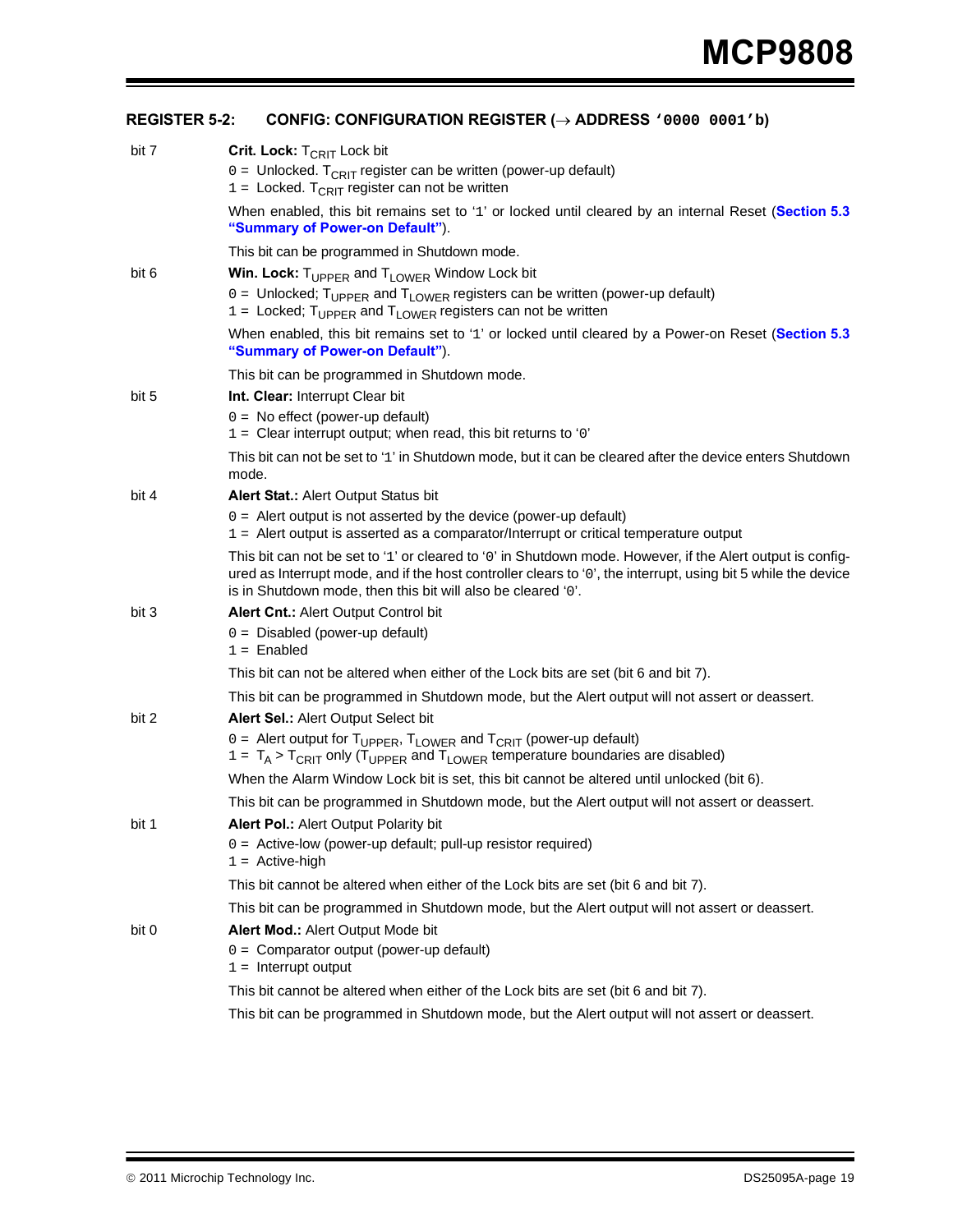

*FIGURE 5-2: Timing Diagram for Writing to the Configuration Register (see [Section 4.0 "Serial](#page-12-0)  [Communication"](#page-12-0)).*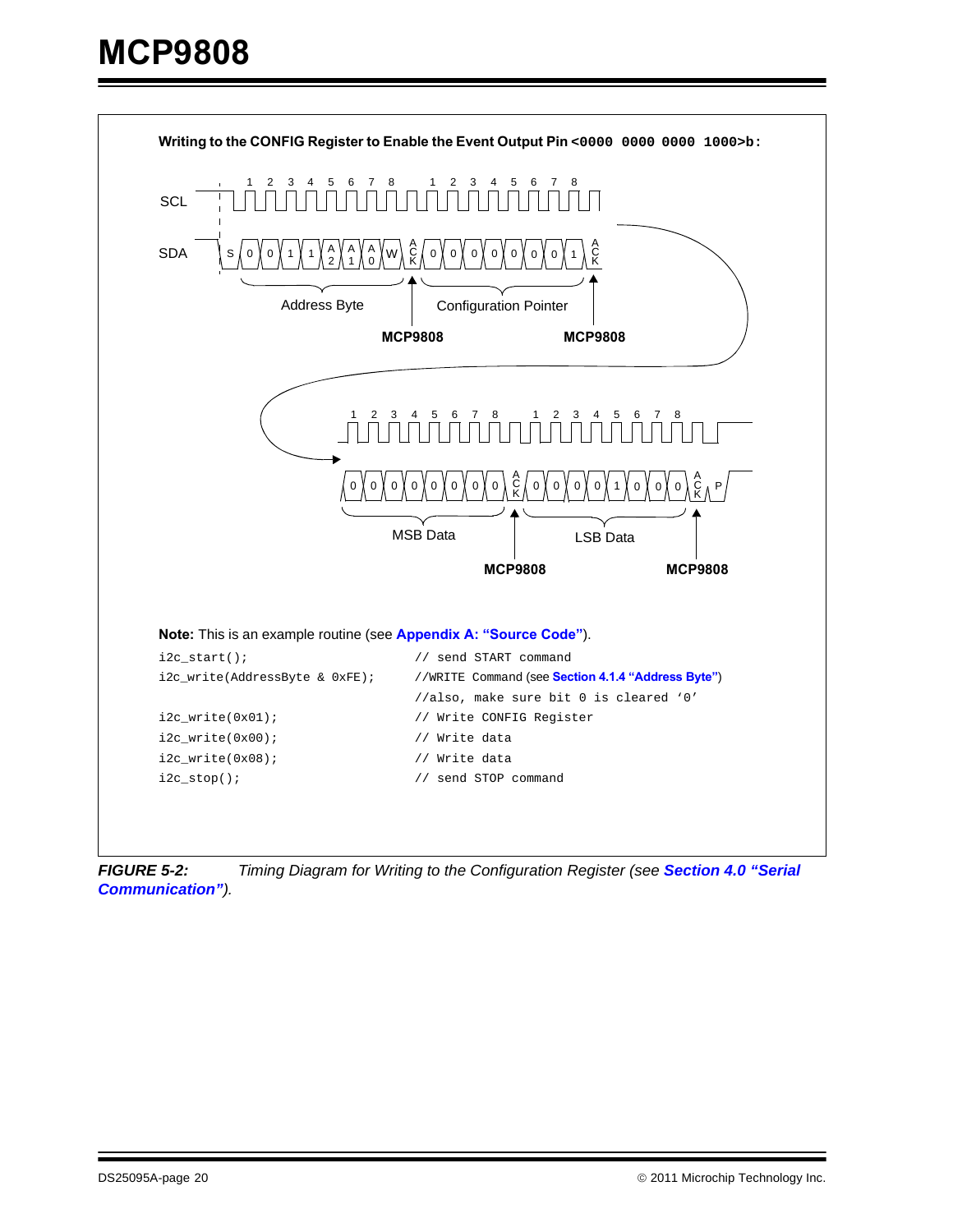

*FIGURE 5-3: Timing Diagram for Reading from the Configuration Register (see [Section 4.0 "Serial](#page-12-0)  [Communication"](#page-12-0)).*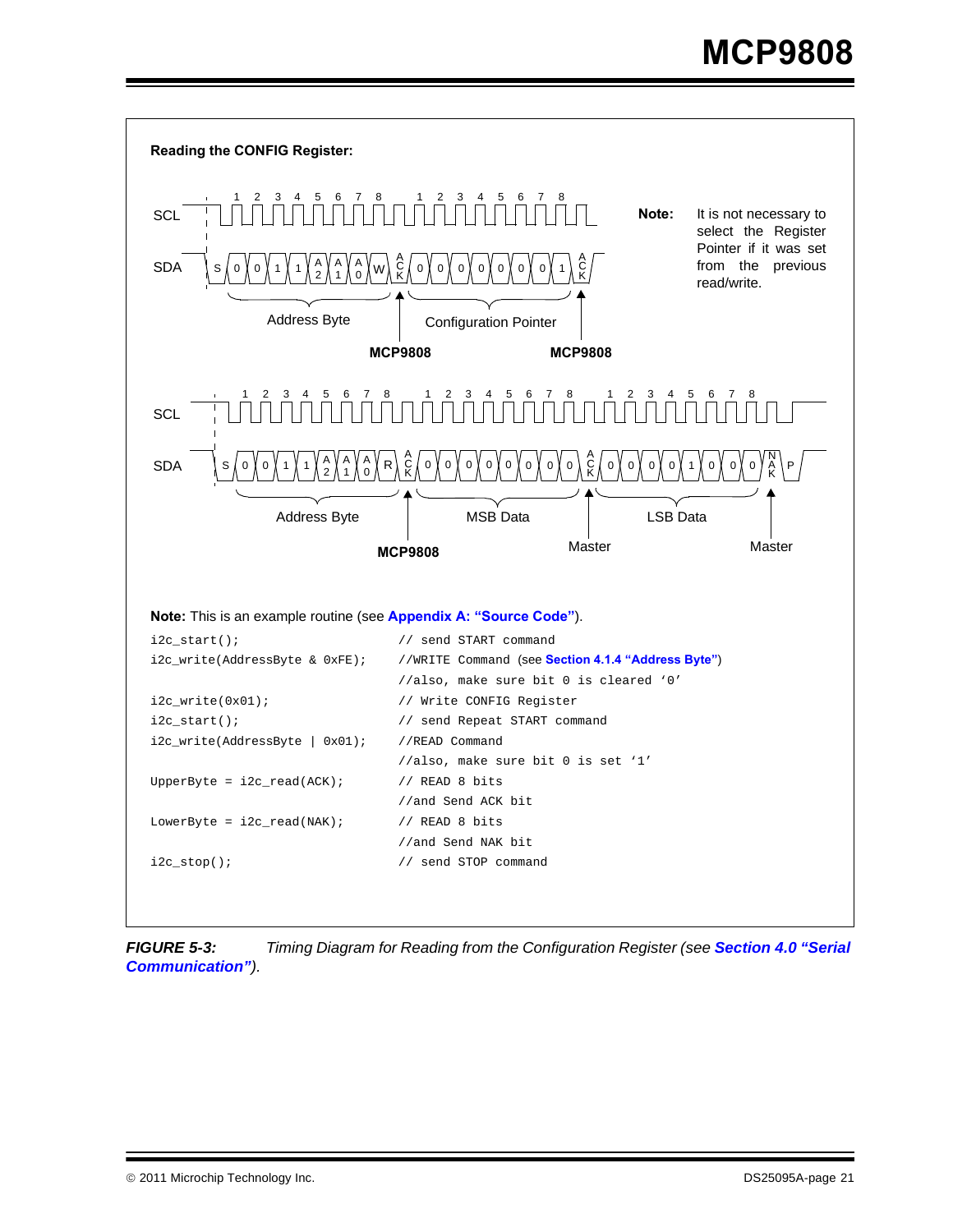#### 5.1.2 UPPER/LOWER/CRITICAL TEMPERATURE LIMIT REGISTERS (TUPPER/TLOWER/TCRIT)

The MCP9808 has a 16-bit read/write Alert Output Temperature Upper Boundary register (T<sub>UPPER</sub>), a 16-bit Lower Boundary register (T<sub>LOWER</sub>) and a 16-bit Critical Boundary register  $(T_{\mathsf{CRIT}})$  that contain 11-bit data in two's complement format (0.25°C). This data represents

the maximum and minimum temperature boundary or temperature window that can be used to monitor ambient temperature. If this feature is enabled (**[Section 5.1.1 "Sensor Configuration Register](#page-17-1) [\(CONFIG\)"](#page-17-1)**) and the ambient temperature exceeds the specified boundary or window, the MCP9808 asserts an Alert output. (Refer to **[Section 5.2.3 "Alert Output](#page-29-0) [Configuration"](#page-29-0)**).

| <b>REGISTER 5-3:</b> | T <sub>UPPER</sub> /T <sub>LOWER</sub> /T <sub>CRIT</sub> UPPER/LOWER/CRITICAL TEMPERATURE LIMIT REGISTER |
|----------------------|-----------------------------------------------------------------------------------------------------------|
|                      | $(\rightarrow$ ADDRESS '0000 0010'b/'0000 0011'b/'0000 0100'b) <sup>(1)</sup>                             |

|        |     |     | - - - -<br>-- - | ----                   | ---- --               | .                     |                         |
|--------|-----|-----|-----------------|------------------------|-----------------------|-----------------------|-------------------------|
| U-0    | U-0 | U-0 | $R/W-0$         | $R/W-0$                | $R/W-0$               | $R/W-0$               | $R/W-0$                 |
|        |     |     | Sign            | 200<br>ັ<br>$\epsilon$ | ინ∘ი<br>ັ<br><u>_</u> | ია∘ი<br>ັ<br><u>.</u> | 2400<br>$\epsilon$<br>◡ |
| bit 15 |     |     |                 |                        |                       |                       | bit 8                   |
|        |     |     |                 |                        |                       |                       |                         |

| $R/W-0$       | $R/W-0$       | $R/W-0$       | $R/W-0$       | $R/W-0$        | $R/W-0$         | U-0                      | U-0                           |
|---------------|---------------|---------------|---------------|----------------|-----------------|--------------------------|-------------------------------|
| ഹ3ം<br>ັ<br>L | ഹ∠റ<br>◡<br>_ | ിറെ<br>ັ<br>_ | √∘ഗ<br>ັ<br>- | ചിം∩<br>ັ<br>- | n-2∘∩<br>◡<br>- | $\overline{\phantom{a}}$ | $\overbrace{\phantom{12333}}$ |
| bit 7         |               |               |               |                |                 |                          | bit 0                         |

| ∣ Legend:            |                     |                                      |                    |  |  |
|----------------------|---------------------|--------------------------------------|--------------------|--|--|
| $IR = Readable bit$  | $W = W$ ritable bit | $U =$ Unimplemented bit, read as '0' |                    |  |  |
| $-$ n = Value at POR | $'1'$ = Bit is set  | $0'$ = Bit is cleared                | x = Bit is unknown |  |  |

bit 15-13 **Unimplemented:** Read as '0'

bit 12 **Sign:** Sign bit

 $0 = T_A \geq 0$ °C

 $1 = T_A < 0$ °C

- bit 11-2 **TUPPER/TLOWER/TCRIT:** Temperature Boundary bits Temperature boundary trip data in two's complement format.
- bit 1-0 **Unimplemented:** Read as '0'
- <span id="page-21-0"></span>Note 1: This table shows two 16-bit registers for T<sub>UPPER</sub>, T<sub>LOWER</sub> and T<sub>CRIT</sub>, located at '0000 0010b', '0000 0011b' and '0000 0100b', respectively.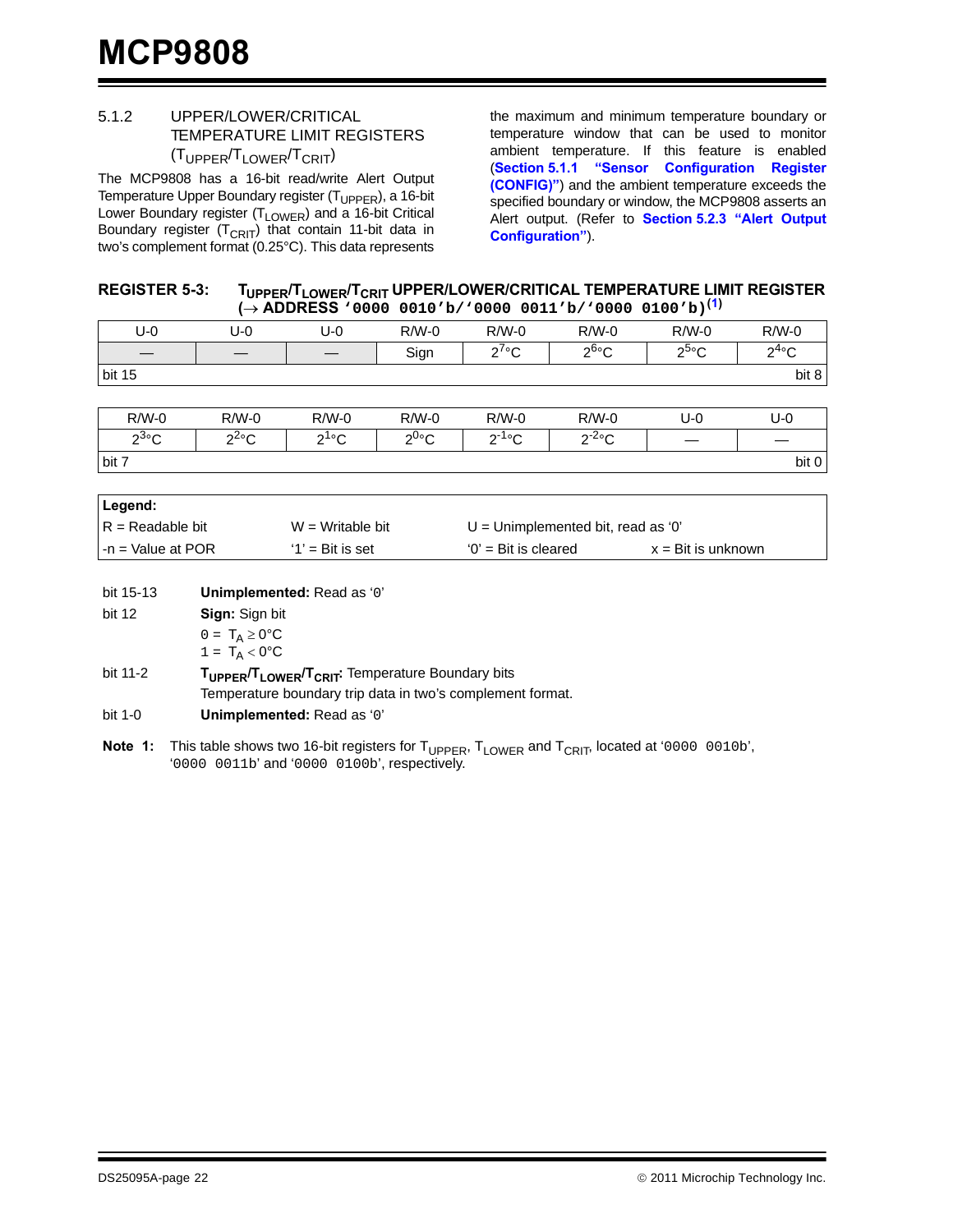

*FIGURE 5-4: Timing Diagram for Writing and Reading from the T<sub>UPPER</sub> Register (see Section 4.0 ["Serial Communication"](#page-12-0)).*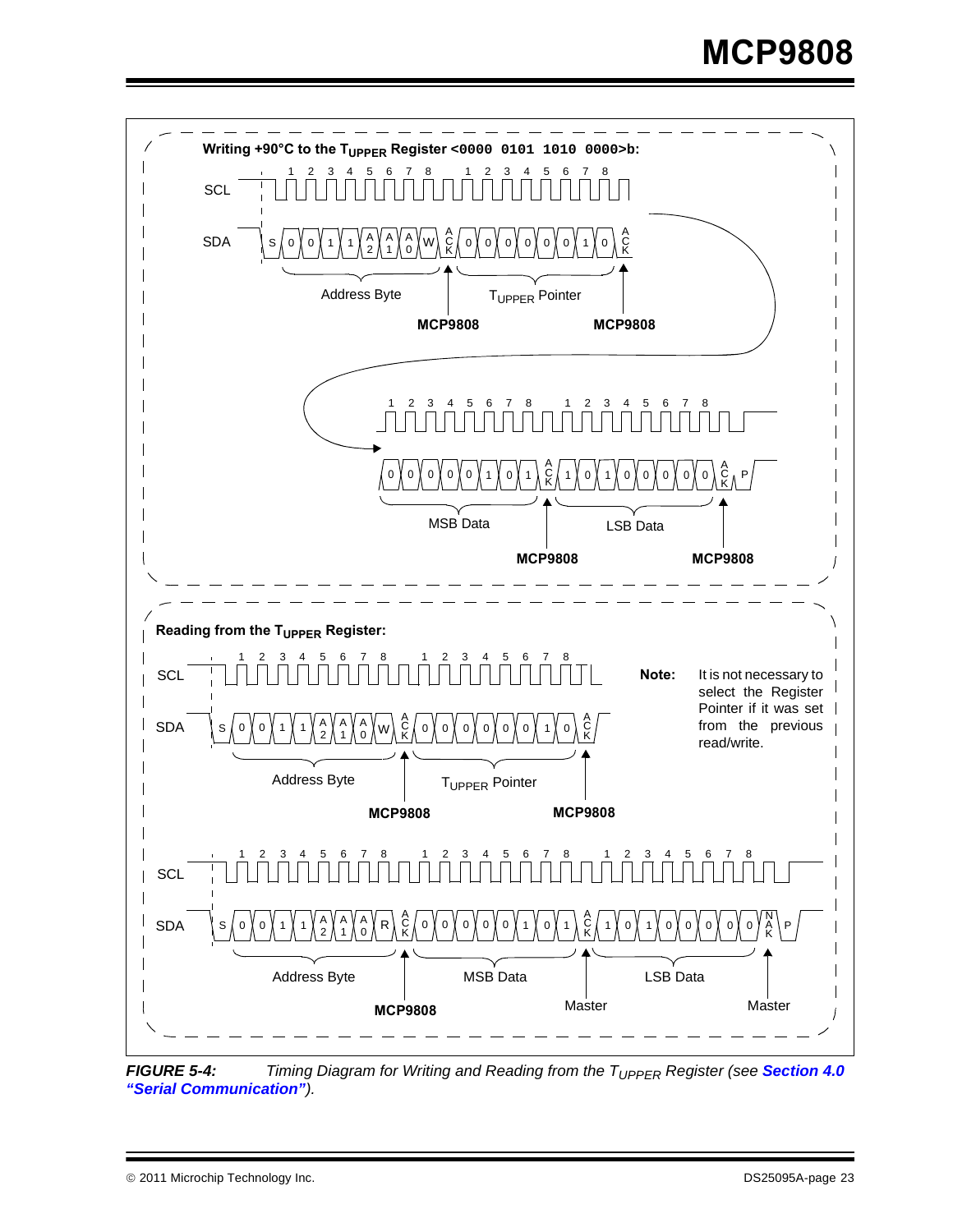#### 5.1.3 AMBIENT TEMPERATURE REGISTER  $(T_A)$

The MCP9808 uses a band gap temperature sensor circuit to output analog voltage proportional to absolute temperature. An internal ΔΣ ADC is used to convert the analog voltage to a digital word. The digital word is loaded to a 16-bit read-only Ambient Temperature register  $(T_A)$  that contains 13-bit temperature data in two's complement format.

The  $T_A$  register bits ( $T_A$ <12:0>) are double-buffered. Therefore, the user can access the register, while in the background, the MCP9808 performs an Analog-to-Digital conversion. The temperature data from the  $\Delta\Sigma$ ADC is loaded in parallel to the  $T_A$  register at t<sub>CONV</sub> refresh rate.

In addition, the  $T_A$  register uses three bits  $(T_A<15:13>)$ to reflect the Alert pin state. This allows the user to identify the cause of the Alert output trigger (see **[Section 5.2.3 "Alert Output Configuration"](#page-29-0)**); bit 15 is set to '1' if  $T_A$  is greater than or equal to  $T_{CRIT}$ , bit 14 is set to '1' if  $T_A$  is greater than  $T_{\text{UPPER}}$  and bit 13 is set to '1' if  $T_A$  is less than  $T_{LOWER}$ .

The  $T_A$  register bit assignment and boundary conditions are described in [Register 5-4](#page-23-0).

## <span id="page-23-0"></span>**REGISTER 5-4: TA: AMBIENT TEMPERATURE REGISTER (**→ **ADDRESS '0000 0101'b) [\(1\)](#page-23-1)**

|                     | <u>_</u>                                                 |                                                                    |             |                        |                                      |                             |                       |
|---------------------|----------------------------------------------------------|--------------------------------------------------------------------|-------------|------------------------|--------------------------------------|-----------------------------|-----------------------|
| $R - 0$             | $R - 0$                                                  | $R - 0$                                                            | $R - 0$     | $R-0$                  | $R - 0$                              | $R-0$                       | $R - 0$               |
|                     | $T_A$ vs. $T_{CRIT}^{(1)}$ $T_A$ vs. $T_{UPPER}^{(1)}$   | $T_A$ vs. $T_{LOWER}$ <sup>(1)</sup>                               | <b>SIGN</b> | $2^7$ °C               | $2^6$ °C                             | $2^5$ °C                    | $\overline{2}^4$ °C   |
| bit 15              |                                                          |                                                                    |             |                        |                                      |                             | bit 8                 |
|                     |                                                          |                                                                    |             |                        |                                      |                             |                       |
| $R - 0$             | $R - 0$                                                  | $R - 0$                                                            | $R - 0$     | $R - 0$                | $R - 0$                              | $R - 0$                     | $R - 0$               |
| $2^3$ °C            | $2^2$ °C                                                 | $2^1$ °C                                                           | $2^0$ °C    | $2^{-1}$ °C.           | $2^{-2}$ °C <sup>(2)</sup>           | $2^{-3}$ °C <sup>(2)</sup>  | $\sqrt{2^{-4}}$ °C(2) |
| bit 7               |                                                          |                                                                    |             |                        |                                      |                             | bit 0                 |
|                     |                                                          |                                                                    |             |                        |                                      |                             |                       |
| Legend:             |                                                          |                                                                    |             |                        |                                      |                             |                       |
| $R =$ Readable bit  |                                                          | $W = Writeable bit$                                                |             |                        | $U =$ Unimplemented bit, read as '0' |                             |                       |
| $-n =$ Value at POR |                                                          | $'1'$ = Bit is set                                                 |             | $'0'$ = Bit is cleared |                                      | $x = \text{Bit}$ is unknown |                       |
|                     |                                                          |                                                                    |             |                        |                                      |                             |                       |
| bit 15              | $T_A$ vs. $T_{CRIT}$ bit <sup>(1)</sup>                  |                                                                    |             |                        |                                      |                             |                       |
|                     | $0 = T_A < T_{CRIT}$                                     |                                                                    |             |                        |                                      |                             |                       |
|                     | $1 = T_A \geq T_{CRIT}$                                  |                                                                    |             |                        |                                      |                             |                       |
| bit 14              | $T_A$ vs. $T_{UPPER}$ bit <sup>(1)</sup>                 |                                                                    |             |                        |                                      |                             |                       |
|                     | $0 = T_A \leq T_{LIPPER}$                                |                                                                    |             |                        |                                      |                             |                       |
|                     | $1 = T_A > T_{UPPER}$                                    |                                                                    |             |                        |                                      |                             |                       |
| bit 13              | $T_A$ vs. $T_{LOWER}$ bit <sup>(1)</sup>                 |                                                                    |             |                        |                                      |                             |                       |
|                     | $0 = T_A \geq T_{LOWER}$                                 |                                                                    |             |                        |                                      |                             |                       |
|                     | $1 = T_A < T_{LOWER}$                                    |                                                                    |             |                        |                                      |                             |                       |
| bit 12              | <b>SIGN bit</b>                                          |                                                                    |             |                        |                                      |                             |                       |
|                     | $0 = T_A \ge 0$ °C<br>$1 = T_A < 0$ °C                   |                                                                    |             |                        |                                      |                             |                       |
| bit 11-0            | T <sub>A</sub> : Ambient Temperature bits <sup>(2)</sup> |                                                                    |             |                        |                                      |                             |                       |
|                     |                                                          | 40 kit saakisat teaansanat aan dete in taasis senedena aan aat fem |             |                        |                                      |                             |                       |

12-bit ambient temperature data in two's complement format.

- <span id="page-23-2"></span><span id="page-23-1"></span>**Note 1:** Bits 15, 14 and 13 are not affected by the status of the Alert Output Configuration (CONFIG<5:0> bits, [Register 5-2](#page-17-0)).
	- **2:** Bits 2, 1 and 0 may remain clear at '0' depending on the status of the Resolution register ([Register 5-7\)](#page-28-0). The power-up default is 0.25°C/bit; bits 1 and 0 remain clear '0'.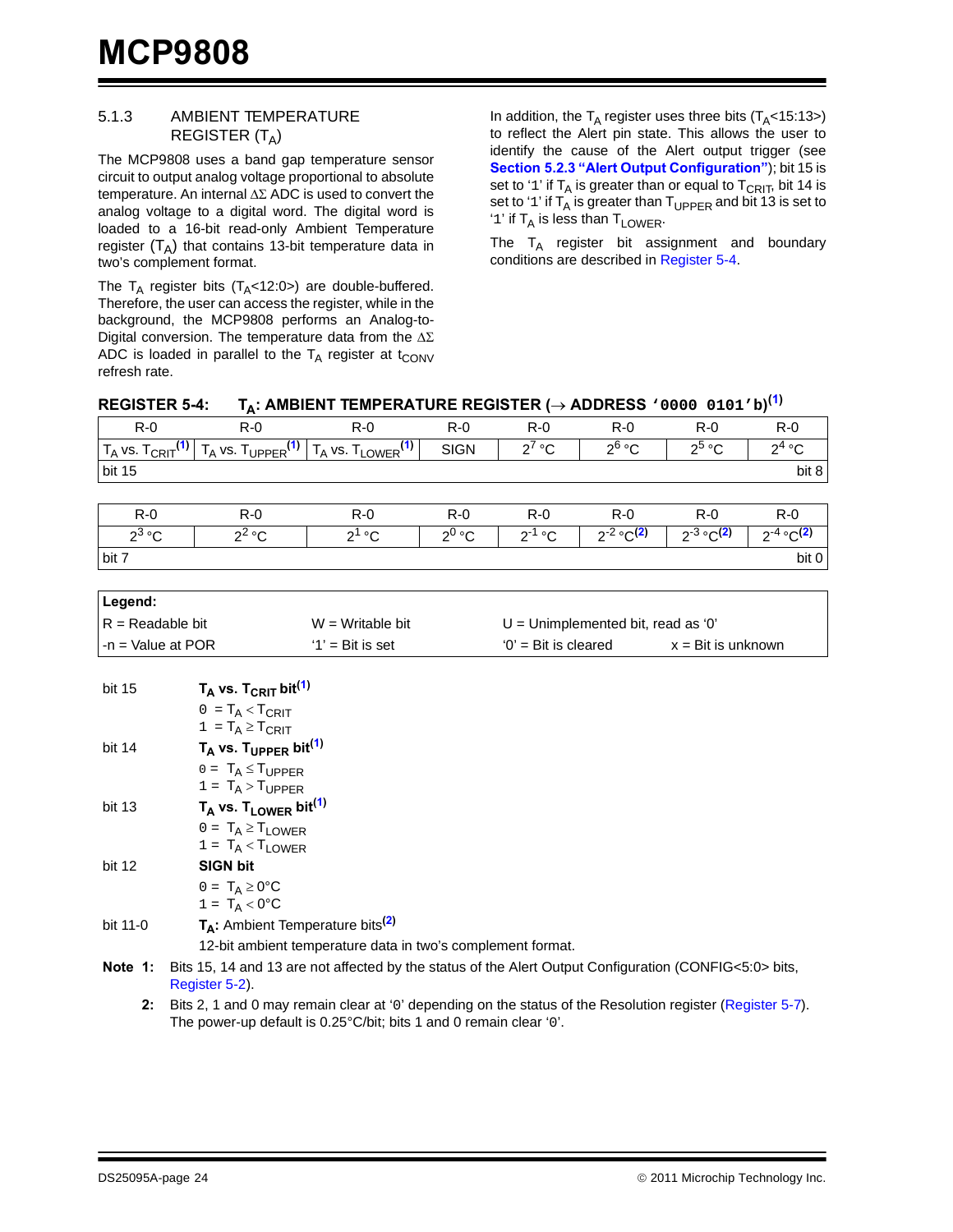#### 5.1.3.1  $T_A$  Bits to Temperature Conversion

To convert the  $T_A$  bits to decimal temperature, the upper three boundary bits  $(T_A < 15:13)$  must be masked out. Then, determine the SIGN bit (bit 12) to check positive or negative temperature, shift the bits accordingly, and combine the upper and lower bytes of the 16-bit register. The upper byte contains data for temperatures greater than +32°C while the lower byte contains data for temperature less than +32°C, including fractional data. When combining the upper and lower bytes, the upper byte must be right-shifted by 4 bits (or multiply by  $2<sup>4</sup>$ ) and the lower byte must be leftshifted by 4 bits (or multiply by  $2^{-4}$ ). Adding the results of the shifted values provides the temperature data in decimal format (see [Equation 5-1](#page-24-0)).

The temperature bits are in two's compliment format, therefore, positive temperature data and negative temperature data are computed differently. [Equation 5-1](#page-24-0) shows the temperature computation. The example

#### <span id="page-24-1"></span>**EXAMPLE 5-1: SAMPLE INSTRUCTION CODE**

instruction code, outlined in [Example 5-1,](#page-24-1) shows the communication flow; also see [Figure 5-5](#page-25-0) for the timing diagram.

#### <span id="page-24-0"></span>**EQUATION 5-1: BYTES TO TEMPERATURE CONVERSION**

Where:  $T_A$  = Ambient Temperature (°C) UpperByte =  $T_A$  bit 15 to bit 8 LowerByte =  $T_A$  bit 7 to bit 0 Temperature  $T_A \geq 0$ °C Temperature  $< 0°C$  $T_A = (UpperByte \times 2^4 + LowerByte \times 2^{-4})$  $T_A = 256 - (UpperByte \times 2^4 + LowerByte \times 2^{-4})$ 

**This example routine assumes the variables and I2C™ communication subroutines are predefined (see [Appendix A: "Source Code"](#page-42-0)):**

```
i2c start(); \frac{1}{2} // send START command
i2c_write (AddressByte & 0xFE); //WRITE Command (see Section 4.1.4 "Address Byte")
                                  //also, make sure bit 0 is cleared '0'
i2c\_write(0x05); // Write T<sub>A</sub> Register Address
i2c_start(); //Repeat START
i2c_write(AddressByte | 0x01); // READ Command (see Section 4.1.4 "Address Byte")
                                  //also, make sure bit 0 is Set '1'
UpperByte = i2c_read(ACK); \qquad // READ 8 bits
                                   //and Send ACK bit
LowerByte = i2c read(NAK); // READ 8 bits
                                   //and Send NAK bit
i2c_stop(); // send STOP command
//Convert the temperature data
//First Check flag bits
if ((UpperByte & 0x80) == 0x80) { //T<sub>A</sub> ^3 T<sub>CRIT</sub>
}
if ((UpperByte & 0x40) == 0x40) { //T<sub>A</sub> > T<sub>UPPER</sub>
}
if ((UpperByte & 0x20) == 0x20) { //T_A < T_{LOWER}}
UpperByte = UpperByte & 0x1F; //Clear flag bits
if ((UpperByte & 0x10) == 0x10} //T<sub>A</sub> < 0°C
   UpperByte = UpperByte & 0x0F; //Clear SIGN
   Temperature = 256 - (UpperByte x 16 + LowerByte / 16);
} else //T_A = 30°CTemperature = (UpperByte x 16 + LowerByte / 16);
                                  //Temperature = Ambient Temperature (°C)
```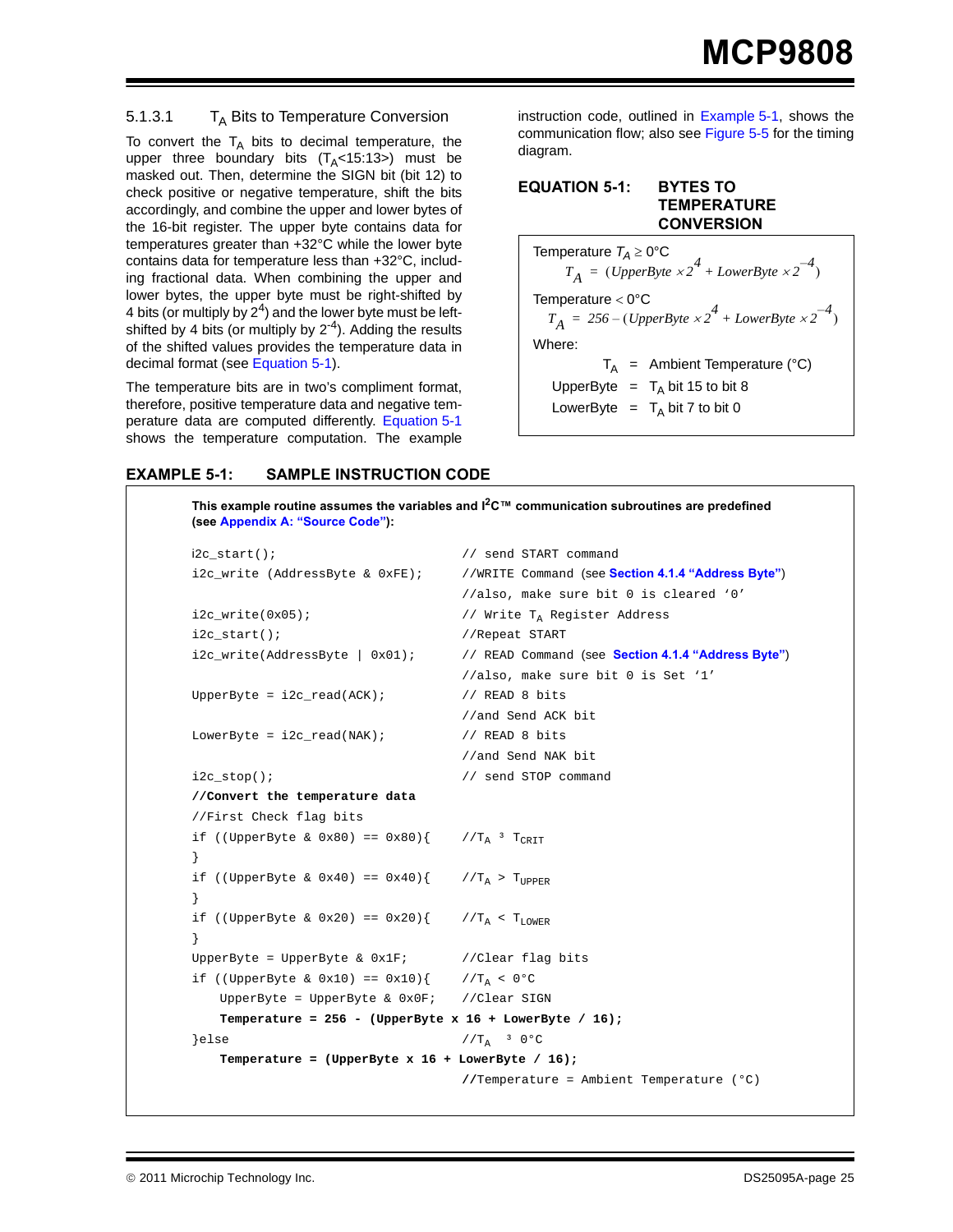

<span id="page-25-0"></span>*FIGURE 5-5: Timing Diagram for Reading +25.25°C Temperature from the T<sub>A</sub> Register (see [Section 4.0 "Serial Communication"](#page-12-0)).*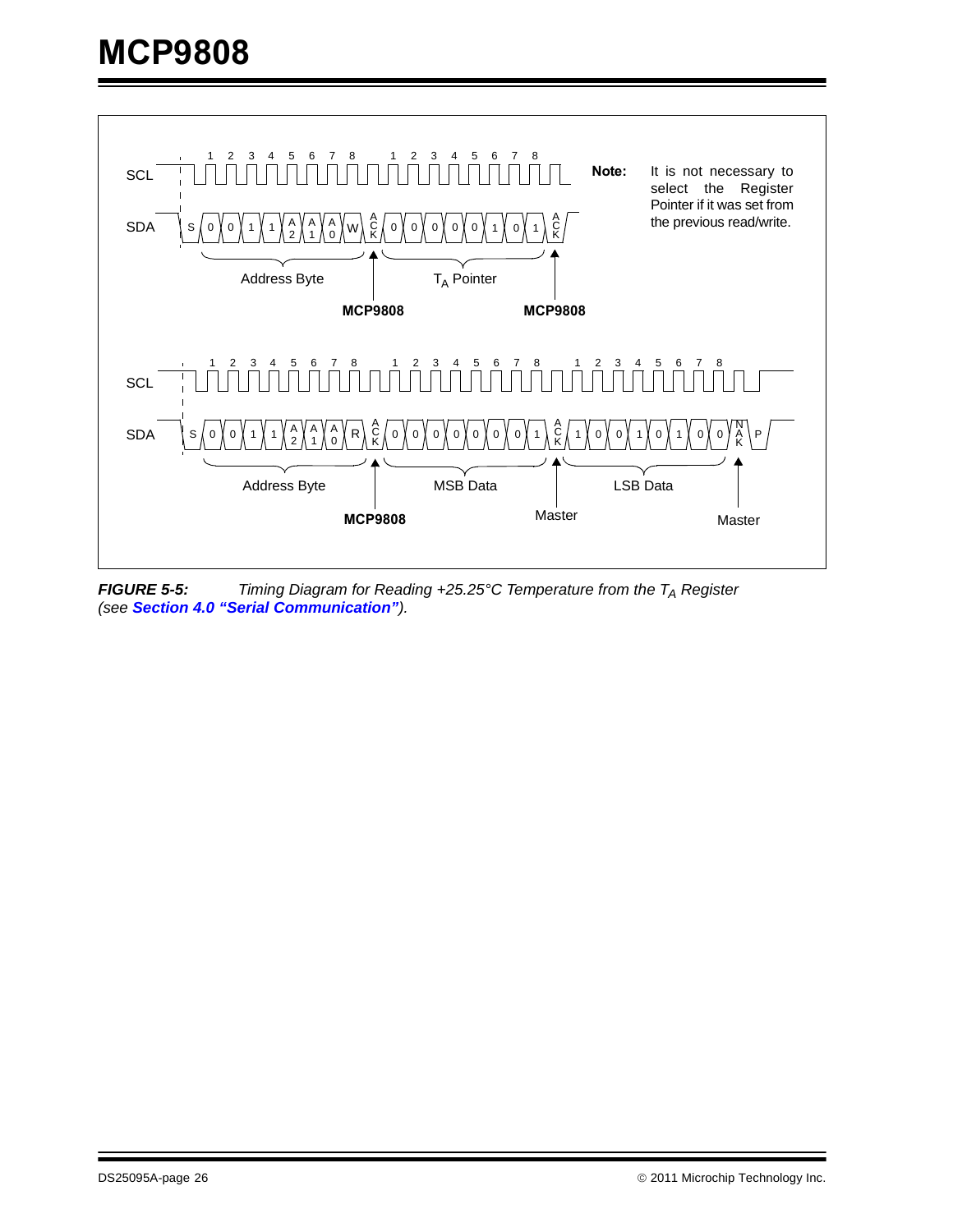#### 5.1.4 MANUFACTURER ID REGISTER

This register is used to identify the manufacturer of the device in order to perform manufacturer-specific operation. The Manufacturer ID for the MCP9808 is 0x0054 (hexadecimal).

#### **REGISTER 5-5: MANUFACTURER ID REGISTER – READ-ONLY (**→ **ADDRESS '0000 0110'b)**

|         |       |       |         |                 | $\cdot$ |       |         |
|---------|-------|-------|---------|-----------------|---------|-------|---------|
| $R - 0$ | $R-0$ | $R-0$ | $R - 0$ | $R - 0$         | $R - 0$ | $R-0$ | $R - 0$ |
|         |       |       |         | Manufacturer ID |         |       |         |
| bit 15  |       |       |         |                 |         |       | bit 8   |
|         |       |       |         |                 |         |       |         |
| $R - 0$ | $R-1$ | $R-0$ | $R-1$   | $R-0$           | $R-1$   | $R-0$ | $R-0$   |
|         |       |       |         | Manufacturer ID |         |       |         |
| bit 7   |       |       |         |                 |         |       | bit 0   |
|         |       |       |         |                 |         |       |         |
| Legend: |       |       |         |                 |         |       |         |

| .                   |                     |                                      |                             |  |  |
|---------------------|---------------------|--------------------------------------|-----------------------------|--|--|
| $R =$ Readable bit  | $W = W$ ritable bit | $U =$ Unimplemented bit, read as '0' |                             |  |  |
| l -n = Value at POR | $'1'$ = Bit is set  | $0'$ = Bit is cleared                | $x = \text{Bit}$ is unknown |  |  |
|                     |                     |                                      |                             |  |  |

#### bit 15-0 **Device Manufacturer Identification bits**



*FIGURE 5-6: Timing Diagram for Reading the Manufacturer ID Register (see [Section 4.0 "Serial](#page-12-0)  [Communication"](#page-12-0)).*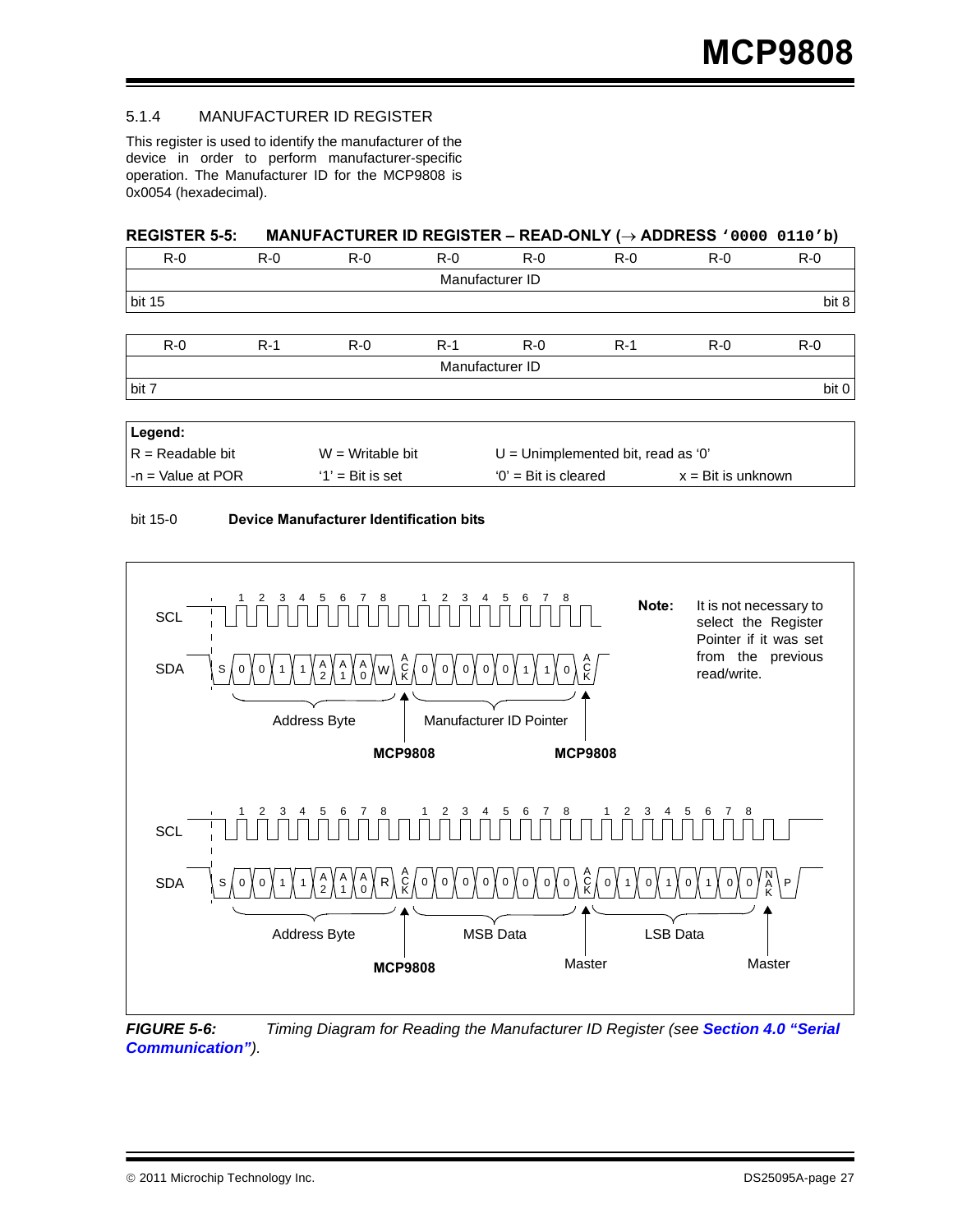#### 5.1.5 DEVICE ID AND REVISION REGISTER

The upper byte of this register is used to specify the device identification and the lower byte is used to specify the device revision. The Device ID for the MCP9808 is 0x04 (hex).

The revision begins with 0x00 (hex) for the first release, with the number being incremented as revised versions are released.

#### **REGISTER 5-6: DEVICE ID AND DEVICE REVISION – READ-ONLY (**→ **ADDRESS '0000 0111'b)**

| $R - 0$             | $R - 0$ | $R - 0$             | $R - 0$ | $R - 0$                              | $R-1$   | $R - 0$                     | $R - 0$ |
|---------------------|---------|---------------------|---------|--------------------------------------|---------|-----------------------------|---------|
|                     |         |                     |         | Device ID                            |         |                             |         |
| <b>bit 15</b>       |         |                     |         |                                      |         |                             | bit 8   |
|                     |         |                     |         |                                      |         |                             |         |
| $R - 0$             | $R - 0$ | $R - 0$             | $R - 0$ | $R - 0$                              | $R - 0$ | $R - 0$                     | $R - 0$ |
|                     |         |                     |         | Device Revision                      |         |                             |         |
| bit 7               |         |                     |         |                                      |         |                             | bit 0   |
| Legend:             |         |                     |         |                                      |         |                             |         |
|                     |         |                     |         |                                      |         |                             |         |
| $R =$ Readable bit  |         | $W = W$ ritable bit |         | $U =$ Unimplemented bit, read as '0' |         |                             |         |
| $-n = Value$ at POR |         | $'1'$ = Bit is set  |         | $0'$ = Bit is cleared                |         | $x = \text{Bit}$ is unknown |         |

bit 15-8 **Device ID:** Bit 15 to bit 8 are used for device ID

bit 7-0 **Device Revision:** Bit 7 to bit 0 are used for device revision



*FIGURE 5-7: Timing Diagram for Reading Device ID and Device Revision Register (see [Section 4.0 "Serial Communication"](#page-12-0)).*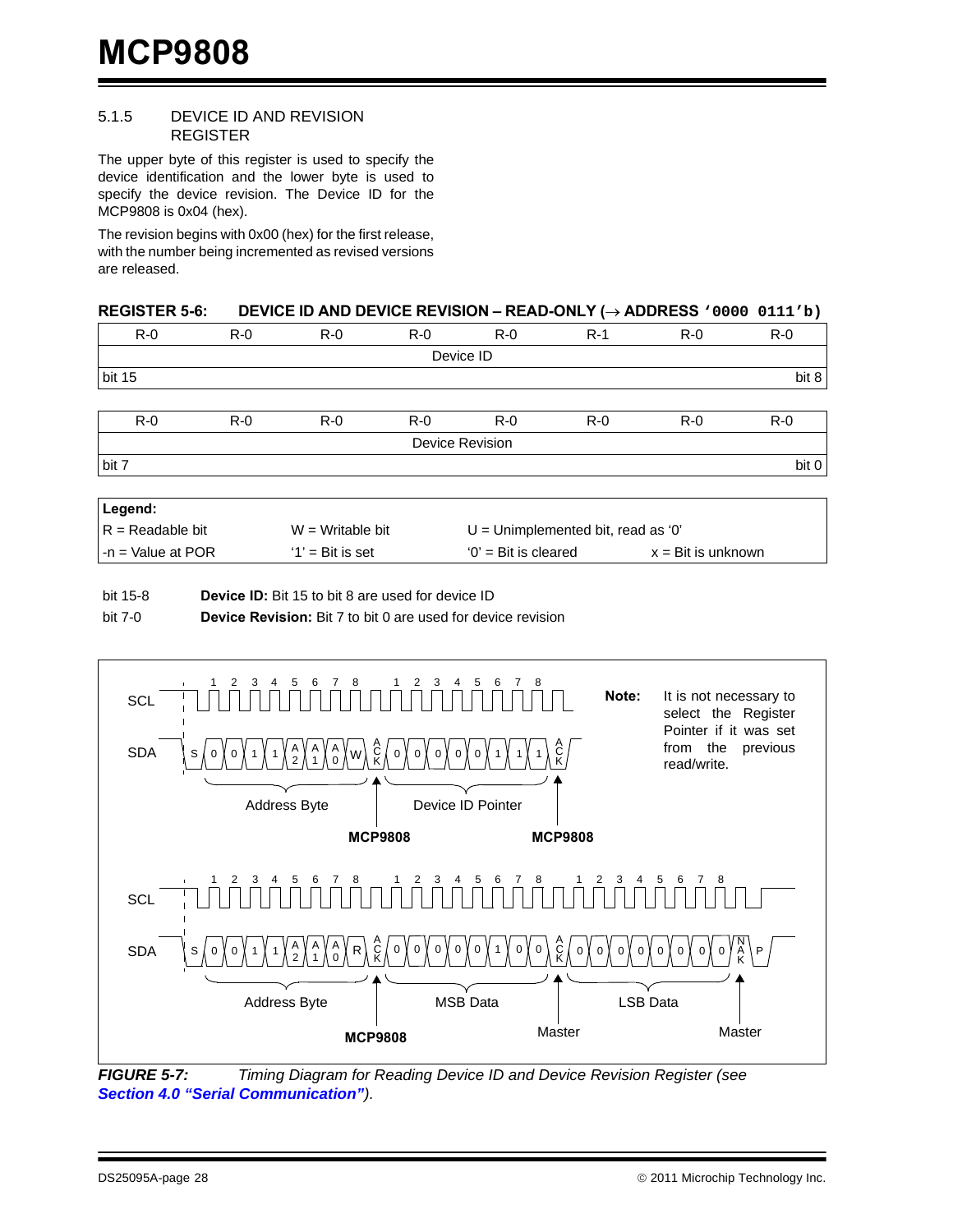#### 5.1.6 RESOLUTION REGISTER

This register allows the user to change the sensor resolution (see **[Section 5.2.4 "Temperature](#page-30-0) [Resolution"](#page-30-0)**). The POR default resolution is +0.0625°C. The selected resolution is also reflected in the Capability register (see [Register 5-2](#page-17-0)).

#### <span id="page-28-0"></span>**REGISTER 5-7: RESOLUTION REGISTER (**→ **ADDRESS '0000 1000'b)**

| U-0   | U-0 | U-0 | $\sim$<br>U-U | U-0 | U-0 | $R/W-1$    | $R/W-1$ |
|-------|-----|-----|---------------|-----|-----|------------|---------|
|       |     |     |               |     |     | Resolution |         |
| bit 7 |     |     |               |     |     |            | bit 0   |

| ∣Legend:               |                     |                                      |                             |
|------------------------|---------------------|--------------------------------------|-----------------------------|
| $IR = Readable bit$    | $W = W$ ritable bit | $U =$ Unimplemented bit, read as '0' |                             |
| $l - n =$ Value at POR | $'1'$ = Bit is set  | $'0'$ = Bit is cleared               | $x = \text{Bit}$ is unknown |

bit 7-2 **Unimplemented:** Read as '0'

#### bit 1-0 **Resolution bits**

- $00 = +0.5$ °C ( $t_{CONV} = 30$  ms typical)
- $01 = +0.25$ °C ( $t_{CONV} = 65$  ms typical)
- $10 = +0.125^{\circ}C$  (t<sub>CONV</sub> = 130 ms typical)
- $11 = +0.0625^{\circ}$ C (power-up default,  $t_{CONV} = 250$  ms typical)



*FIGURE 5-8: Timing Diagram for Changing T<sub>A</sub> Resolution to +0.0625°C <0000 0011>b* (see *[Section 4.0 "Serial Communication"](#page-12-0)).*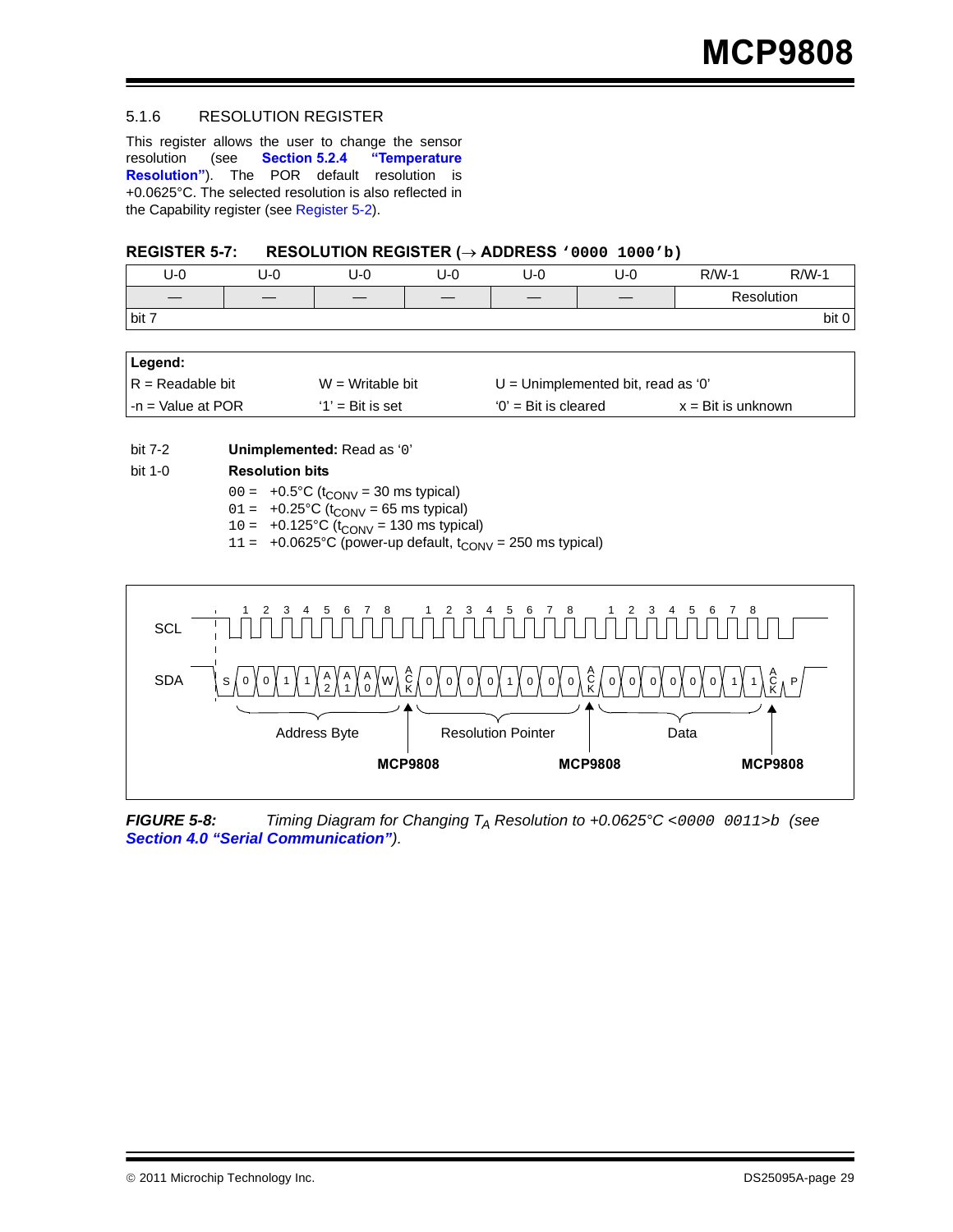#### **5.2 SENSOR FEATURE DESCRIPTION**

#### <span id="page-29-2"></span>5.2.1 SHUTDOWN MODE

Shutdown mode disables all power consuming activities (including temperature sampling operations) while leaving the serial interface active. This mode is selected by setting bit 8 of CONFIG to '1'. In this mode, the device consumes  $I_{\text{SHDN}}$ . It remains in this mode until bit 8 is cleared to '0' to enable Continuous Conversion mode or until power is recycled.

The Shutdown bit (bit 8) cannot be set to '1' while the CONFIG<7:6> bits (Lock bits) are set to '1'. However, it can be cleared to '0' or returned to Continuous Conversion mode while locked.

In Shutdown mode, all registers can be read or written. However, the serial bus activity increases the shutdown current. In addition, if the device is in shutdown while the Alert pin is asserted, the device will retain the active state during shutdown. This increases the shutdown current due to the additional Alert output current.

#### <span id="page-29-1"></span>5.2.2 TEMPERATURE HYSTERESIS  $(T_{HYST})$

A hysteresis of 0°C, +1.5°C, +3°C or +6°C can be selected for the  $T_{\text{UPPER}}$ ,  $T_{\text{LOWER}}$  and  $T_{\text{CRIT}}$  temperate boundaries, using bits 10 and 9 of CONFIG. The hysteresis applies for decreasing temperature only (hot to cold) or as temperature drifts below the specified limit.

The Hysteresis bits can not be changed if either of the Lock bits (CONFIG<7:6) are set to '1'.

The  $T_{\text{UPPER}}$ ,  $T_{\text{LOWER}}$  and  $T_{\text{CRIT}}$  boundary conditions are described graphically in [Figure 5-10.](#page-31-0)

#### <span id="page-29-0"></span>5.2.3 ALERT OUTPUT CONFIGURATION

The Alert output can be enabled by using bit 3 of the CONFIG register (Alert Output Control bit) and can be configured as either a comparator output or as an Interrupt Output mode using bit 0 of CONFIG (Alert Output Mode bit). The polarity can also be specified as active-high or active-low using bit 1 of CONFIG (Alert Polarity bit). This is an open-drain output and requires a pull-up resistor.

When the ambient temperature increases above the critical temperature limit, the Alert output is forced to a comparator output (regardless of CONFIG<0>). When the temperature drifts below the critical temperature limit minus hysteresis, the Alert output automatically returns to the state specified by CONFIG<0> bit.





The status of the Alert output can be read using CONFIG<4> (Alert Output Status bit). This bit can not be set to '1' in Shutdown mode.

Bits 7 and 6 of the CONFIG register can be used to lock the  $T_{\text{UPPER}}$ ,  $T_{\text{LOWER}}$  and  $T_{\text{CRIT}}$  registers. These bits prevent false triggers at the Alert output due to an accidental rewrite to these registers.

The Alert output can also be used as a critical temperature output using bit 2 of CONFIG (Alert Output Select bit). When this feature is selected, the Alert output becomes a comparator output. In this mode, the interrupt output configuration (Alert Output Mode bit, CONFIG<0>) is ignored.

#### 5.2.3.1 Comparator Mode

Comparator mode is selected using bit 0 of CONFIG. In this mode, the Alert output is asserted as active-high or active-low, using bit 1 of CONFIG. [Figure 5-10](#page-31-0) shows the conditions that toggle the Alert output.

If the device enters Shutdown mode with asserted Alert output, the output remains asserted during Shutdown mode. The device must be operating in Continuous Conversion mode for  $t_{CONV}$ . The T<sub>A</sub> vs. T<sub>UPPER</sub>,  $T_{LOWER}$  and  $T_{CRIT}$  boundary conditions need to be satisfied in order for the Alert output to deassert.

Comparator mode is useful for thermostat type applications, such as turning on a cooling fan or triggering a system shutdown when the temperature exceeds a safe operating range.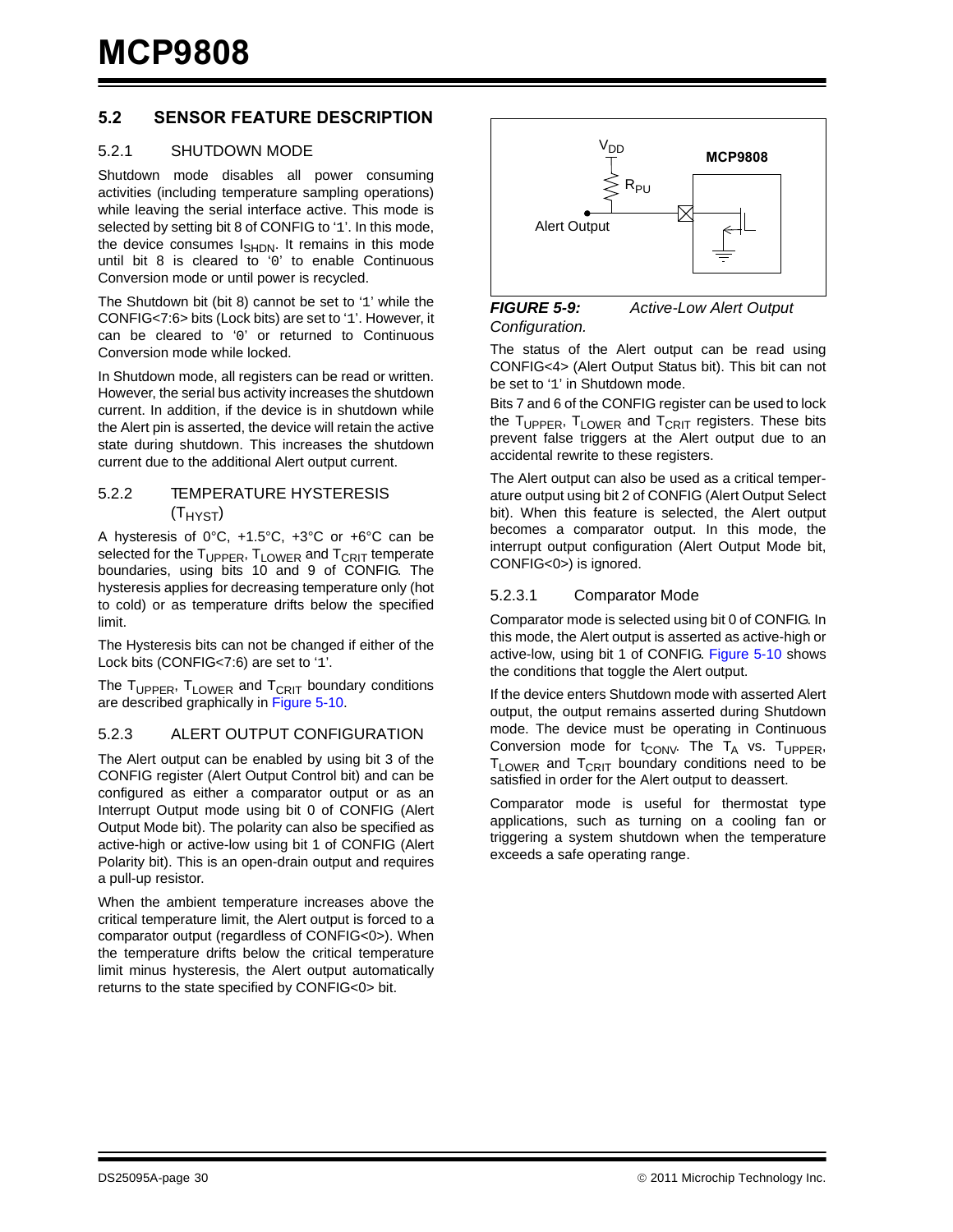#### 5.2.3.2 Interrupt Mode

In Interrupt mode, the Alert output is asserted as activehigh or active-low (depending on the polarity configuration) when  $T_A$  drifts above or below  $T_{\text{UPPER}}$ and  $T_{\text{LOWER}}$  limits. The output is deasserted by setting bit 5 (Interrupt Clear bit) of CONFIG. Shutting down the device will not reset or deassert the Alert output. This mode can not be selected when the Alert output is used as a critical temperature output only, using bit 2 of CONFIG.

This mode is designed for interrupt driven microcontroller-based systems. The microcontroller receiving the interrupt will have to Acknowledge the interrupt by setting bit 5 of the CONFIG register from the MCP9808.

#### <span id="page-30-0"></span>5.2.4 TEMPERATURE RESOLUTION

The MCP9808 is capable of providing temperature data with +0.5°C to +0.0625°C resolution. The resolution can be selected using the Resolution register ([Register 5-7\)](#page-28-0). It is located at address, '00001000'b, and it provides measurement flexibility. A +0.0625°C resolution is set as a POR default by the factory.

| <b>TABLE 5-2:</b> | <b>TEMPERATURE</b>     |
|-------------------|------------------------|
|                   | <b>CONVERSION TIME</b> |

| <b>Resolution</b>                  | t <sub>conv</sub><br>(ms) | Samples/sec<br>(typical) |
|------------------------------------|---------------------------|--------------------------|
| $+0.5^{\circ}$ C                   | 30                        | 33                       |
| $+0.25$ °C                         | 65                        | 15                       |
| $+0.125$ °C                        | 130                       |                          |
| $+0.0625$ °C<br>(Power-up Default) | 250                       |                          |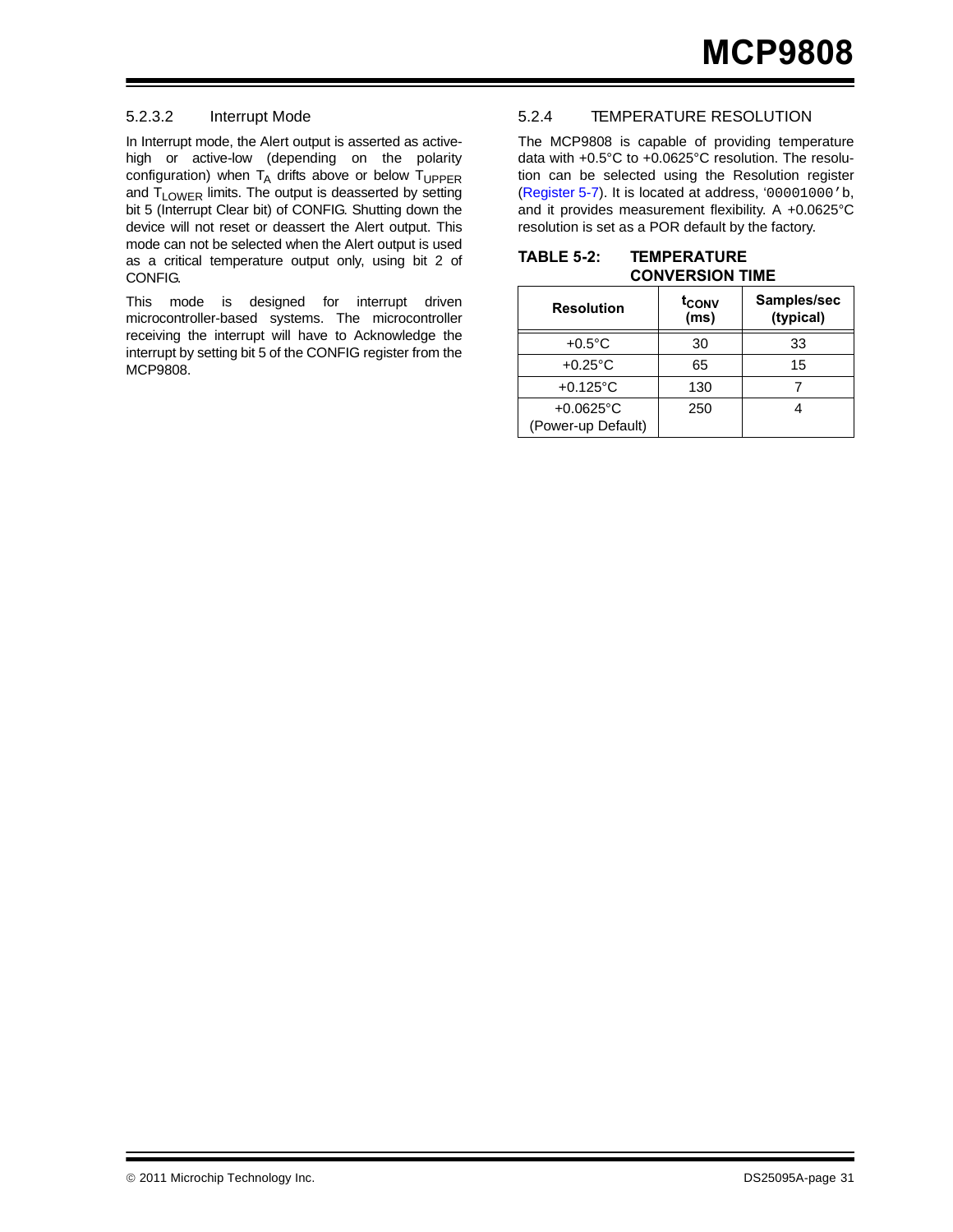

<span id="page-31-0"></span>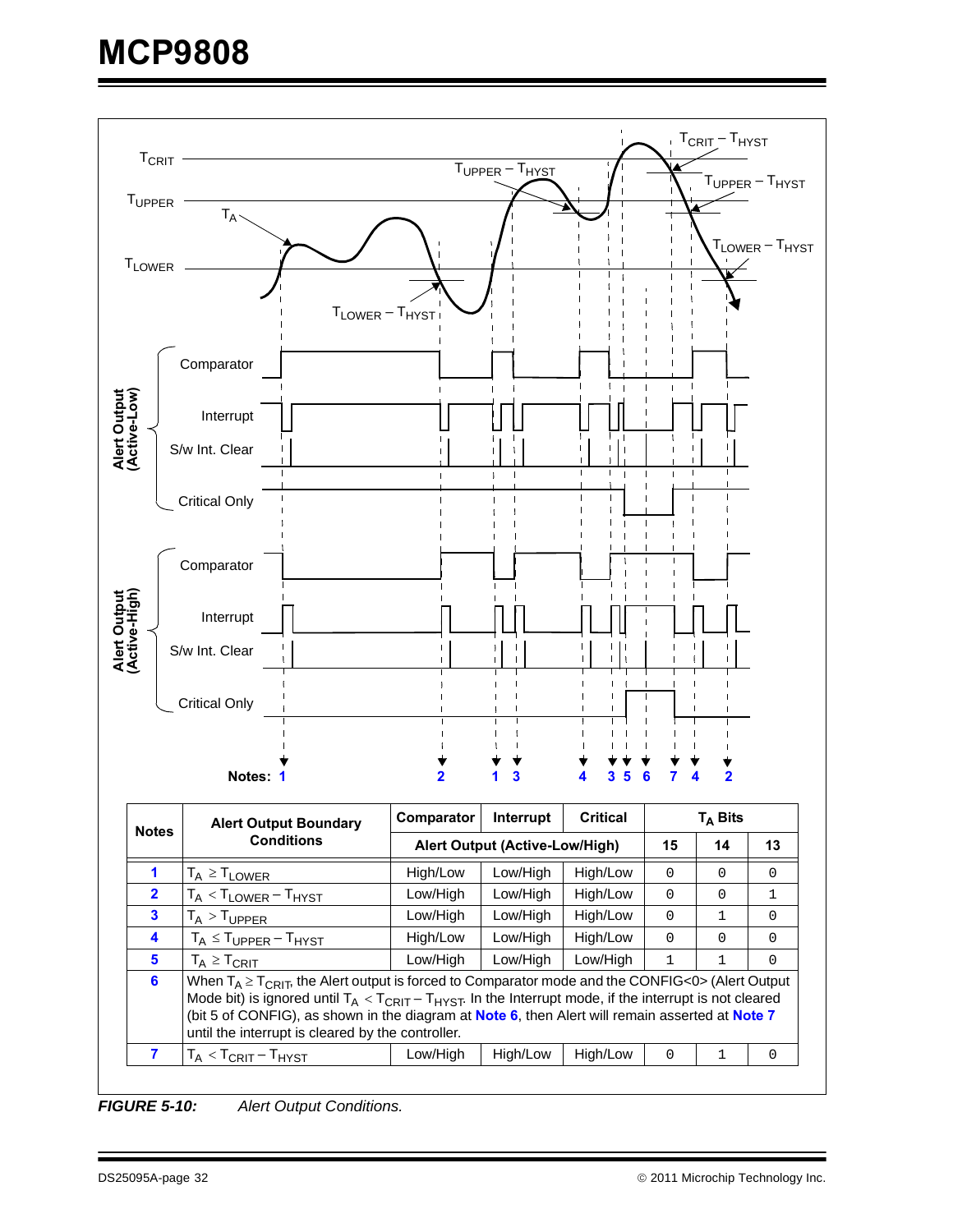## <span id="page-32-0"></span>**5.3 Summary of Power-on Default**

The MCP9808 has an internal Power-on Reset (POR) circuit. If the power supply voltage,  $V_{DD}$ , glitches below the  $V_{POR}$  threshold, the device resets the registers to the power-on default settings.

[Table 5-3](#page-32-1) shows the power-on default summary for the Temperature Sensor registers.

<span id="page-32-1"></span>

| <b>TABLE 5-3:</b> | <b>POWER-ON RESET DEFAULTS</b> |  |
|-------------------|--------------------------------|--|
|                   |                                |  |

| <b>Registers</b>                |                           |                                               | <b>Power-Up Default</b>                                                                                                                                                                                                                                           |  |
|---------------------------------|---------------------------|-----------------------------------------------|-------------------------------------------------------------------------------------------------------------------------------------------------------------------------------------------------------------------------------------------------------------------|--|
| <b>Address</b><br>(Hexadecimal) | <b>Register Name</b>      | <b>Default Register</b><br>Data (Hexadecimal) | <b>Register Description</b>                                                                                                                                                                                                                                       |  |
| 0x01                            | <b>CONFIG</b>             | 0x0000                                        | <b>Comparator Mode</b><br><b>Active-Low Output</b><br>Alert and Critical Output<br><b>Output Disabled</b><br>Alert Not Asserted<br>Interrupt Cleared<br>Alert Limits Unlocked<br><b>Critical Limit Unlocked</b><br><b>Continuous Conversion</b><br>0°C Hysteresis |  |
| 0x02                            | T <sub>UPPER</sub>        | 0x0000                                        | $0^{\circ}$ C                                                                                                                                                                                                                                                     |  |
| 0x03                            | T <sub>LOWER</sub>        | 0x0000                                        | $0^{\circ}$ C                                                                                                                                                                                                                                                     |  |
| 0x04                            | $T_{CRIT}$                | 0x0000                                        | $0^{\circ}$ C                                                                                                                                                                                                                                                     |  |
| 0x05                            | $\mathsf{T}_\mathsf{A}$   | 0x0000                                        | $0^{\circ}$ C                                                                                                                                                                                                                                                     |  |
| 0x06                            | Manufacturer ID           | 0x0054                                        | $0x0054$ (hex)                                                                                                                                                                                                                                                    |  |
| 0x07                            | Device ID/Device Revision | 0x0400                                        | 0x0400 (hex)                                                                                                                                                                                                                                                      |  |
| 0x08                            | <b>Resolution</b>         | 0x03                                          | $0x03$ (hex)                                                                                                                                                                                                                                                      |  |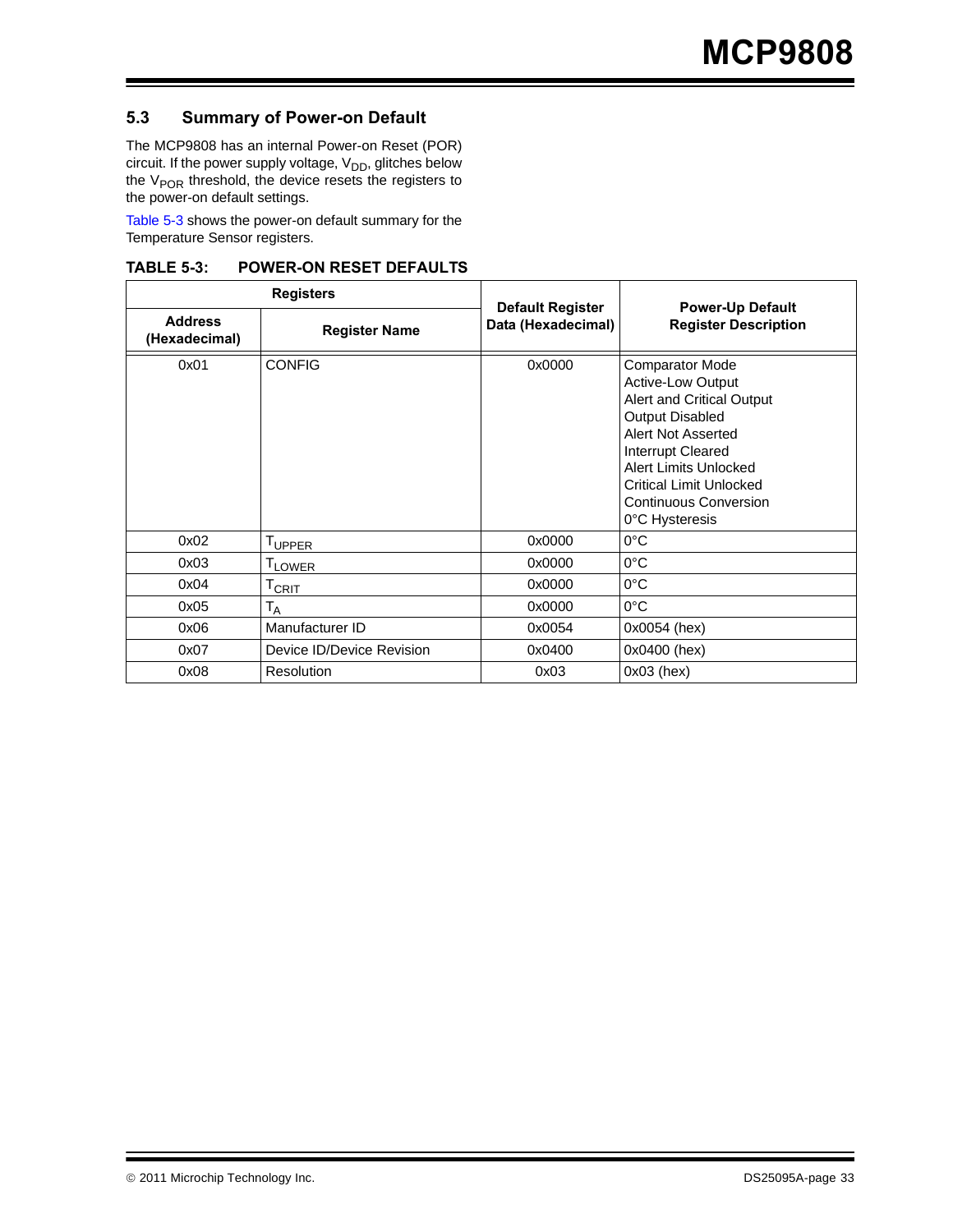**NOTES:**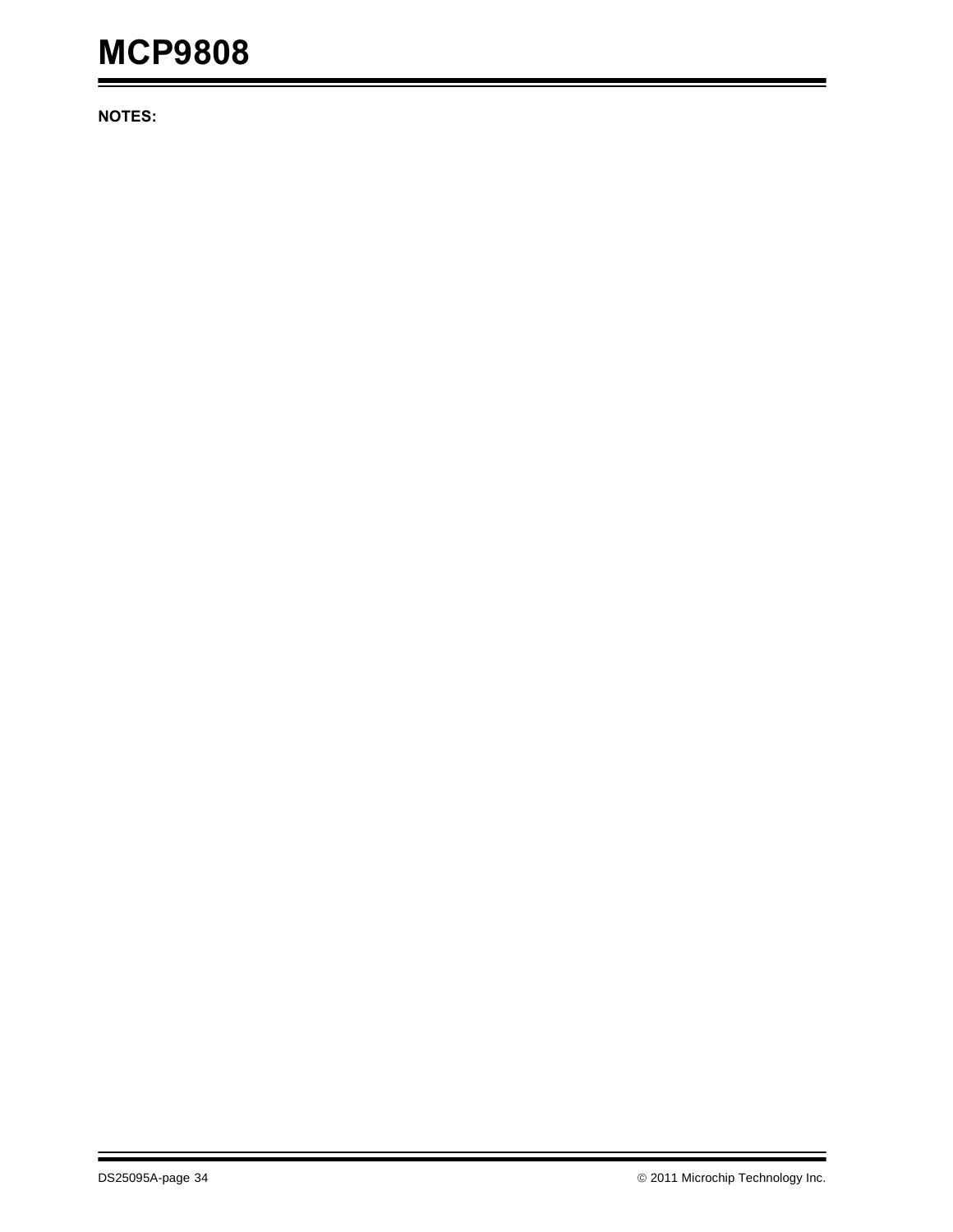## **6.0 APPLICATIONS INFORMATION**

#### **6.1 Layout Considerations**

The MCP9808 does not require any additional components besides the master controller in order to measure temperature. However, it is recommended that a decoupling capacitor of  $0.1 \mu F$  to 1  $\mu F$  be used between the  $V_{DD}$  and GND pins. A high-frequency ceramic capacitor is recommended. It is necessary for the capacitor to be located as close as possible to the power and ground pins of the device in order to provide effective noise protection.

In addition, good PCB layout is key for better thermal conduction from the PCB temperature to the sensor die. For good temperature sensitivity, add a ground layer under the device pins, as shown in [Figure 6-1](#page-34-0).

#### **6.2 Thermal Considerations**

A potential for self-heating errors can exist if the MCP9808 SDA, SCL and Event lines are heavily loaded with pull-ups (high current). Typically, the self-heating error is negligible because of the relatively small current consumption of the MCP9808. A temperature accuracy error of approximately +0.5°C could result from self-heating if the communication pins sink/source the maximum current specified.

For example, if the event output is loaded to maximum  $I_{\text{OI}}$ , [Equation 6-1](#page-34-1) can be used to determine the effect of self-heating.

#### <span id="page-34-1"></span>**EQUATION 6-1: EFFECT OF SELF-HEATING**

At room temperature  $(T_A = +25^{\circ}C)$  with maximum  $I_{DD}$  = 500 µA and  $V_{DD}$  = 3.6V, the self-heating due to power dissipation  $T_A$  is +0.2°C for the DFN-8 package and +0.5°C for the TSSOP-8 package.



<span id="page-34-0"></span>

*FIGURE 6-1: DFN Package Layout (Top View).*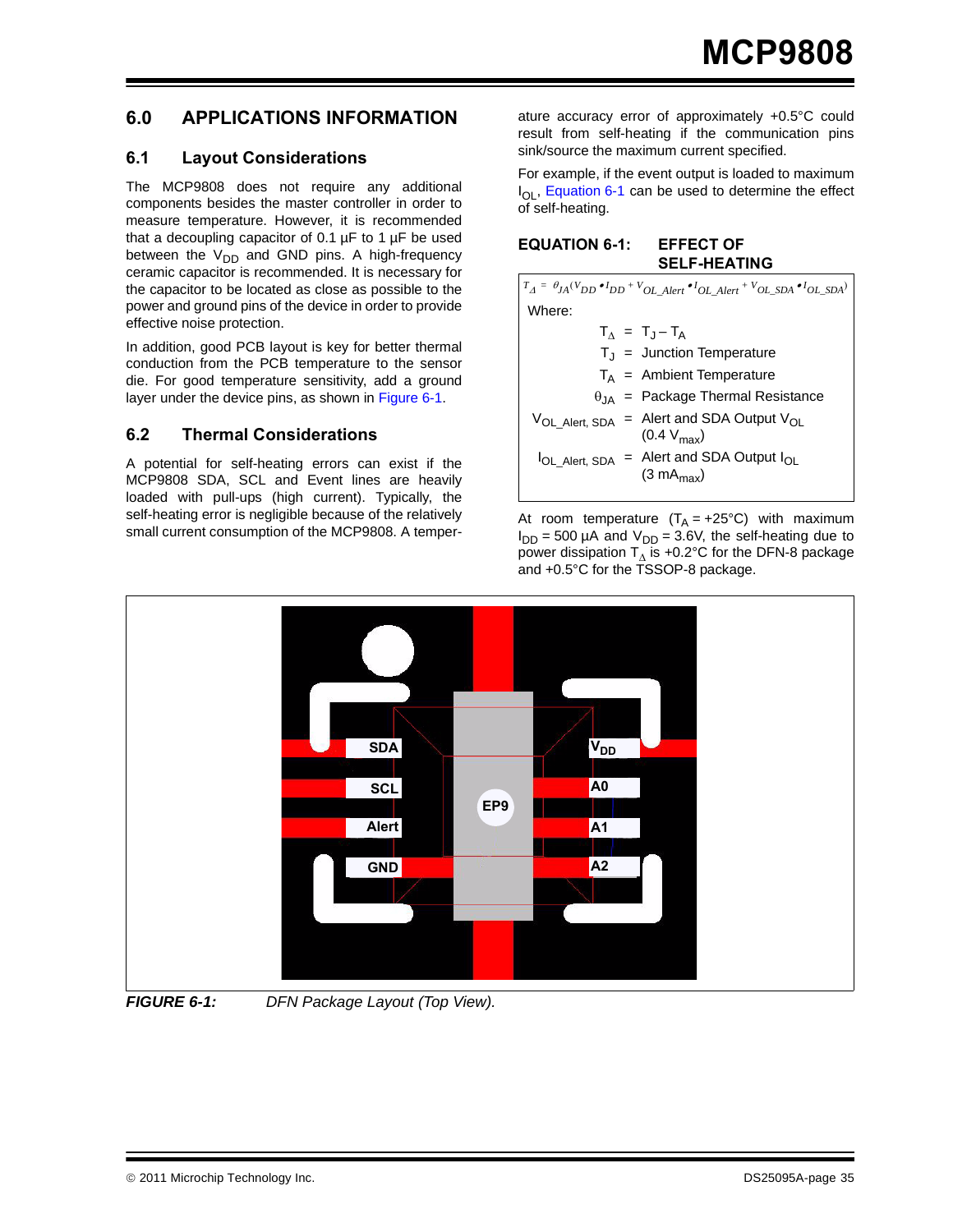**NOTES:**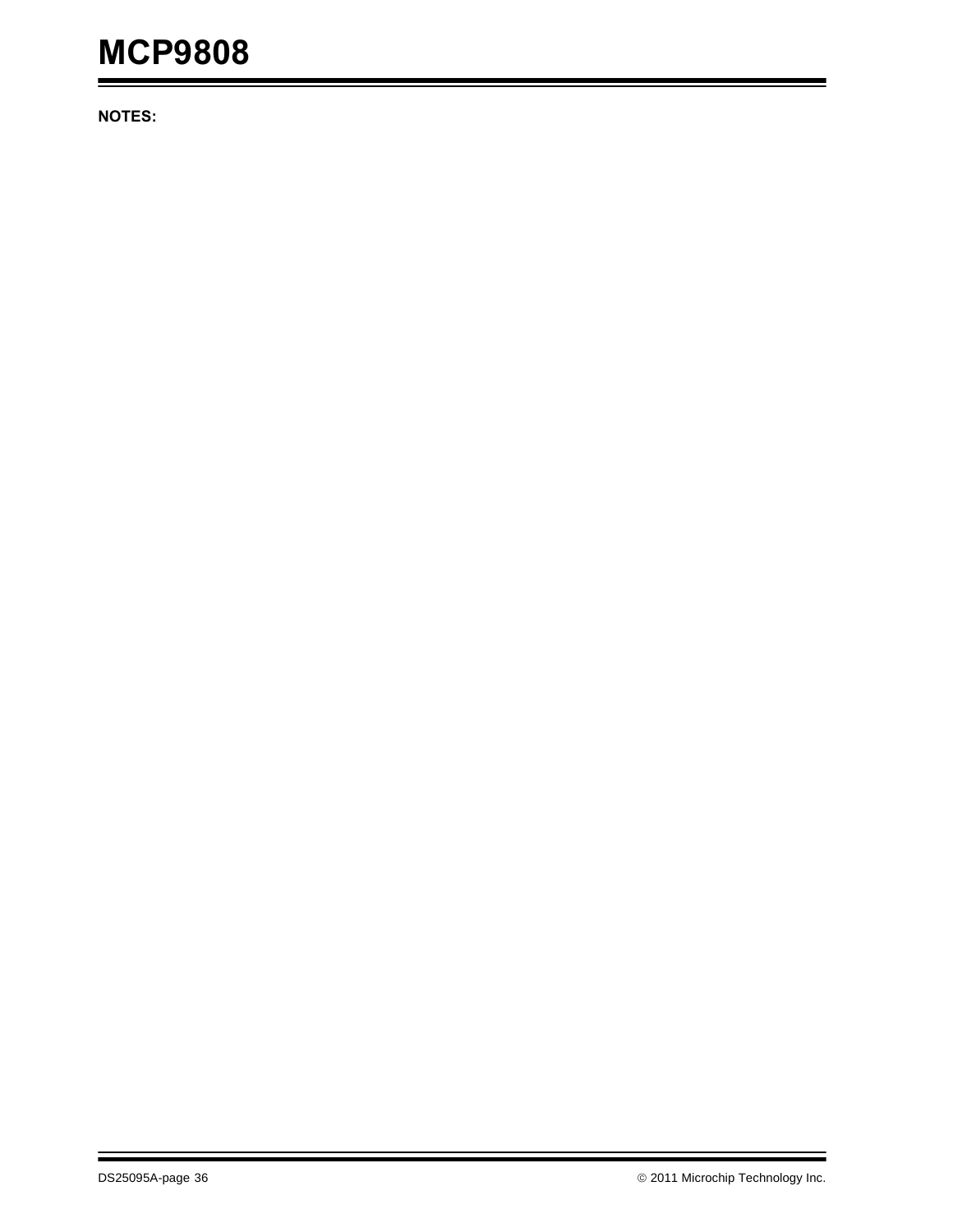## **7.0 PACKAGING INFORMATION**

### **7.1 Package Marking Information**

8-Lead DFN (2x3x0.9 mm) example



8-Lead MSOP (3x3 mm) Example







|       | YY<br><b>WW</b><br><b>NNN</b><br>(e3)<br>$\star$ | <b>Legend:</b> XXX Customer-specific information<br>Year code (last digit of calendar year)<br>Year code (last 2 digits of calendar year)<br>Week code (week of January 1 is week '01')<br>Alphanumeric traceability code<br>Pb-free JEDEC designator for Matte Tin (Sn)<br>This package is Pb-free. The Pb-free JEDEC designator $(q_3)$<br>can be found on the outer packaging for this package. |
|-------|--------------------------------------------------|----------------------------------------------------------------------------------------------------------------------------------------------------------------------------------------------------------------------------------------------------------------------------------------------------------------------------------------------------------------------------------------------------|
| Note: |                                                  | In the event the full Microchip part number cannot be marked on one line, it will<br>be carried over to the next line, thus limiting the number of available<br>characters for customer-specific information.                                                                                                                                                                                      |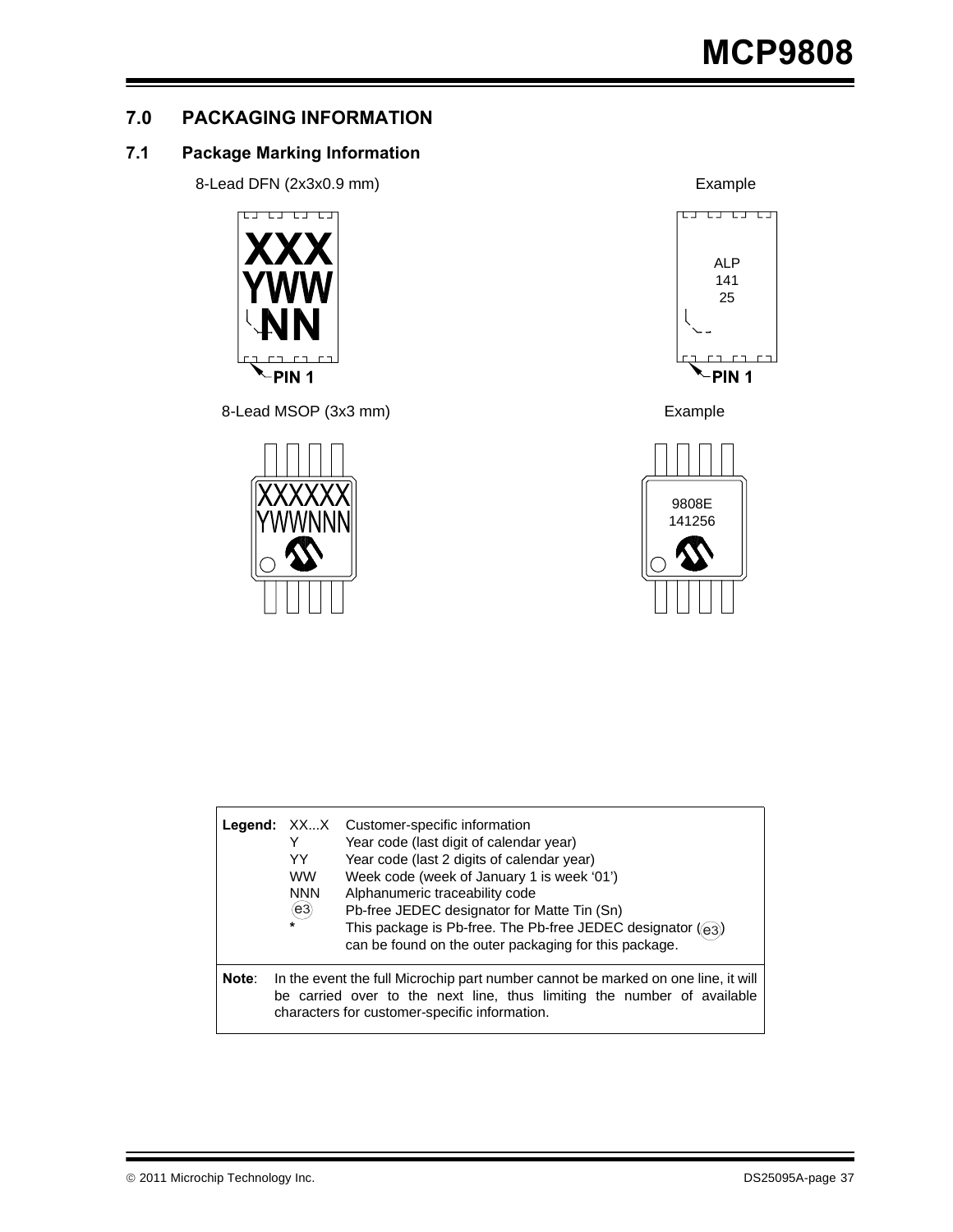### 8-Lead Plastic Dual Flat, No Lead Package (MC) – 2x3x0.9 mm Body [DFN]

Note: For the most current package drawings, please see the Microchip Packaging Specification located at http://www.microchip.com/packaging



| Units                     |                | <b>MILLIMETERS</b>              |          |      |
|---------------------------|----------------|---------------------------------|----------|------|
| <b>Dimension Limits</b>   |                | <b>MIN</b><br><b>NOM</b><br>MAX |          |      |
| Number of Pins            | N              | 8                               |          |      |
| Pitch                     | e              | 0.50 BSC                        |          |      |
| <b>Overall Height</b>     | A              | 0.80<br>0.90<br>1.00            |          |      |
| Standoff                  | A1             | 0.00<br>0.05<br>0.02            |          |      |
| <b>Contact Thickness</b>  | A <sub>3</sub> | 0.20 REF                        |          |      |
| Overall Length            | D              | 2.00 BSC                        |          |      |
| Overall Width             | Е              |                                 | 3.00 BSC |      |
| <b>Exposed Pad Length</b> | D <sub>2</sub> | 1.30<br>1.55                    |          |      |
| <b>Exposed Pad Width</b>  | E <sub>2</sub> | 1.50                            |          | 1.75 |
| <b>Contact Width</b>      | b              | 0.20<br>0.25<br>0.30            |          |      |
| Contact Length            |                | 0.30<br>0.40<br>0.50            |          |      |
| Contact-to-Exposed Pad    | K              | 0.20                            |          |      |

#### Notes:

1. Pin 1 visual index feature may vary, but must be located within the hatched area.

- 2. Package may have one or more exposed tie bars at ends.
- 3. Package is saw singulated.
- 4. Dimensioning and tolerancing per ASME Y14.5M.
	- BSC: Basic Dimension. Theoretically exact value shown without tolerances.

REF: Reference Dimension, usually without tolerance, for information purposes only.

Microchip Technology Drawing C04-123C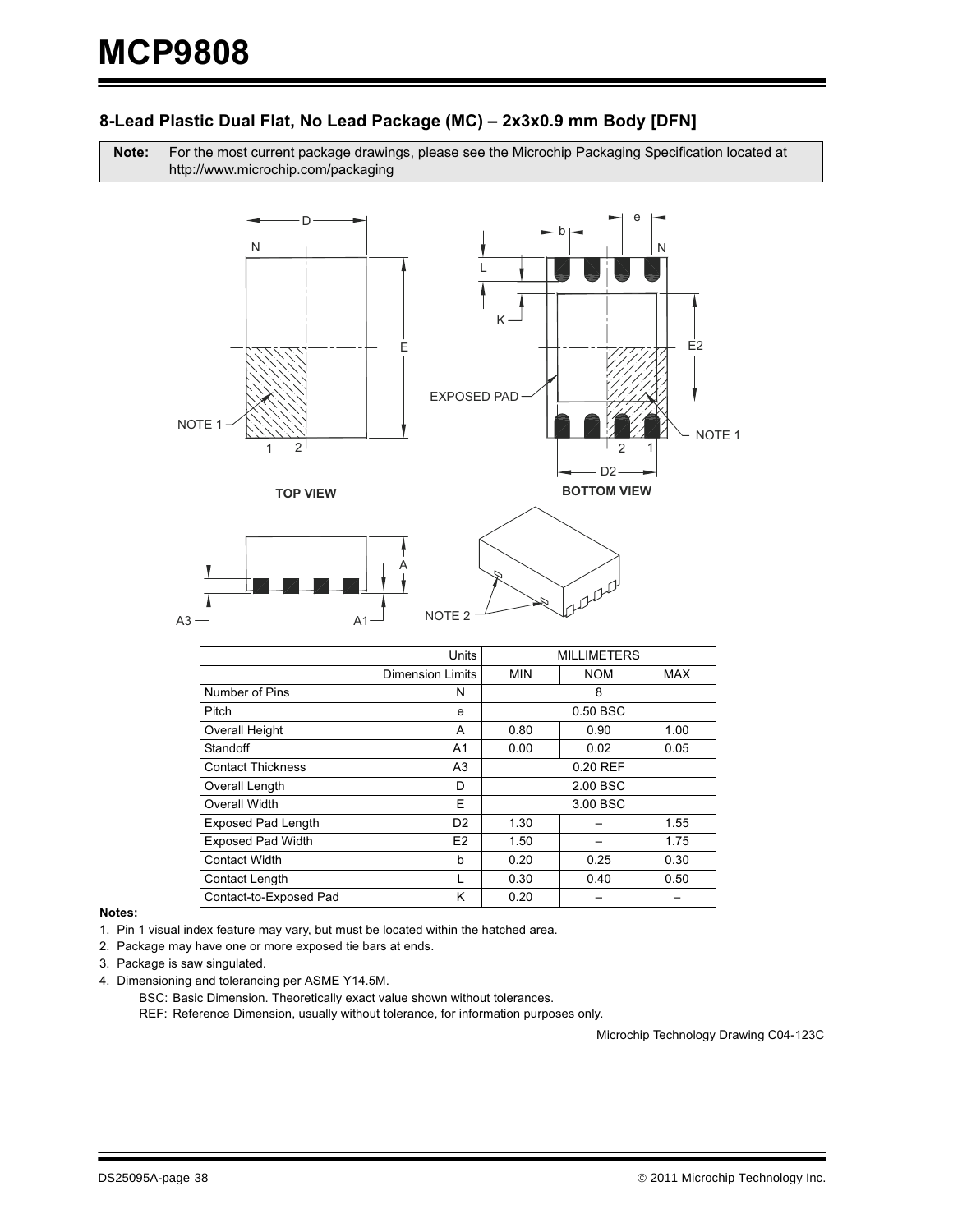8-Lead Plastic Dual Flat, No Lead Package (MC) - 2x3x0.9mm Body [DFN]

**Note:** For the most current package drawings, please see the Microchip Packaging Specification located at http://www.microchip.com/packaging



### RECOMMENDED LAND PATTERN

|                            | <b>MILLIMETERS</b> |          |            |            |
|----------------------------|--------------------|----------|------------|------------|
| <b>Dimension Limits</b>    |                    | MIN      | <b>NOM</b> | <b>MAX</b> |
| <b>Contact Pitch</b>       | F                  | 0.50 BSC |            |            |
| Optional Center Pad Width  | W <sub>2</sub>     |          |            | 1.45       |
| Optional Center Pad Length | Т2                 | 1.75     |            |            |
| <b>Contact Pad Spacing</b> | C1                 |          | 2.90       |            |
| Contact Pad Width (X8)     | X <sub>1</sub>     |          |            | 0.30       |
| Contact Pad Length (X8)    | Υ1                 |          |            | 0.75       |
| Distance Between Pads      |                    | 0.20     |            |            |

Notes:

1. Dimensioning and tolerancing per ASME Y14.5M

BSC: Basic Dimension. Theoretically exact value shown without tolerances.

Microchip Technology Drawing No. C04-2123B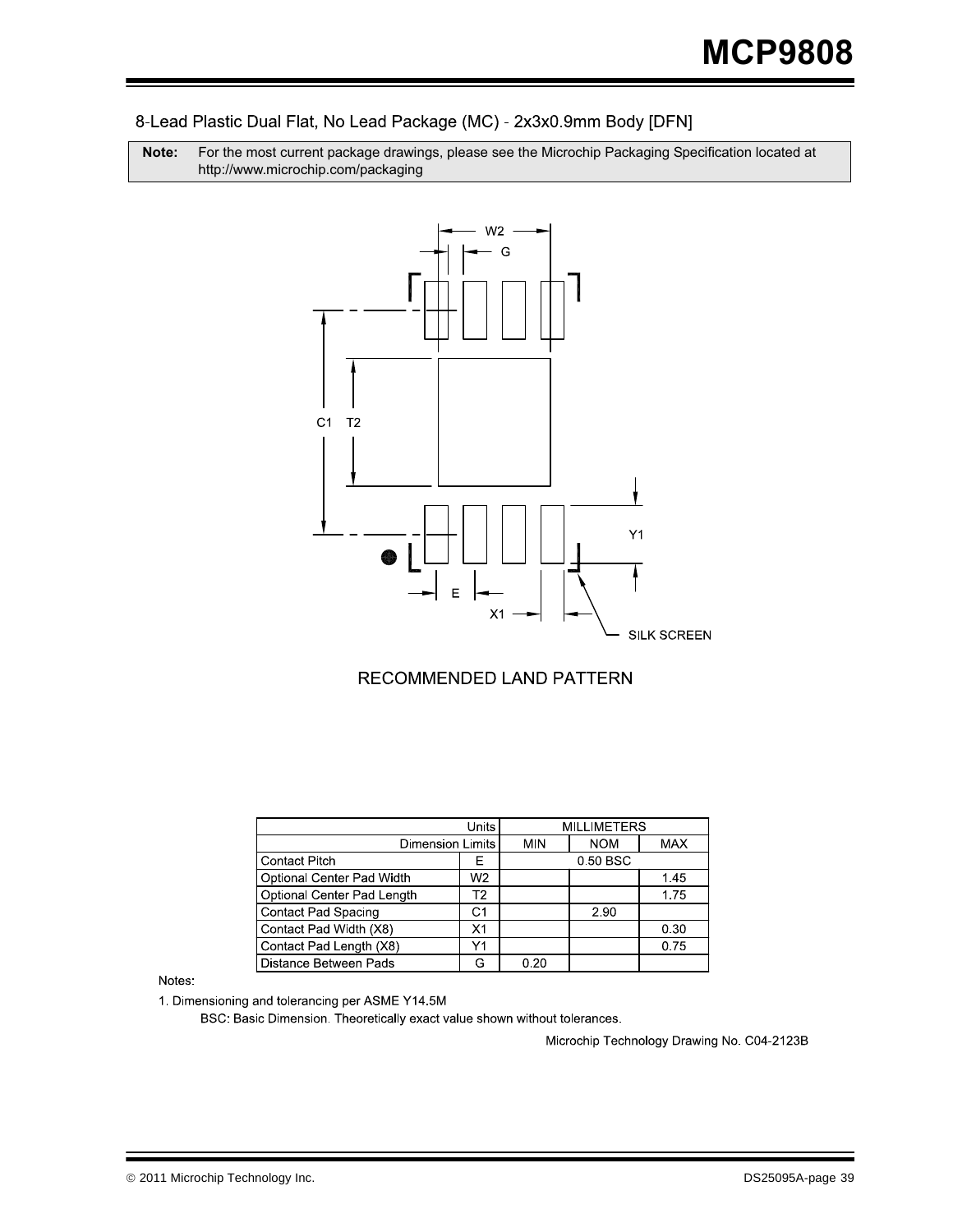#### **8-Lead Plastic Micro Small Outline Package (MS) [MSOP]**

Note: For the most current package drawings, please see the Microchip Packaging Specification located at http://www.microchip.com/packaging



|                                 | Units                   |                            | <b>MILLIMETERS</b> |            |  |
|---------------------------------|-------------------------|----------------------------|--------------------|------------|--|
|                                 | <b>Dimension Limits</b> |                            | <b>NOM</b>         | <b>MAX</b> |  |
| Number of Pins                  | N                       | 8                          |                    |            |  |
| Pitch                           | e                       | 0.65 BSC                   |                    |            |  |
| Overall Height                  | A                       | 1.10                       |                    |            |  |
| <b>Molded Package Thickness</b> | A2                      | 0.75                       | 0.85               | 0.95       |  |
| Standoff                        | A <sub>1</sub>          | 0.00                       |                    | 0.15       |  |
| Overall Width                   | E                       | 4.90 BSC                   |                    |            |  |
| Molded Package Width            | E <sub>1</sub>          | 3.00 BSC                   |                    |            |  |
| Overall Length                  | D                       |                            | 3.00 BSC           |            |  |
| Foot Length                     | L                       | 0.40                       | 0.60               | 0.80       |  |
| Footprint                       | L1                      | 0.95 REF                   |                    |            |  |
| Foot Angle                      | φ                       | $0^{\circ}$<br>$8^{\circ}$ |                    |            |  |
| <b>Lead Thickness</b>           | C                       | 0.08<br>0.23               |                    |            |  |
| <b>Lead Width</b>               | b                       | 0.22                       |                    | 0.40       |  |

#### Notes:

1. Pin 1 visual index feature may vary, but must be located within the hatched area.

2. Dimensions D and E1 do not include mold flash or protrusions. Mold flash or protrusions shall not exceed 0.15 mm per side. 3. Dimensioning and tolerancing per ASME Y14.5M.

BSC: Basic Dimension. Theoretically exact value shown without tolerances.

REF: Reference Dimension, usually without tolerance, for information purposes only.

Microchip Technology Drawing C04-111B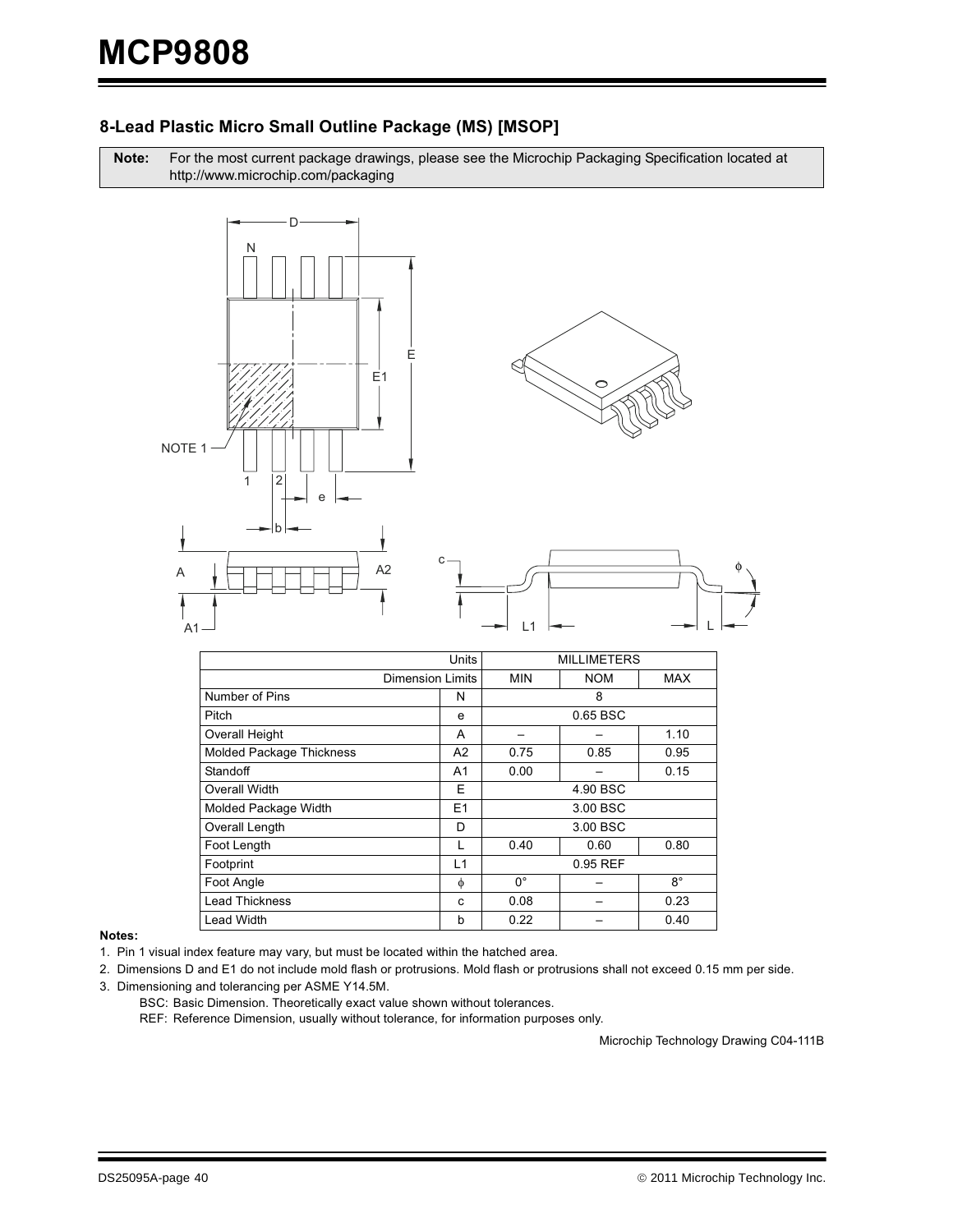#### 8-Lead Plastic Micro Small Outline Package (MS) [MSOP]

**Note:** For the most current package drawings, please see the Microchip Packaging Specification located at http://www.microchip.com/packaging



### RECOMMENDED LAND PATTERN

| Units                      |    | <b>MILLIMETERS</b> |            |            |
|----------------------------|----|--------------------|------------|------------|
| <b>Dimension Limits</b>    |    | <b>MIN</b>         | <b>NOM</b> | <b>MAX</b> |
| <b>Contact Pitch</b>       | Е  |                    | 0.65 BSC   |            |
| <b>Contact Pad Spacing</b> | C. |                    | 4.40       |            |
| Overall Width              | 7  |                    |            | 5.85       |
| Contact Pad Width (X8)     | X1 |                    |            | 0.45       |
| Contact Pad Length (X8)    | Υ1 |                    |            | 1.45       |
| Distance Between Pads      | G1 | 2.95               |            |            |
| Distance Between Pads      | GX | 0.20               |            |            |

#### Notes:

1. Dimensioning and tolerancing per ASME Y14.5M

BSC: Basic Dimension. Theoretically exact value shown without tolerances.

Microchip Technology Drawing No. C04-2111A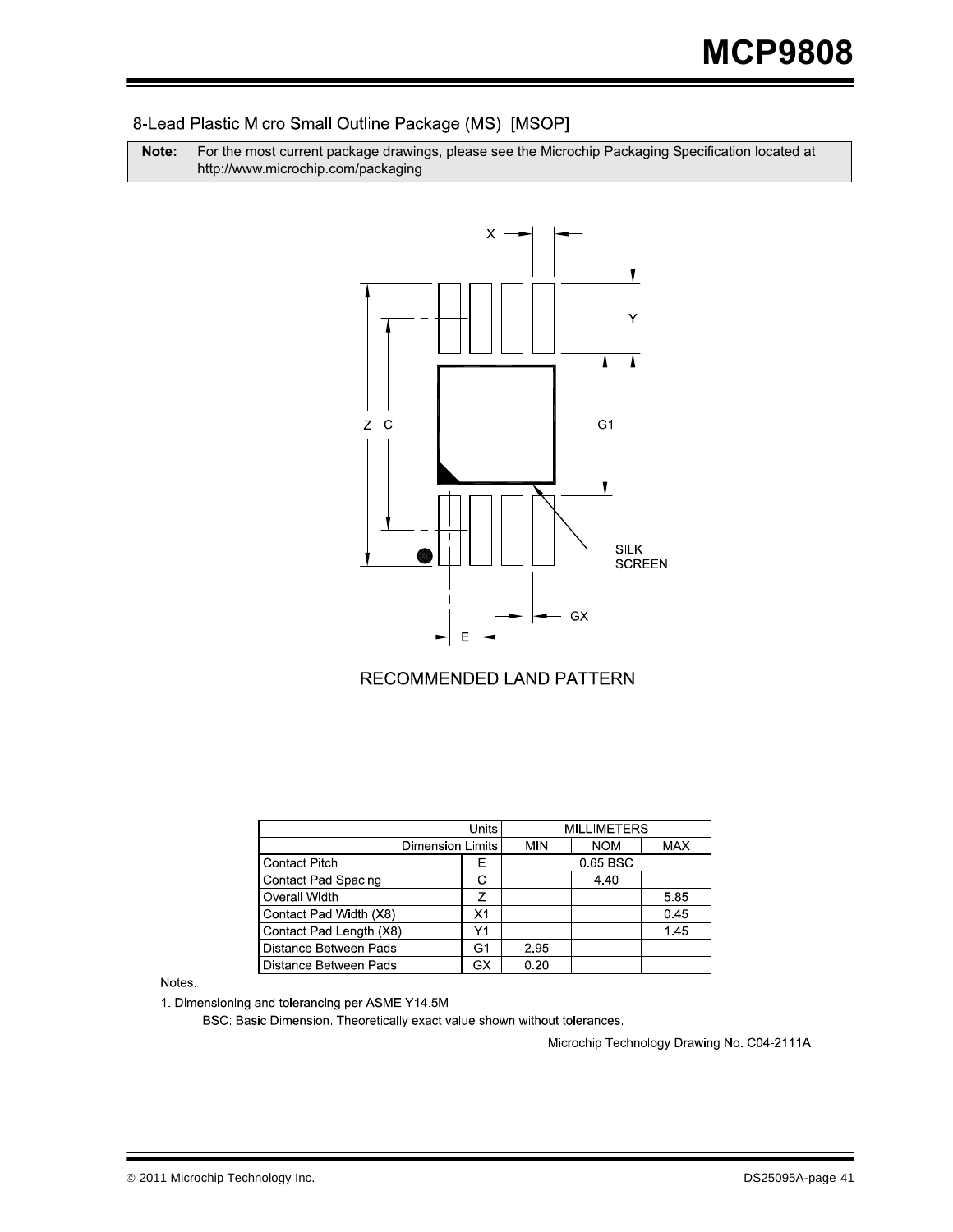**NOTES:**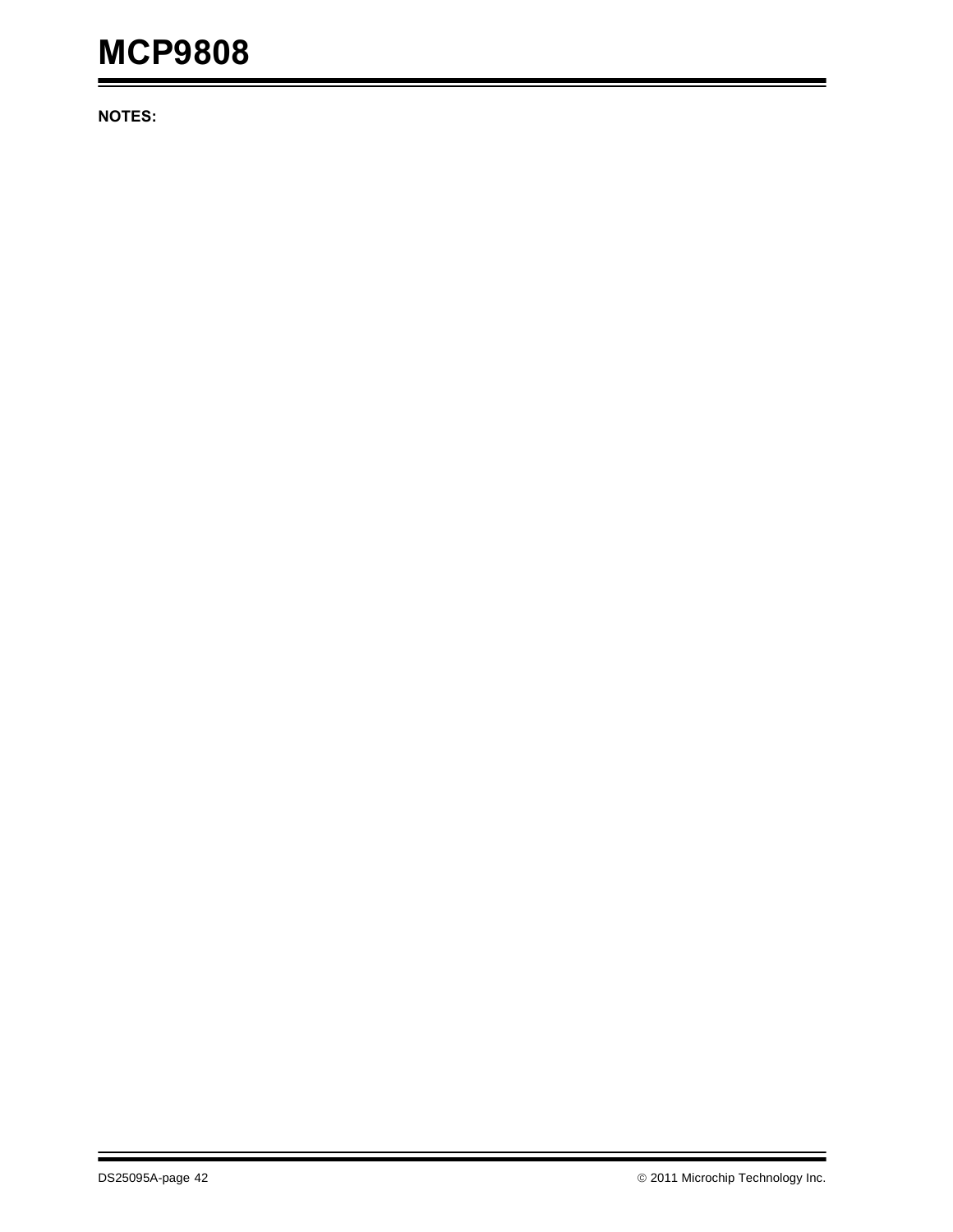#### *Software License Agreement*

The software supplied herewith by Microchip Technology Incorporated (the "Company") is intended and supplied to you, the Company's customer, for use solely and exclusively with products manufactured by the Company.

The software is owned by the Company and/or its supplier, and is protected under applicable copyright laws. All rights are reserved. Any use in violation of the foregoing restrictions may subject the user to criminal sanctions under applicable laws, as well as to civil liability for the breach of the terms and conditions of this license.

THIS SOFTWARE IS PROVIDED IN AN "AS IS" CONDITION. NO WARRANTIES, WHETHER EXPRESS, IMPLIED OR STATU-TORY, INCLUDING, BUT NOT LIMITED TO, IMPLIED WARRANTIES OF MERCHANTABILITY AND FITNESS FOR A PARTICU-LAR PURPOSE APPLY TO THIS SOFTWARE. THE COMPANY SHALL NOT, IN ANY CIRCUMSTANCES, BE LIABLE FOR SPECIAL, INCIDENTAL OR CONSEQUENTIAL DAMAGES, FOR ANY REASON WHATSOEVER.

## <span id="page-42-0"></span>**APPENDIX A: SOURCE CODE**

```
/********************************************************************
  FileName: I2C.c
  Processor: PIC18 Microcontrollers
  Complier: Microchip C18 (for PIC18) or C30 (for PIC24)
  Company: Microchip Technology, Inc.
#include <p18cxxx.h> // This code is developed for PIC18F2550
//It can be modified to be used with any PICmicro with MSSP module
/** PRIVATE PROTOTYPES *********************************************/
void i2c_init(void);
void i2c_start(void);
void i2c_repStart(void);
void i2c_stop(void);
unsigned char i2c_write( unsigned char i2cWriteData );
unsigned char i2c_read( unsigned char ack );
/********************************************************************
   Function Name: i2c_init
   Return Value: void
   Parameters: Enable SSP
   Description: This function sets up the SSP1 module on a
                  PIC18CXXX device for use with a Microchip I2C
********************************************************************/
void i2c_init(void) {
     TRISBbits.TRISB0 = 1; // Digital Output (make it input only when reading data)
    TRISBbits.TRISB1 = 1; // Digital Output
   SSPCON1 = 0x28; \frac{1}{2} // enable I2C Master mode
    SSPCON2 = 0x00; \frac{1}{2} // clear control bits
    SSPSTAT = 0x80; \frac{1}{2} // disable slew rate control; disable SMBus
   SSPADD = 19; \frac{1}{2} // set baud rate to 100 kHz (Fosc = 48 MHz)
    PIR1bits.SSPIF = 0;
     PIR2bits.BCLIF = 0;
   SSPCON2bits.SEN = 0; // force idle condition
}
```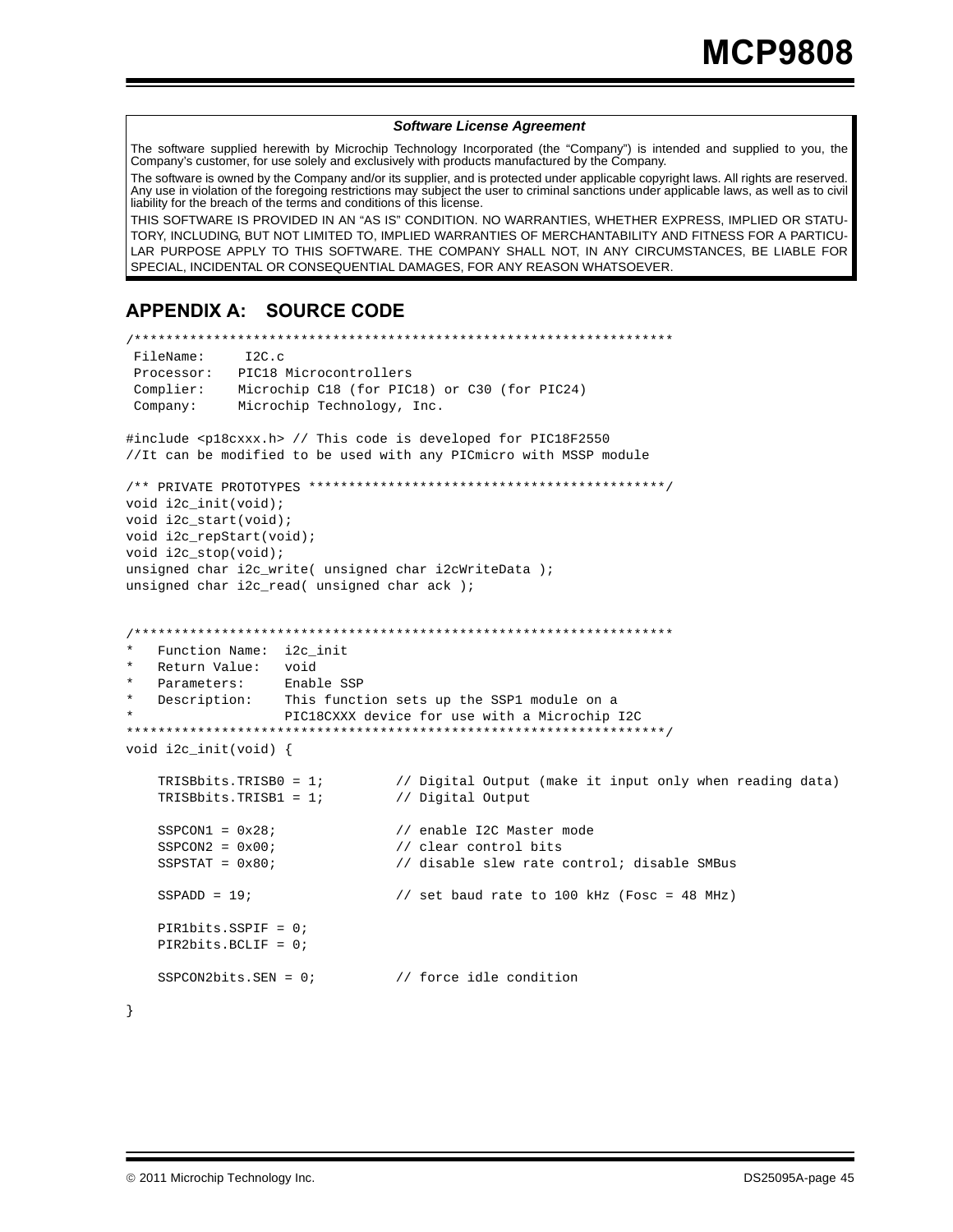```
/********************************************************************
     Function Name: i2c_start
* Return Value: void 
* Parameters: void 
* Description: Send I2C Start Command
********************************************************************/
void i2c_start(void) {
    PIR1bits.SSPIF = 0; //clear flag
    while (SSPSTATbits.BF ); // wait for idle condition
   SSPCON2bits.SEN = 1; // initiate START condition
   while (!PIR1bits.SSPIF) ; \quad // wait for a flag to be set
    PIR1bits.SSPIF = 0; // clear flag
} 
/********************************************************************
     Function Name: i2c_repStart
* Return Value: void 
* Parameters: void 
* Description: Resend I2C Start Command
*
********************************************************************/
void i2c_repStart(void) {
    PIR1bits.SSPIF = 0; // clear flag
   while ( SSPSTATbits.BF ) ; // wait for idle condition
   SSPCON2bits.RSEN = 1; \qquad // initiate Repeated START condition
   while (!PIR1bits.SSPIF) ; // wait for a flag to be set
    PIR1bits.SSPIF = 0; // clear flag
}
/********************************************************************
* Function Name: i2c_stop
* Return Value:
     Parameters: void<br>Description: Send
                      Send I2C Stop command
*
********************************************************************/
void i2c_stop(void) {
    PIR1bits.SSPIF = 0; // clear flag
   while ( SSPSTATbits.BF ) ; // wait for idle condition
   SSPCON2bits.PEN = 1; // Initiate STOP condition
   while (!PIR1bits.SSPIF) ; // wait for a flag to be set
    PIR1bits.SSPIF = 0; // clear flag
}
```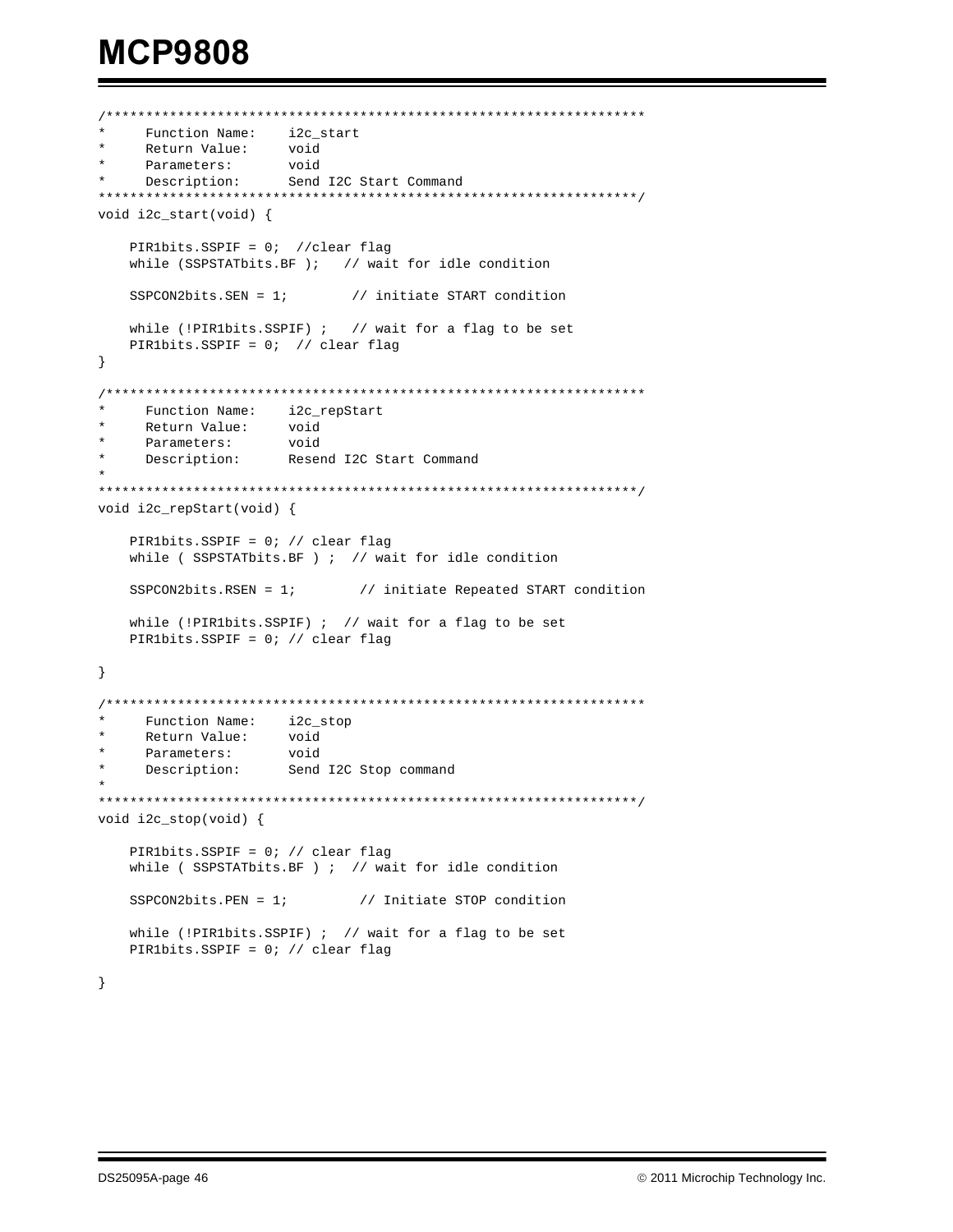```
/********************************************************************
     Function Name: i2c_write
* Return Value: Status byte for WCOL detection. 
* Parameters: Single data byte for I2C2 bus. 
     Description: This routine writes a single byte to the
                       I2C2 bus.
********************************************************************/
unsigned char i2c_write( unsigned char i2cWriteData ) {
     PIR1bits.SSPIF = 0; // clear interrupt
   while ( SSPSTATbits.BF ) ; // wait for idle condition
    SSPBUF = i2cWriteData; // Load SSPBUF with i2cWriteData (the value to be transmit-
ted)
   while (!PIR1bits.SSPIF) ; \frac{1}{2} wait for a flag to be set
    PIR1bits.SSPIF = 0; // clear flag
    return ( !SSPCON2bits.ACKSTAT ); // function returns '1' if transmission is acknowledged
}
/********************************************************************
     Function Name: i2c_read
     Return Value: contents of SSP2BUF register
     Parameters: ack = 1 and nak = 0
     Description: Read a byte from I2C bus and ACK/NAK device
********************************************************************/
unsigned char i2c_read( unsigned char ack ) {
     unsigned char i2cReadData;
     PIR1bits.SSPIF = 0;// clear interrupt
    while ( SSPSTATbits.BF ) ; // wait for idle condition
     SSPCON2bits.RCEN = 1; // enable receive mode
     while (!PIR1bits.SSPIF) ; // wait for a flag to be set
    PIR1bits.SSPIF = 0;// clear flag
     i2cReadData = SSPBUF; // Read SSPBUF and put it in i2cReadData
    if ( ack ) { // if ack=1 SSPCON2bits.ACKDT = 0; // then transmit an Acknowledge
     } else {
        SSPCON2bits.ACKDT = 1; // otherwise transmit a Not Acknowledge
     }
    SSPCON2bits.ACKEN = 1; // send acknowledge sequence
    while (!PIR1bits.SSPIF) ; // wait for a flag to be set
    PIR1bits.SSPIF = 0;// clear flag
    return( i2cReadData ); // return the value read from SSPBUF
}
```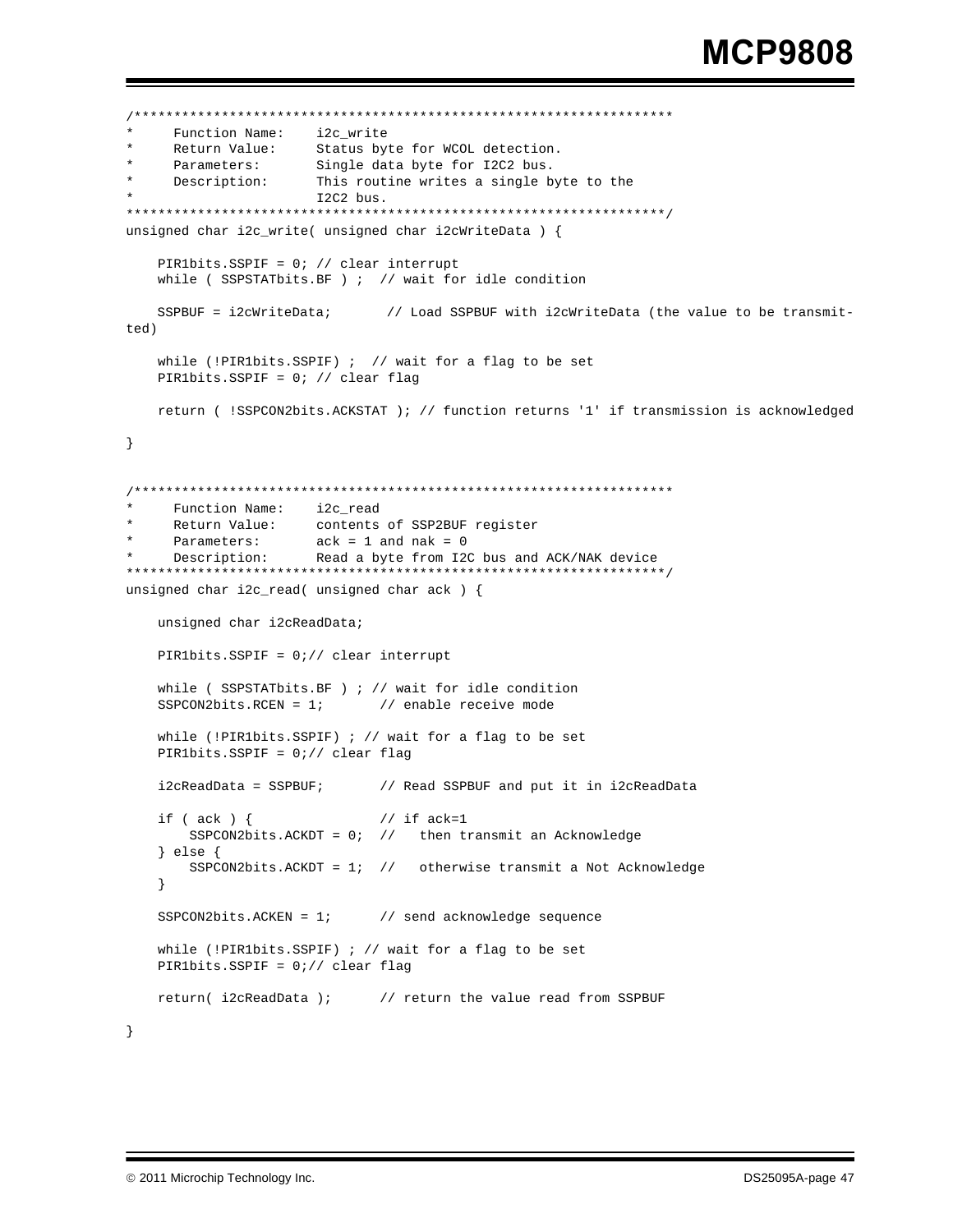**NOTES:**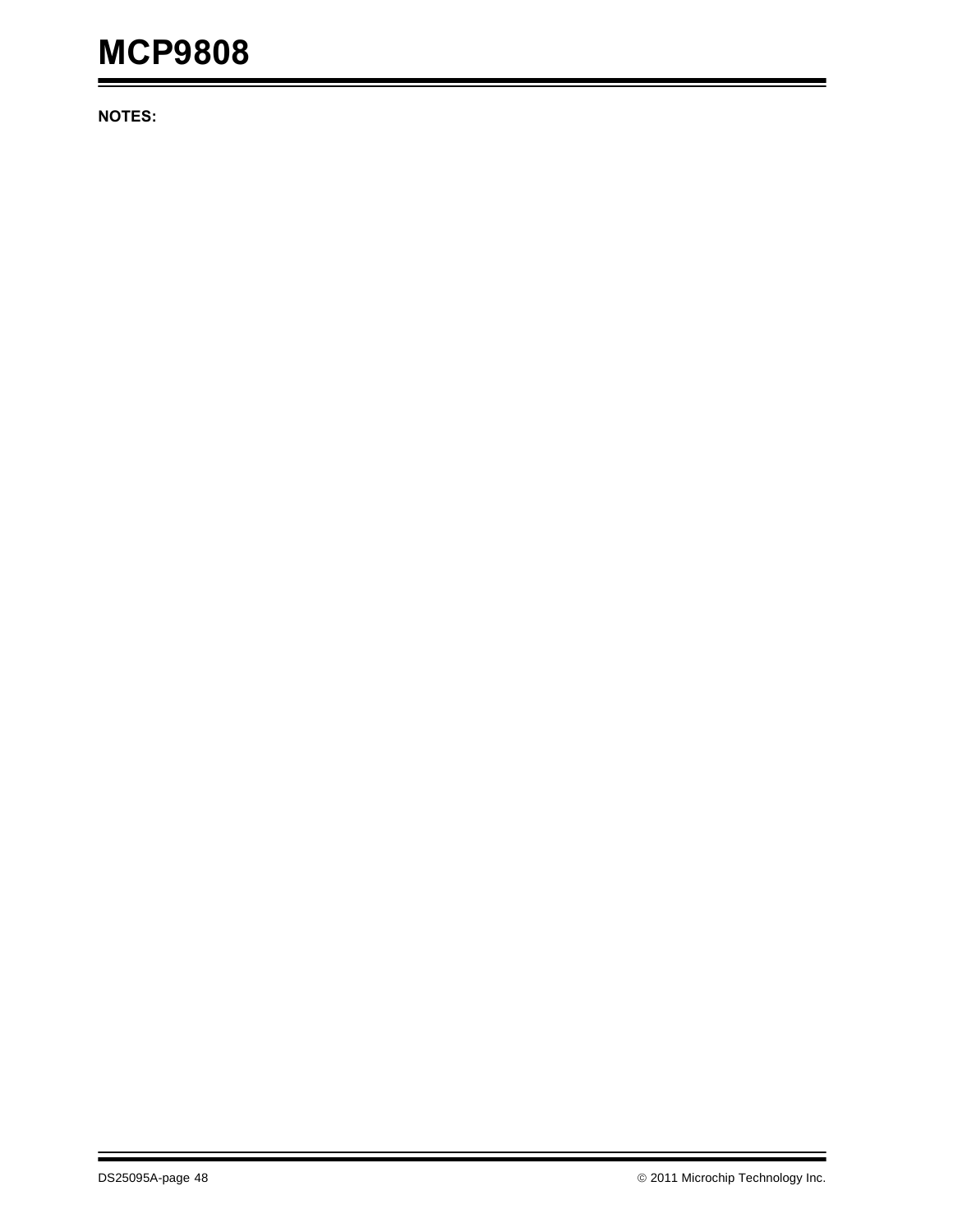## **APPENDIX B: REVISION HISTORY**

## **Revision A (October 2011)**

• Original Release of this Document.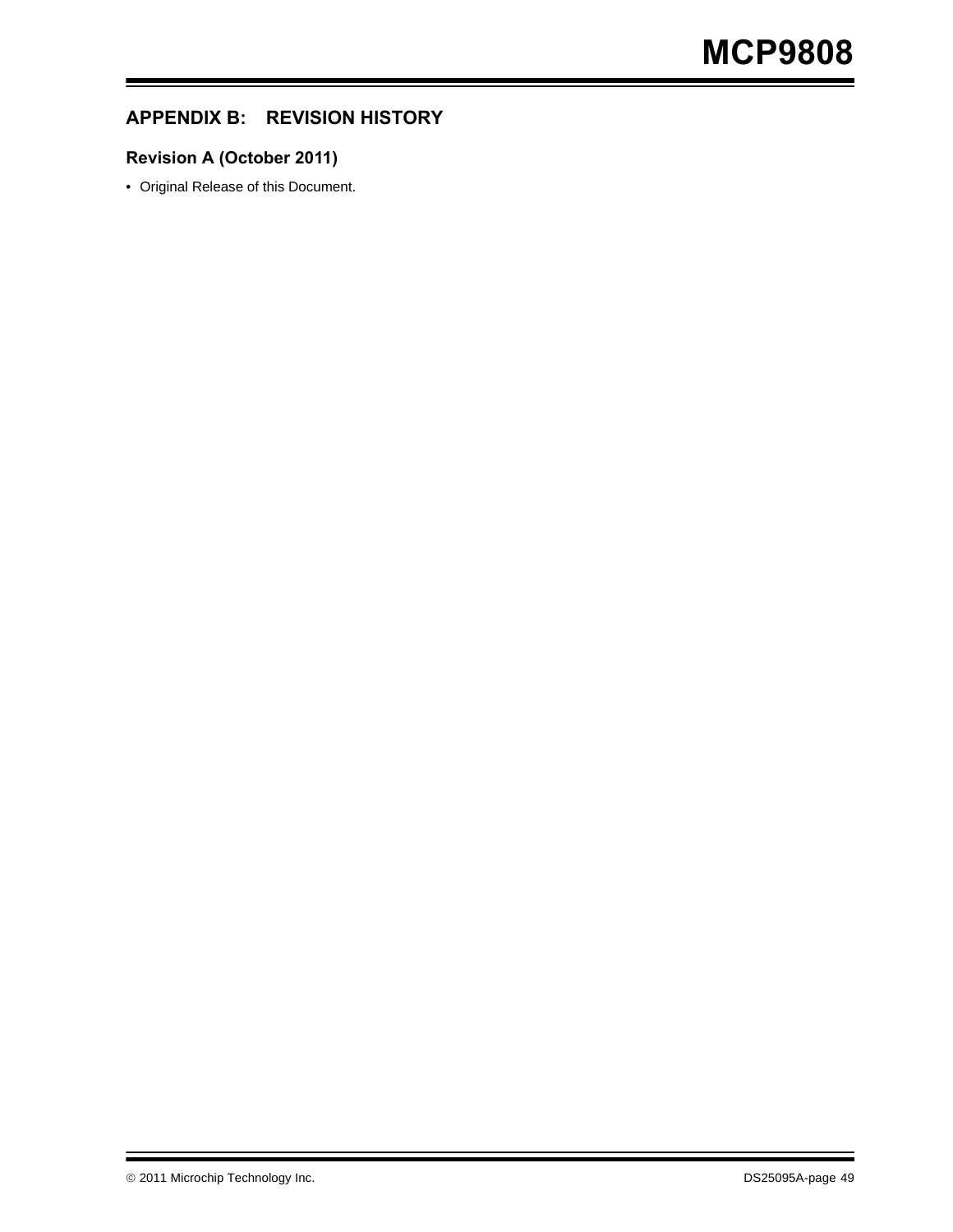**NOTES:**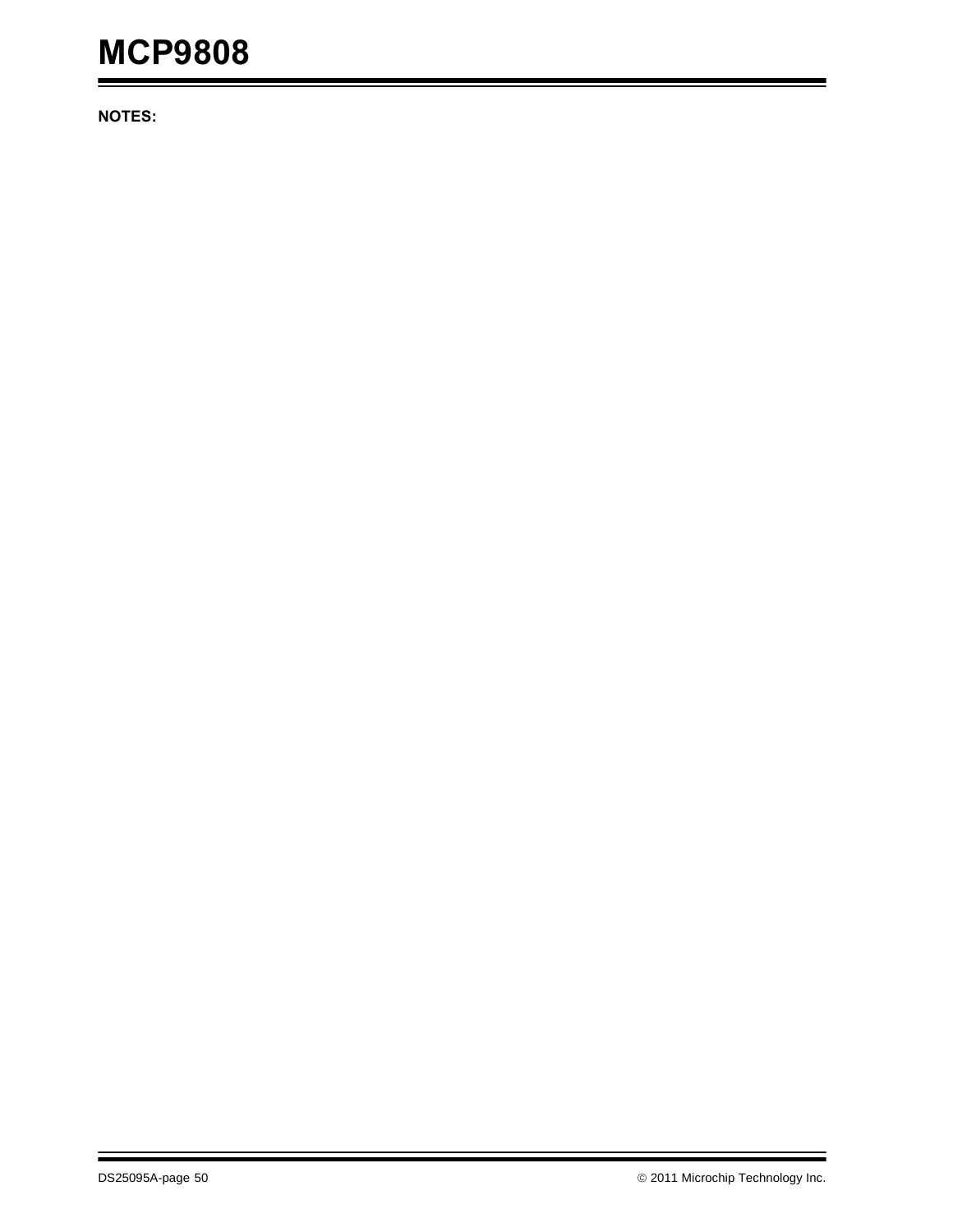## **PRODUCT IDENTIFICATION SYSTEM**

To order or obtain information, e.g., on pricing or delivery, refer to the factory or the listed sales office.

| <b>PART NO.</b>    | IXX<br><u>-x</u>                                                                                         | Examples:         |                                                                   |
|--------------------|----------------------------------------------------------------------------------------------------------|-------------------|-------------------------------------------------------------------|
| <b>Device</b>      | Tape and Reel<br>Package<br>Temperature<br>and/or<br>Range                                               | a) MCP9808-E/MC:  | <b>Extended Temperature</b><br>8LD DFN package.                   |
|                    | <b>Alternate Pinout</b>                                                                                  | b) MCP9808-E/MS:  | <b>Extended Temperature</b><br>8LD MSOP package.                  |
| Device:            | Digital Temperature Sensor<br>MCP9808:<br>Digital Temperature Sensor (Tape and Reel)<br>MCP9808T:        | c) MCP9808T-E/MC: | Tape and Reel,<br><b>Extended Temperature</b><br>8LD DFN package. |
| Temperature Range: | $= -40^{\circ}$ C to +125 °C<br>E.                                                                       | d) MCP9808T-E/MS: | Tape and Reel,<br><b>Extended Temperature</b>                     |
| Package:           | $MC$ = Plastic Dual Flat No-Lead (DFN) 2x3, 8-lead<br>= Plastic Micro Small Outline (MSOP), 8-lead<br>МS |                   | 8LD MSOP package.                                                 |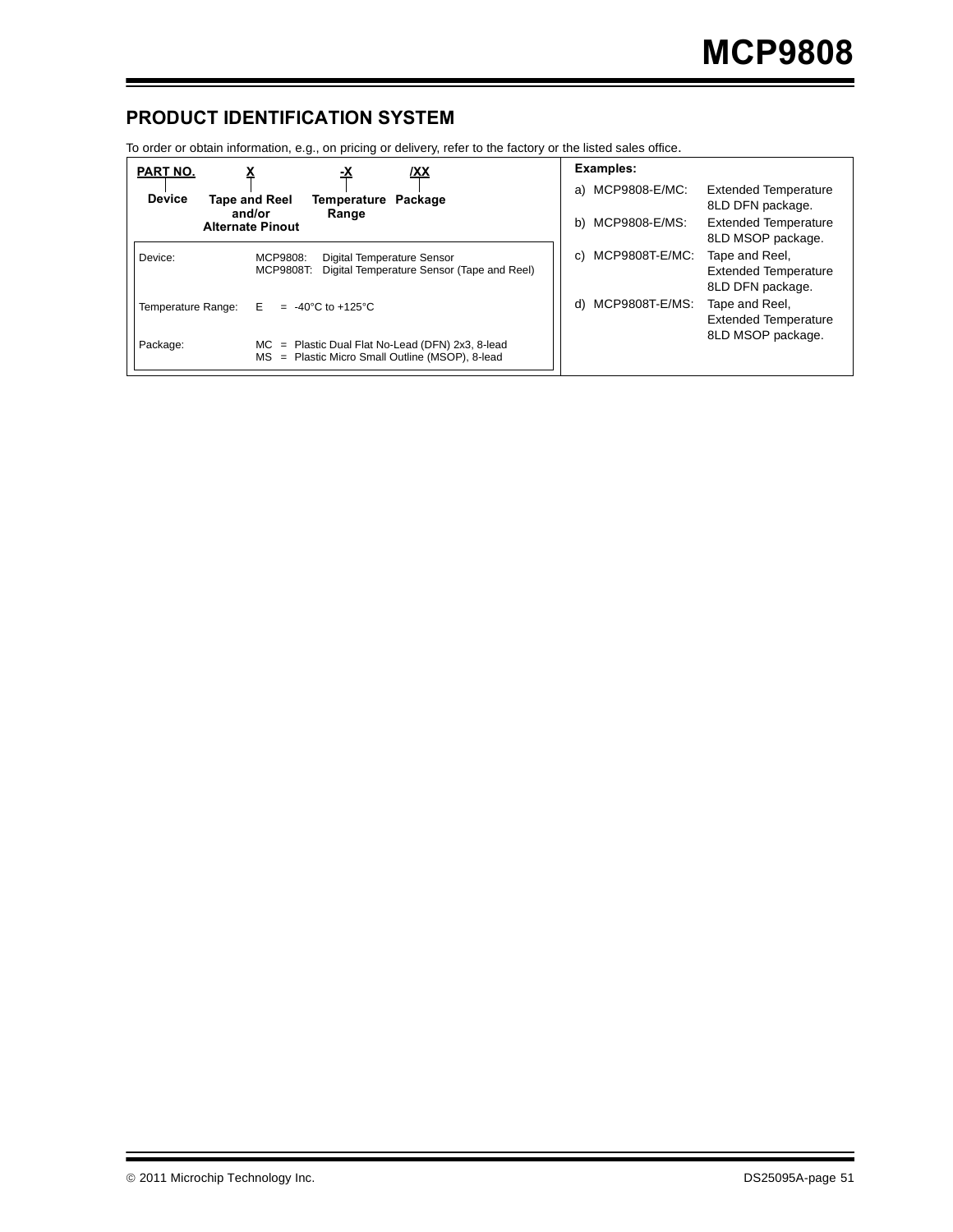**NOTES:**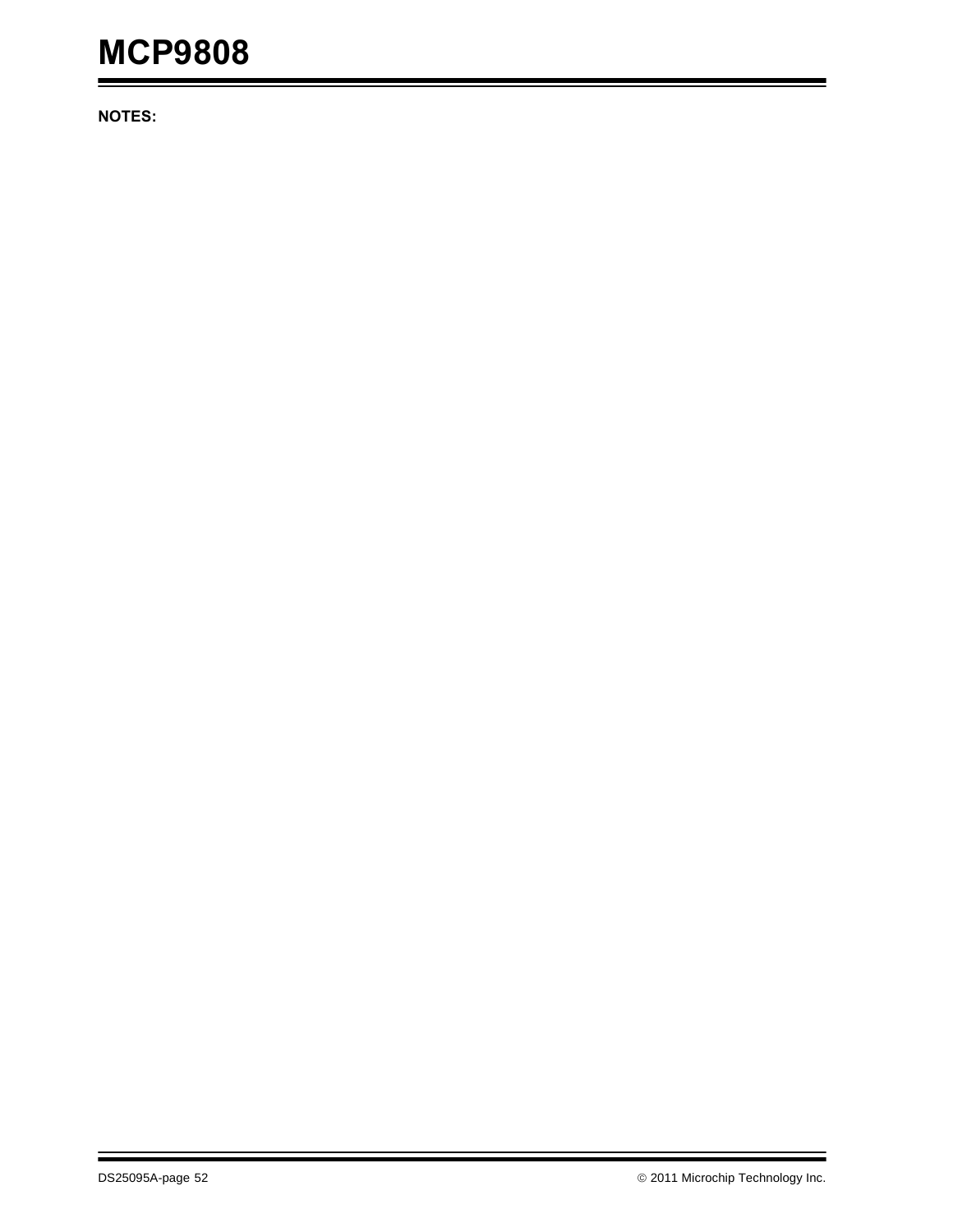#### **Note the following details of the code protection feature on Microchip devices:**

- Microchip products meet the specification contained in their particular Microchip Data Sheet.
- Microchip believes that its family of products is one of the most secure families of its kind on the market today, when used in the intended manner and under normal conditions.
- There are dishonest and possibly illegal methods used to breach the code protection feature. All of these methods, to our knowledge, require using the Microchip products in a manner outside the operating specifications contained in Microchip's Data Sheets. Most likely, the person doing so is engaged in theft of intellectual property.
- Microchip is willing to work with the customer who is concerned about the integrity of their code.
- Neither Microchip nor any other semiconductor manufacturer can guarantee the security of their code. Code protection does not mean that we are guaranteeing the product as "unbreakable."

Code protection is constantly evolving. We at Microchip are committed to continuously improving the code protection features of our products. Attempts to break Microchip's code protection feature may be a violation of the Digital Millennium Copyright Act. If such acts allow unauthorized access to your software or other copyrighted work, you may have a right to sue for relief under that Act.

Information contained in this publication regarding device applications and the like is provided only for your convenience and may be superseded by updates. It is your responsibility to ensure that your application meets with your specifications. MICROCHIP MAKES NO REPRESENTATIONS OR WARRANTIES OF ANY KIND WHETHER EXPRESS OR IMPLIED, WRITTEN OR ORAL, STATUTORY OR OTHERWISE, RELATED TO THE INFORMATION, INCLUDING BUT NOT LIMITED TO ITS CONDITION, QUALITY, PERFORMANCE, MERCHANTABILITY OR FITNESS FOR PURPOSE**.** Microchip disclaims all liability arising from this information and its use. Use of Microchip devices in life support and/or safety applications is entirely at the buyer's risk, and the buyer agrees to defend, indemnify and hold harmless Microchip from any and all damages, claims, suits, or expenses resulting from such use. No licenses are conveyed, implicitly or otherwise, under any Microchip intellectual property rights.

## **OUALITY MANAGEMENT SYSTEM CERTIFIED BY DNV**  $=$  ISO/TS 16949:2009 $=$

#### **Trademarks**

The Microchip name and logo, the Microchip logo, dsPIC, KEELOQ, KEELOQ logo, MPLAB, PIC, PICmicro, PICSTART, PIC<sup>32</sup> logo, rfPIC and UNI/O are registered trademarks of Microchip Technology Incorporated in the U.S.A. and other countries.

FilterLab, Hampshire, HI-TECH C, Linear Active Thermistor, MXDEV, MXLAB, SEEVAL and The Embedded Control Solutions Company are registered trademarks of Microchip Technology Incorporated in the U.S.A.

Analog-for-the-Digital Age, Application Maestro, chipKIT, chipKIT logo, CodeGuard, dsPICDEM, dsPICDEM.net, dsPICworks, dsSPEAK, ECAN, ECONOMONITOR, FanSense, HI-TIDE, In-Circuit Serial Programming, ICSP, Mindi, MiWi, MPASM, MPLAB Certified logo, MPLIB, MPLINK, mTouch, Omniscient Code Generation, PICC, PICC-18, PICDEM, PICDEM.net, PICkit, PICtail, REAL ICE, rfLAB, Select Mode, Total Endurance, TSHARC, UniWinDriver, WiperLock and ZENA are trademarks of Microchip Technology Incorporated in the U.S.A. and other countries.

SQTP is a service mark of Microchip Technology Incorporated in the U.S.A.

All other trademarks mentioned herein are property of their respective companies.

© 2011, Microchip Technology Incorporated, Printed in the U.S.A., All Rights Reserved.



#### ISBN: 978-1-61341-739-3

*Microchip received ISO/TS-16949:2009 certification for its worldwide headquarters, design and wafer fabrication facilities in Chandler and Tempe, Arizona; Gresham, Oregon and design centers in California and India. The Company's quality system processes and procedures are for its PIC® MCUs and dsPIC® DSCs, KEELOQ® code hopping devices, Serial EEPROMs, microperipherals, nonvolatile memory and analog products. In addition, Microchip's quality system for the design and manufacture of development systems is ISO 9001:2000 certified.*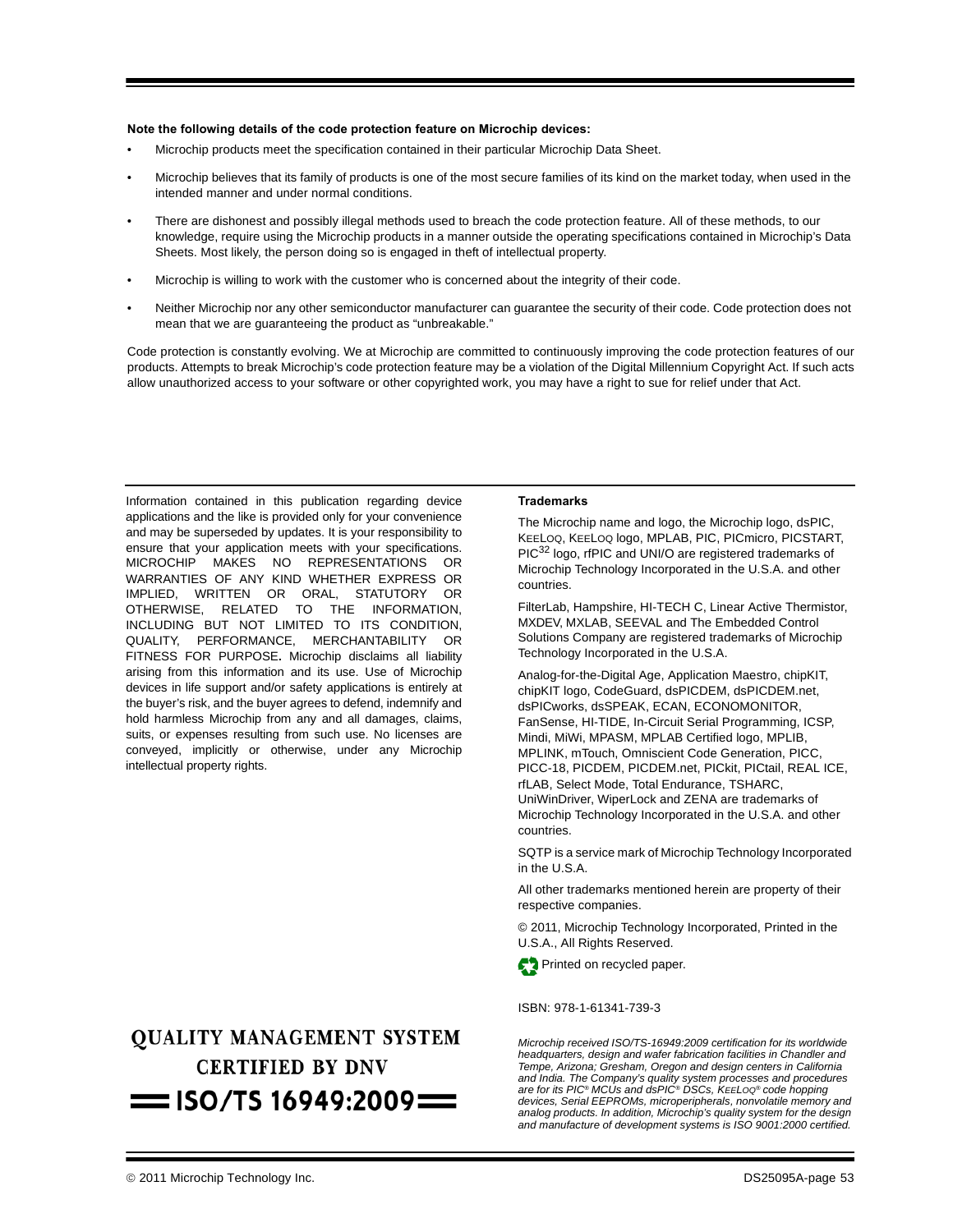

## **Worldwide Sales and Service**

#### **AMERICAS**

**Corporate Office** 2355 West Chandler Blvd. Chandler, AZ 85224-6199 Tel: 480-792-7200 Fax: 480-792-7277 Technical Support: [http://www.microchip.com/](http://support.microchip.com) support

Web Address: www.microchip.com

**Atlanta** Duluth, GA Tel: 678-957-9614 Fax: 678-957-1455

**Boston** Westborough, MA Tel: 774-760-0087 Fax: 774-760-0088

**Chicago** Itasca, IL Tel: 630-285-0071 Fax: 630-285-0075

**Cleveland** Independence, OH Tel: 216-447-0464 Fax: 216-447-0643

**Dallas** Addison, TX Tel: 972-818-7423 Fax: 972-818-2924

**Detroit** Farmington Hills, MI Tel: 248-538-2250 Fax: 248-538-2260

**Indianapolis** Noblesville, IN Tel: 317-773-8323 Fax: 317-773-5453

**Los Angeles** Mission Viejo, CA Tel: 949-462-9523 Fax: 949-462-9608

**Santa Clara** Santa Clara, CA Tel: 408-961-6444 Fax: 408-961-6445

**Toronto** Mississauga, Ontario, Canada Tel: 905-673-0699 Fax: 905-673-6509

#### **ASIA/PACIFIC**

**Asia Pacific Office** Suites 3707-14, 37th Floor Tower 6, The Gateway Harbour City, Kowloon Hong Kong Tel: 852-2401-1200 Fax: 852-2401-3431

**Australia - Sydney** Tel: 61-2-9868-6733 Fax: 61-2-9868-6755

**China - Beijing** Tel: 86-10-8569-7000 Fax: 86-10-8528-2104

**China - Chengdu** Tel: 86-28-8665-5511 Fax: 86-28-8665-7889

**China - Chongqing** Tel: 86-23-8980-9588 Fax: 86-23-8980-9500

**China - Hangzhou** Tel: 86-571-2819-3187 Fax: 86-571-2819-3189

**China - Hong Kong SAR** Tel: 852-2401-1200

Fax: 852-2401-3431 **China - Nanjing**

Tel: 86-25-8473-2460 Fax: 86-25-8473-2470 **China - Qingdao**

Tel: 86-532-8502-7355 Fax: 86-532-8502-7205

**China - Shanghai** Tel: 86-21-5407-5533 Fax: 86-21-5407-5066

**China - Shenyang** Tel: 86-24-2334-2829 Fax: 86-24-2334-2393

**China - Shenzhen** Tel: 86-755-8203-2660 Fax: 86-755-8203-1760

**China - Wuhan** Tel: 86-27-5980-5300 Fax: 86-27-5980-5118

**China - Xian** Tel: 86-29-8833-7252 Fax: 86-29-8833-7256

**China - Xiamen** Tel: 86-592-2388138 Fax: 86-592-2388130

**China - Zhuhai** Tel: 86-756-3210040 Fax: 86-756-3210049

#### **ASIA/PACIFIC**

**India - Bangalore** Tel: 91-80-3090-4444 Fax: 91-80-3090-4123

**India - New Delhi** Tel: 91-11-4160-8631 Fax: 91-11-4160-8632

**India - Pune** Tel: 91-20-2566-1512 Fax: 91-20-2566-1513

**Japan - Yokohama** Tel: 81-45-471- 6166 Fax: 81-45-471-6122

**Korea - Daegu** Tel: 82-53-744-4301 Fax: 82-53-744-4302

**Korea - Seoul** Tel: 82-2-554-7200 Fax: 82-2-558-5932 or 82-2-558-5934

**Malaysia - Kuala Lumpur** Tel: 60-3-6201-9857 Fax: 60-3-6201-9859

**Malaysia - Penang** Tel: 60-4-227-8870 Fax: 60-4-227-4068

**Philippines - Manila** Tel: 63-2-634-9065 Fax: 63-2-634-9069

**Singapore** Tel: 65-6334-8870 Fax: 65-6334-8850

**Taiwan - Hsin Chu** Tel: 886-3-5778-366 Fax: 886-3-5770-955

**Taiwan - Kaohsiung** Tel: 886-7-536-4818 Fax: 886-7-330-9305

**Taiwan - Taipei** Tel: 886-2-2500-6610 Fax: 886-2-2508-0102

**Thailand - Bangkok** Tel: 66-2-694-1351 Fax: 66-2-694-1350

#### **EUROPE**

**Austria - Wels** Tel: 43-7242-2244-39 Fax: 43-7242-2244-393 **Denmark - Copenhagen** Tel: 45-4450-2828 Fax: 45-4485-2829

**France - Paris** Tel: 33-1-69-53-63-20 Fax: 33-1-69-30-90-79

**Germany - Munich** Tel: 49-89-627-144-0 Fax: 49-89-627-144-44

**Italy - Milan**  Tel: 39-0331-742611 Fax: 39-0331-466781

**Netherlands - Drunen** Tel: 31-416-690399 Fax: 31-416-690340

**Spain - Madrid** Tel: 34-91-708-08-90 Fax: 34-91-708-08-91

**UK - Wokingham** Tel: 44-118-921-5869 Fax: 44-118-921-5820